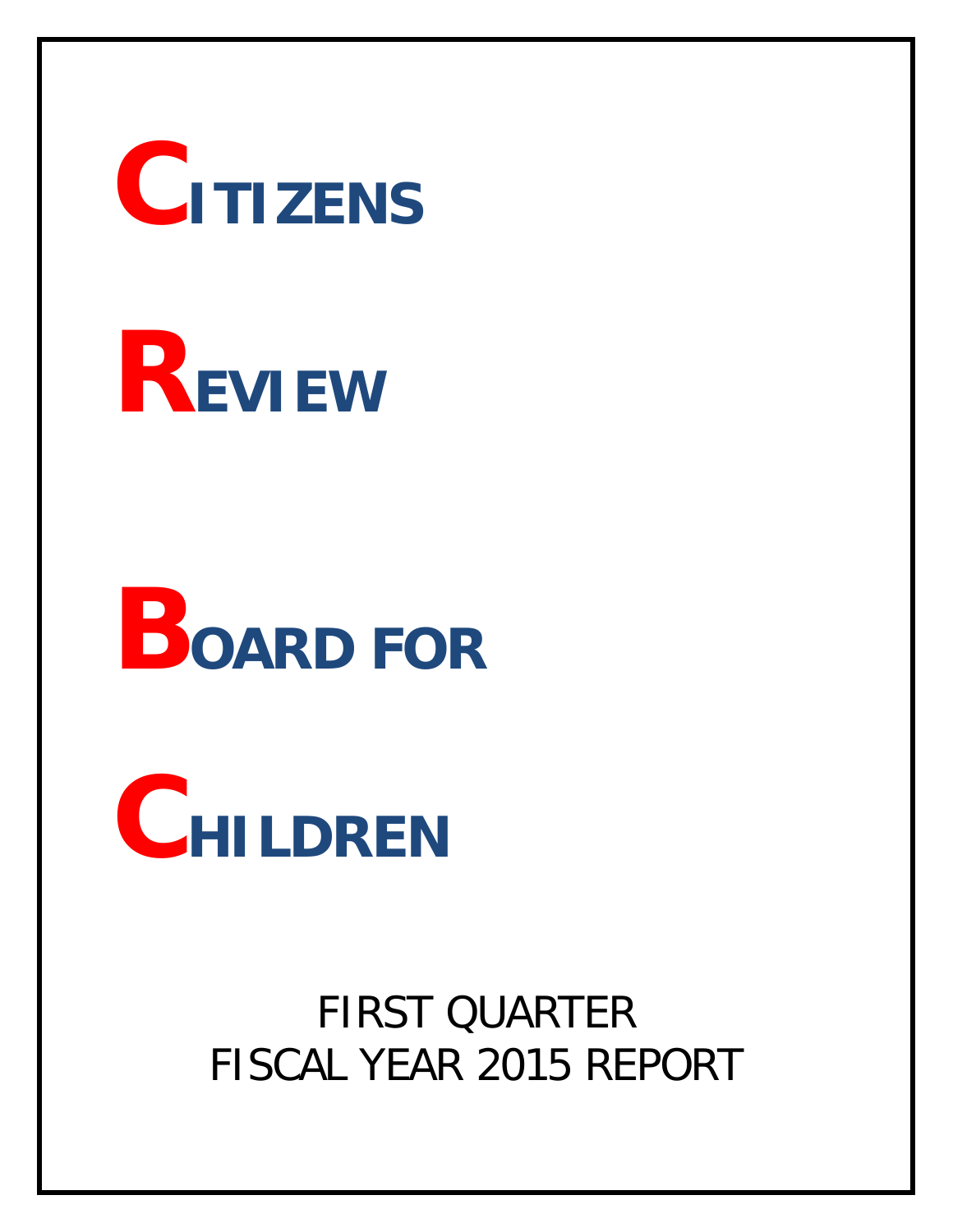# **Table of Contents**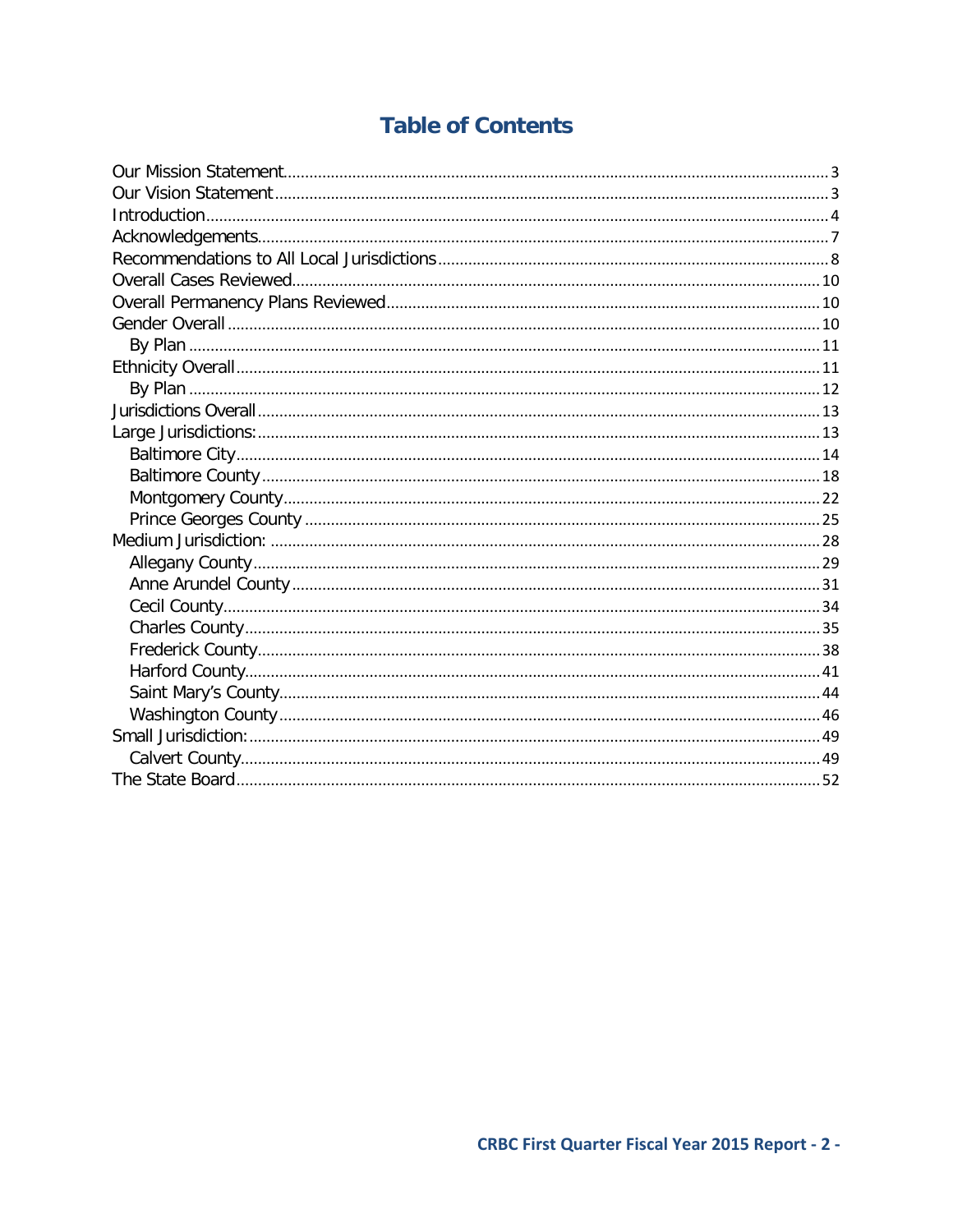# **Our Mission Statement**

<span id="page-2-0"></span>To conduct children in out-of-home care case reviews, make timely individual case and systemic child welfare recommendations; and advocate for legislative and systematic child welfare improvements to promote safety and permanency.

# **Our Vision Statement**

<span id="page-2-1"></span>We envision the protection of all children from abuse and neglect, only placing youth in out-of-home care when necessary; and providing families with the help they need to stay intact; children will be safe in a permanent living arrangement.

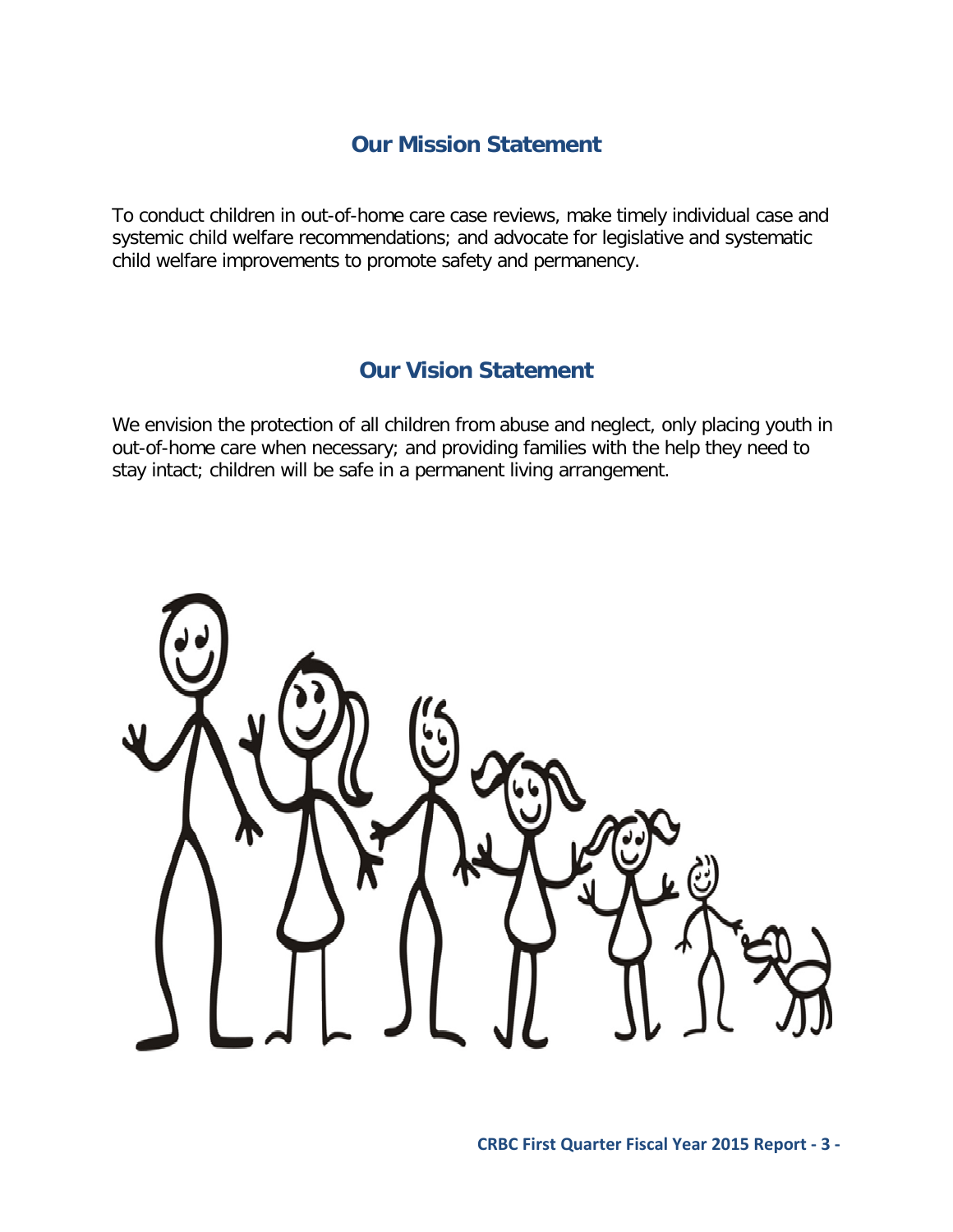# **Introduction**

<span id="page-3-0"></span>The Citizens Review Board for Children (CRBC) in agreement with the Department of Human Resources' Social Security Administration conducts targeted case reviews of children in out-of-home care placements.

CRBC continues to be a Volunteer centered program consisting of Governor Appointed Volunteers that serve on Local Boards in each of the 23 counties (Allegany, Anne Arundel, Baltimore, Calvert, Caroline, Carroll, Cecil, Charles, Dorchester, Frederick, Garrett, Harford, Howard, Kent, Montgomery, Prince George's, Queen Annes, St. Mary's, Somerset, Talbot, Washington, Wicomico, Worcester) and Baltimore City.

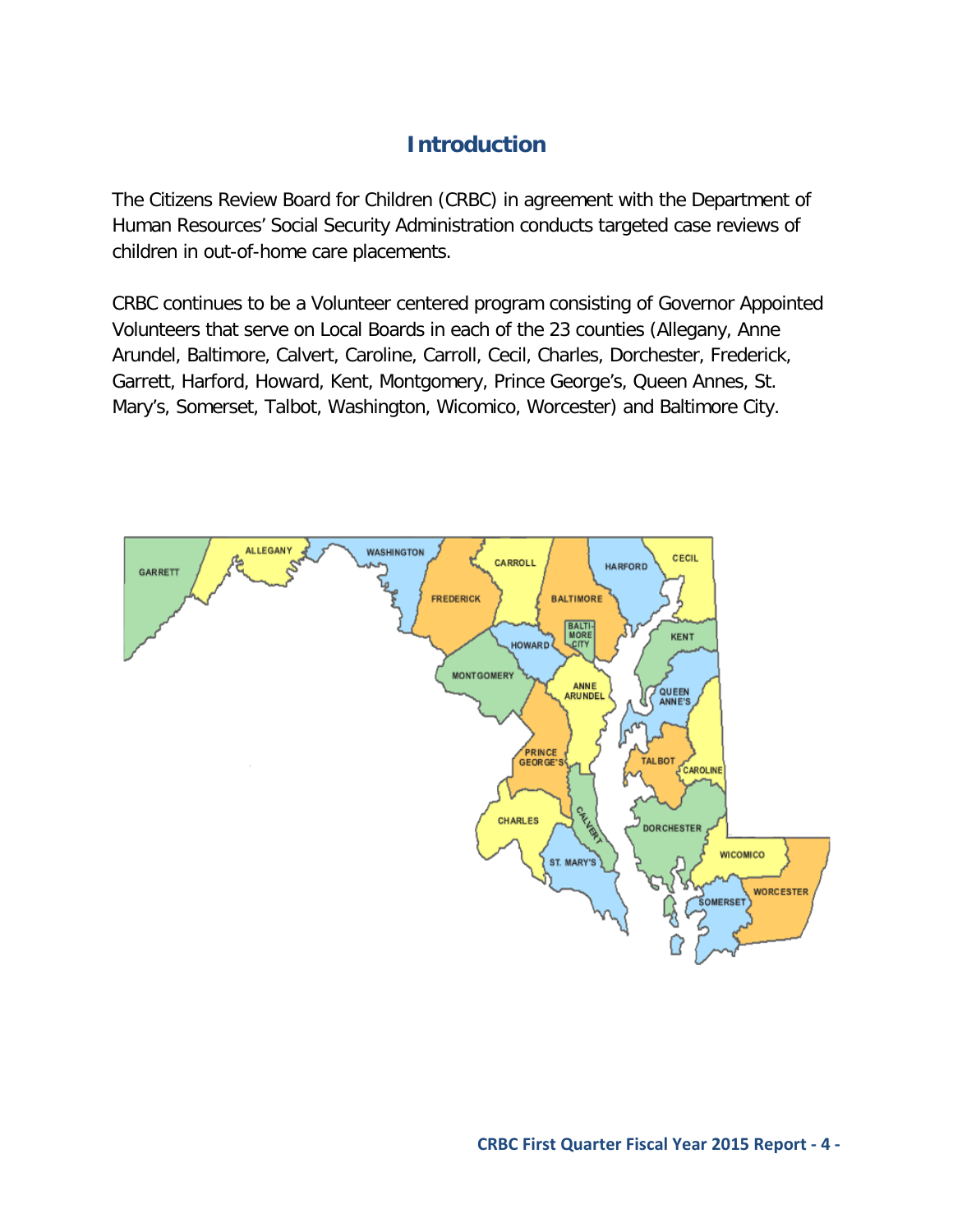# **Targeted Review Criteria**

The Maryland Department of Human Resources (DHR) and the Citizens Review Board for Children (CRBC) has a Memorandum of Agreement (MOA). This agreement establishes a jointly function between DHR and CRBC with regard to the Child Welfare Accountability Act of 2006 and the Department's Child Welfare Quality Assurance System. The MOA includes targeted review criteria that consist of permanency plans such as Reunification, Adoption, and Another Planned Permanent Living Arrangement (APPLA). In addition, CRBC will also re-review specific individual cases.

## **R**eunification:

- $\ddot{+}$  Already established plans of Reunification for youth 10 years of age and older. CRBC will conduct a review for a child 10 years of age and older who has an established primary permanency plan of Reunification, and has been in care 12 months or longer. The review will be conducted within 3 months of the next court hearing.
- $\ddot{\bullet}$  Newly changed plans of Reunification for youth 10 years of age or older. CRBC will conduct a review of a child that has a plan of Reunification within 3 months before the child's 18-month court hearing.

#### **A**doption:

- **Existing plans of Adoption.** CRBC will conduct a review for a child that has had a plan of Adoption for over 12 months. The purpose of the review is to assess the appropriateness of the plan and identify barriers to achieve the plan.
- Newly changed plans of Adoption. CRBC will conduct a review of a child within 3 months of the establishment of Adoption as a primary permanency plan. The purpose is to ensure that there is adequate and appropriate movement by the local departments to promote and achieve the Adoption.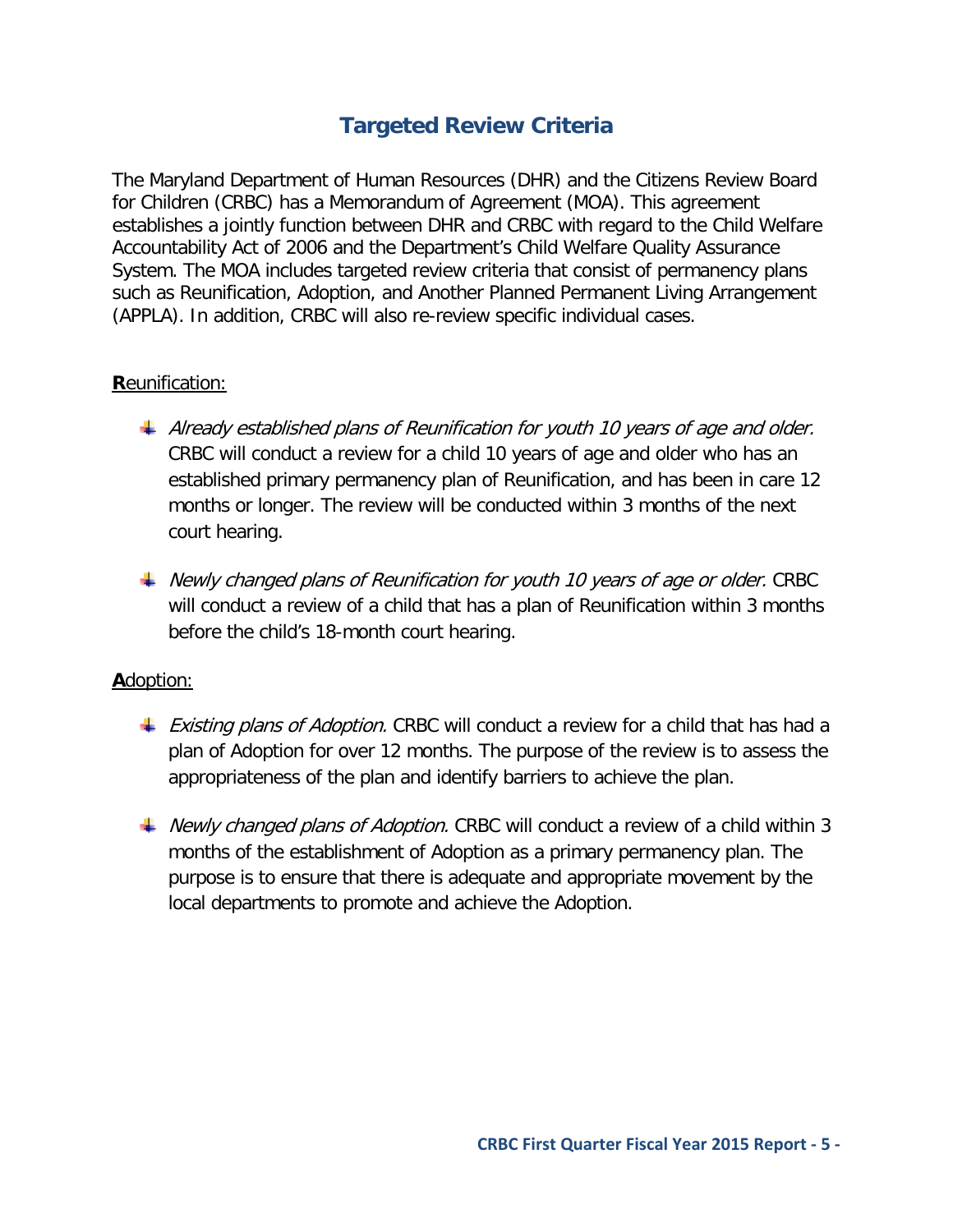## **A**nother **P**lanned **P**ermanent **L**iving **A**rrangement (APPLA):

- $\ddot{+}$  Already established plans of APPLA for youth 16 years of age and younger. CRBC will conduct a full review for a child 16 years of age and younger who has an established primary permanency plan of APPLA. The primary purpose of the review is to assess appropriateness of the plan and review documentation of the Federal APPLA requirements.
- Newly established plans of APPLA. CRBC will conduct a review of a child within 3 months of the establishment of APPLA as the primary permanency plan. Local Boards will review cases to ensure that local departments made adequate and appropriate efforts to assess if a plan of APPLA was the appropriate recourse for the child.
- $\ddot{\phantom{1}}$  Older youth aging-out or remaining in care of the State between the ages of 17 and 20 years old. CRBC will conduct a review of a youth that are 17-20 years of age. The primary purpose of the review is to assess services provided to prepare the youth to transition to adulthood.

## **R**e**-R**eview **C**ases:

 $\pm$  Assessment of progress made by LDSS. CRBC will conduct follow-up reviews during the previous three months of the current fiscal year of any case where the Local Board identified barriers to adequate progress. The purpose of the review is to assess status and any progress made by LDSS to determine if identified barriers have been removed.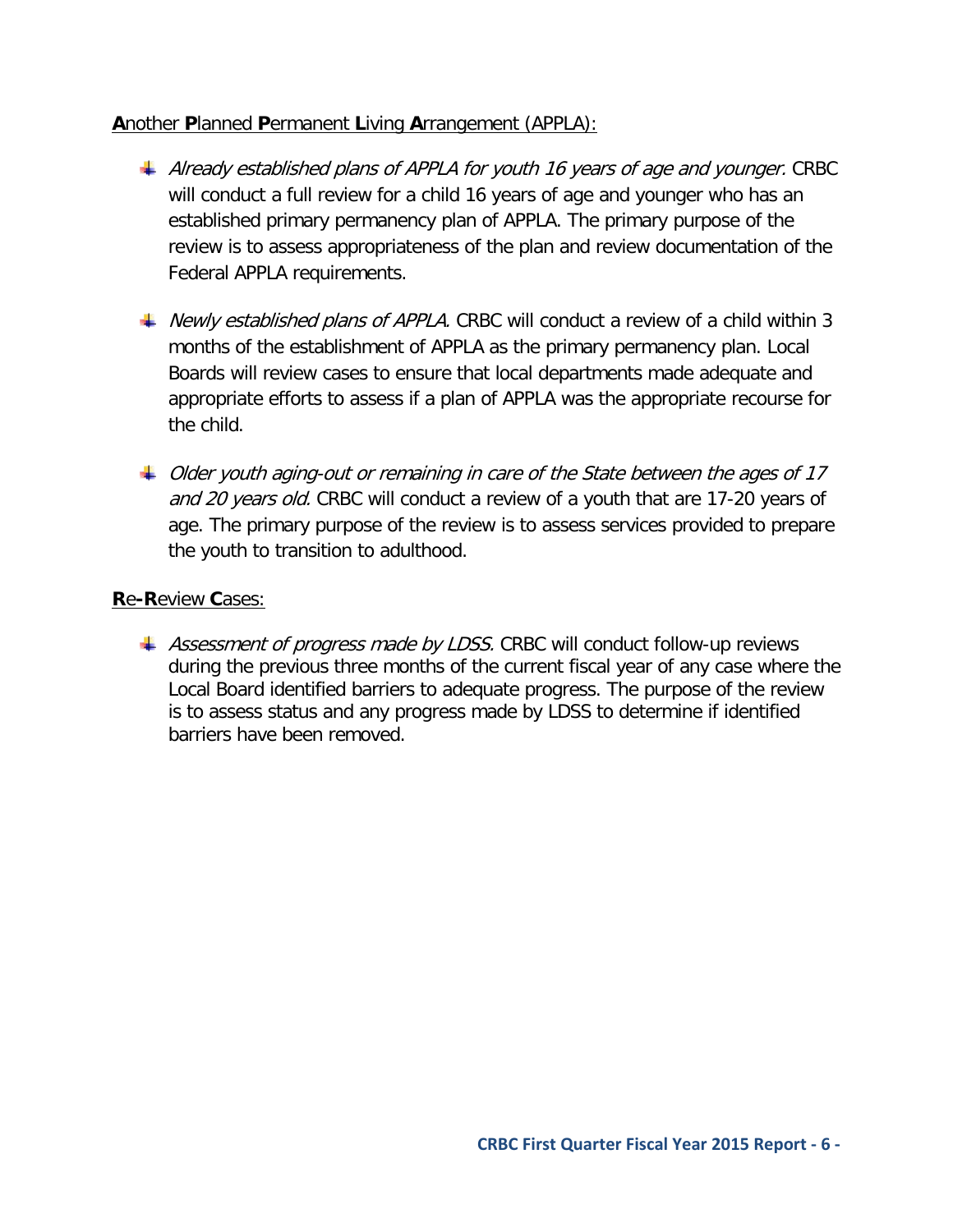# **Acknowledgements**

<span id="page-6-0"></span>The Citizens Review Board for Children (CRBC) are extremely thankful for the commitment from each of its public, private, and community partners and their efforts in striving to make Maryland's children safe and protected against abuse and neglect.

#### DHR/SSA:

CRBC thanks you for the continuous public child welfare leadership, as well as the never-ending commitment to serve Maryland's vulnerable children and their families. Moreover, CRBC could not carry out its mission without your continued support and collaboration.

#### Family Courts:

CRBC thanks you for the unremitting request to review individual cases of concern within each jurisdiction. CRBC takes solace in knowing that you acknowledge and value the importance of our mission.

#### Appointed Volunteers:

CRBC fully understands and acknowledge at the core of why you serve in the capacity of Volunteer is a personal compassion to serve, as well as caring for all of Maryland's children. We thank each of you for all of your individual and collective untiring commitment to attend the scheduled local board case reviews, CRBC committee meetings and special events. In addition, your case and systemic advocacy and recommendations are essential to the overall CRBC mission and goals!

#### Coalition to Protect Maryland's Children (CPMC):

CRBC are so very thankful to be an organizational member of a coalition that combines and amplifies the power of organizational and individuals who are working together to keep children safe and from abuse and neglect. More importantly, we are also thankful for your efforts to secure budgetary and public policy resources to make meaningful and measureable improvements in safety, permanence, and well-being.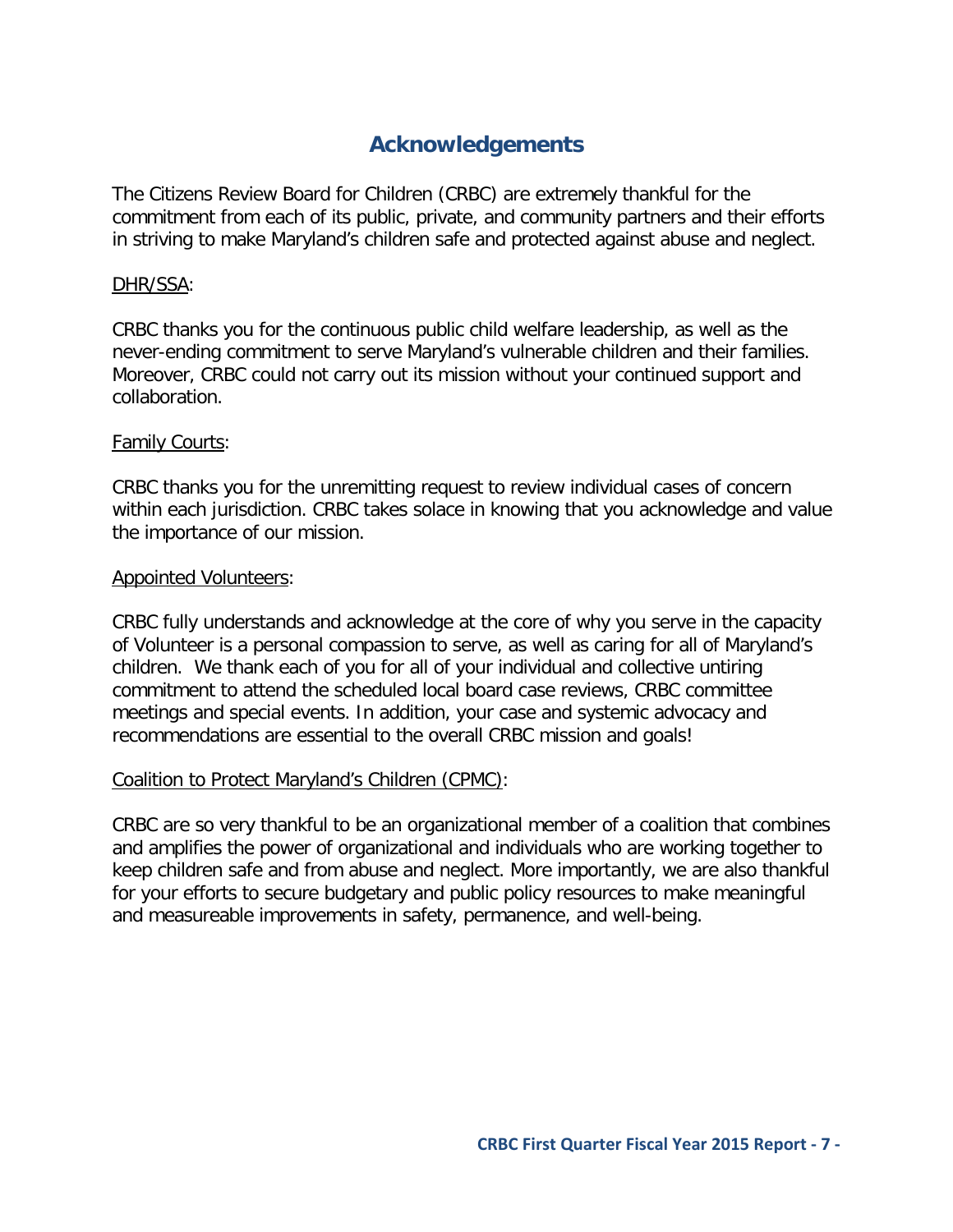# **Recommendations to All Local Jurisdictions**

<span id="page-7-0"></span>The Citizens Review Board for Children (CRBC) continues to provide timely recommendations in an effort to improve the systemic provision of public child welfare services, and the CRBC case review process.

## CRBC Refresher:

• Each jurisdiction is being asked to be amenable to an upcoming CRBC request to be periodically placed on an All-Staff meeting agenda. The purpose of CRBC visiting each jurisdiction will be to provide a refresher/re-education about CRBC's mission, and how each local jurisdiction plays a crucial role in the case review process.

#### CHESSIE Access:

• Each jurisdiction is encouraged to have a working computer with CHESSIE access for its local DSS caseworkers/social workers use in the designated CRBC case review room. This will allow the DSS caseworkers to have access to pertinent information relating to the case(s) being reviewed.

## Supportive Documentation:

- Each jurisdiction is encouraged to continue bringing case records and/or supportive documentation to all CRBC case reviews.
- Each jurisdiction is encouraged to improve their efforts with documenting a concurrent permanency plan.
- Each jurisdiction is encouraged to improve their efforts with getting parents to sign service agreements for those youth with a permanency plan of reunification.

#### Interested Parties:

- Each jurisdiction is encouraged to continue supplying CRBC with the most recent and current contact information for all interested parties, including professionals and family members.
- Each jurisdiction is encouraged to include the paternal family members as possible resources for all youth who are in out-of-home care.
- Each jurisdiction is encouraged to have all youth who are 10 years of age and older to attend his/her scheduled CRBC case review.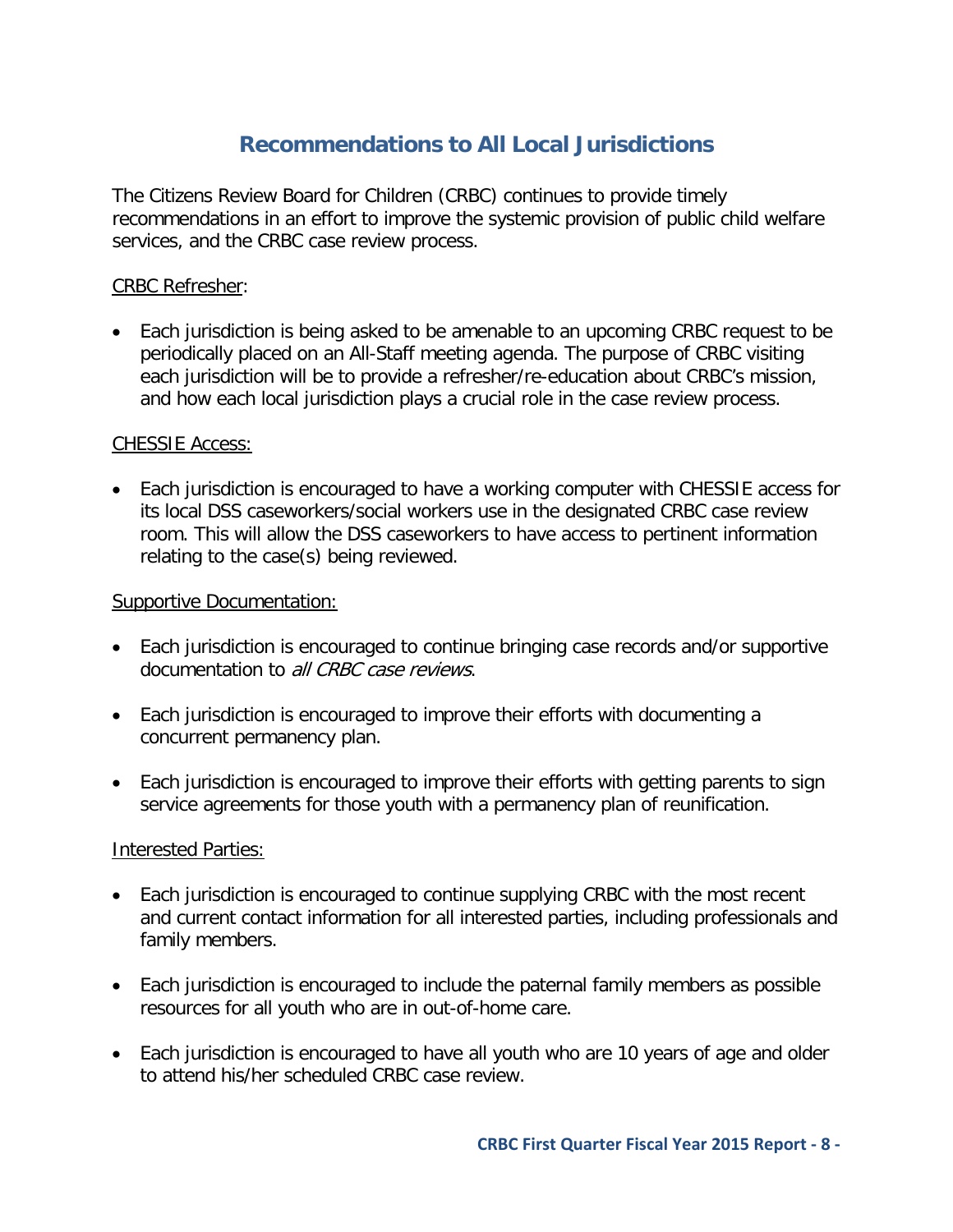## Independent Living:

- Each jurisdiction is encouraged to have youth who are age appropriate assessed for independent living skills, and linked with identified needed life skills training.
- Each jurisdiction is encouraged to improve their efforts with preparing youth that have a plan of APPLA to meet their employment goals.

## Permanent Connections:

• Each jurisdiction is encouraged to improve their efforts with identifying permanent connections for those youth with a plan of APPLA.

## Adoption:

• Each jurisdiction are encouraged to have youth that are age appropriate with a permanency plan of Adoption linked with Adoption Counseling services.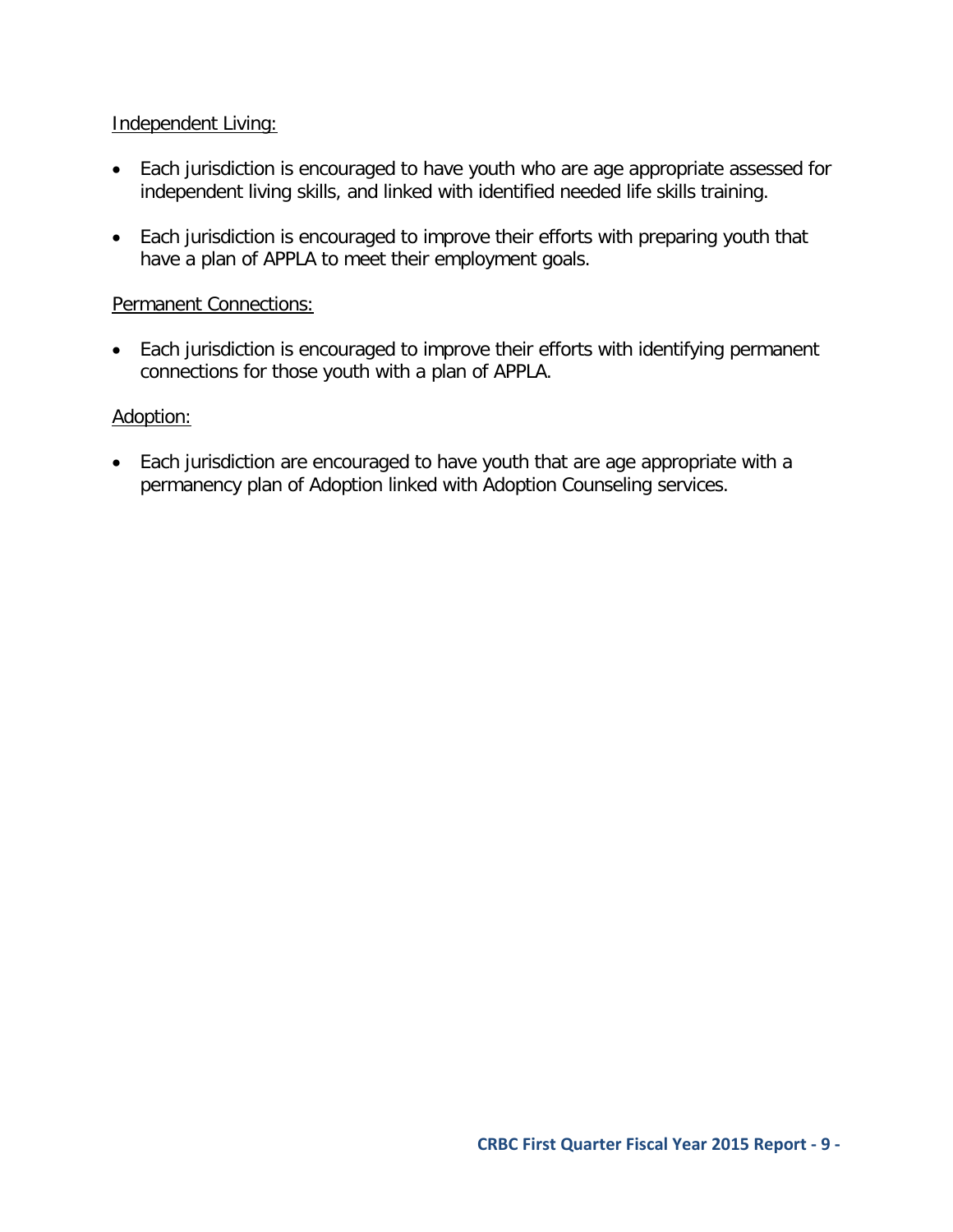# **Overall Cases Reviewed**

<span id="page-9-0"></span>First Quarter of Fiscal Year 2015 the Citizens Review Board for Children (CRBC) conducted a total of 298 out-of-home placement youth case reviews.

<span id="page-9-1"></span>

# **Overall Permanency Plans Reviewed**

During the First Quarter of Fiscal Year 2015 (July 1<sup>st</sup> through September 30<sup>th</sup>) CRBC conducted 298 regular case reviews of youth with a permanency plan of Reunification, Adoption, Another Permanent Living Arrangement (APPLA), and Guardianship.

# **Gender Overall**

<span id="page-9-2"></span>

| <b>Male</b>  | Female    |
|--------------|-----------|
| (160)<br>137 | AO<br>161 |
|              |           |

There were 298 regularly scheduled youth reviewed in the FY15 First Quarter overall, consisting of 137(46%) males, and 161 (54%) females.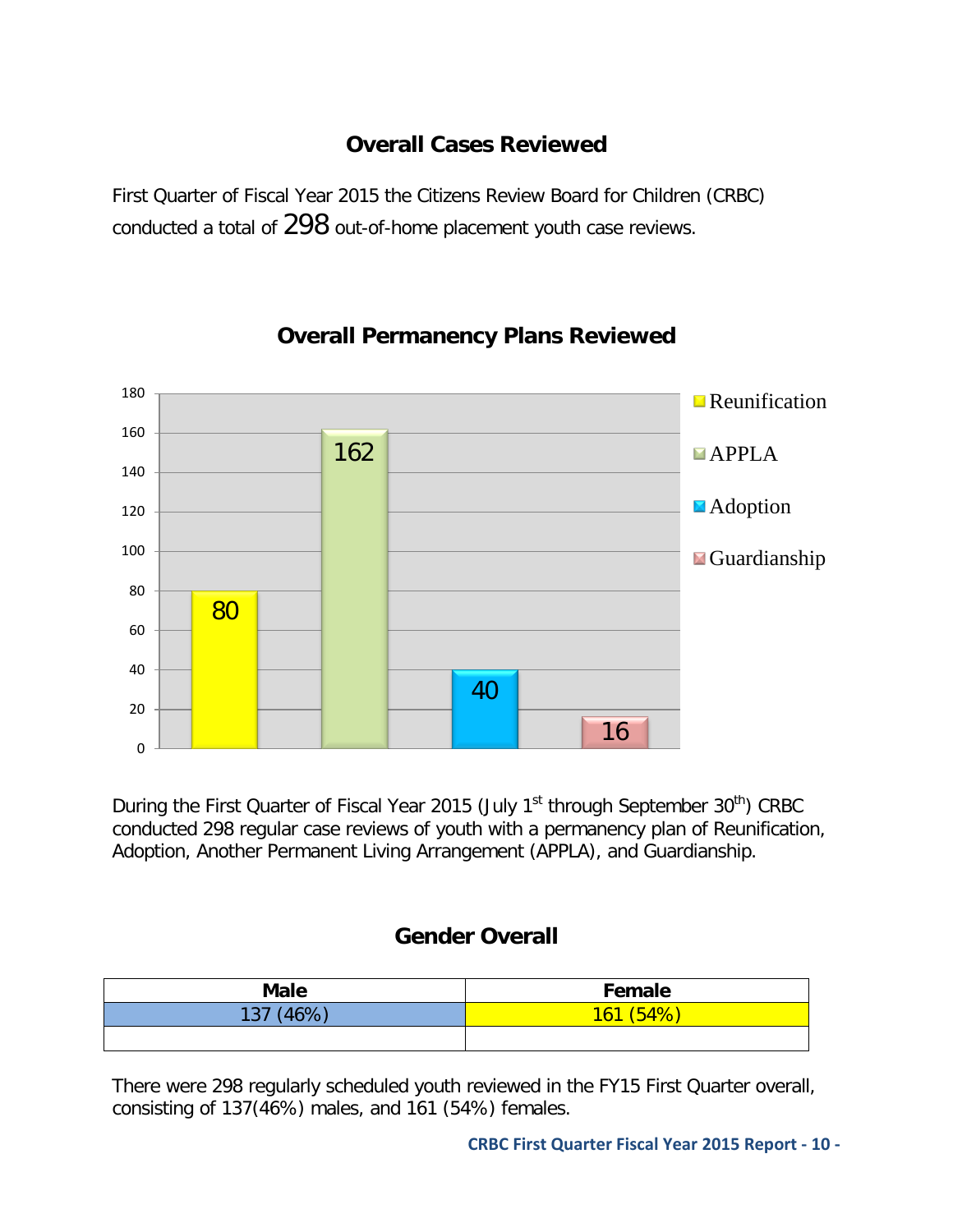## **By Plan**

<span id="page-10-0"></span>Male:

| <b>Reunification</b> | Adoption     | <b>APPLA</b> | Guardianship |
|----------------------|--------------|--------------|--------------|
| 35(26%)              | $28/ (20\%)$ | $69(50\%)$   | 5(4%)        |
|                      |              |              |              |

In FY15 First Quarter, there were 137 youth reviewed who were male. These youth consisted of 35 with a plan of Reunification, 28 males with a plan of Adoption, 69 with a plan of APPLA, and 5 with a plan of Guardianship.

Female:

| <b>Reunification</b> | Adoption | <b>APPLA</b> | Guardianship |
|----------------------|----------|--------------|--------------|
| 45 (28%)             | 12(7%)   | 93 (58%)     | 11(7%)       |
|                      |          |              |              |

In FY15 First Quarter, there were 161 youth reviewed who were female. These youth consisted of 45 with a plan of Reunification, 12 with a plan of Adoption, 95 with a plan of APPLA, and 11 with a plan of Guardianship.

# **Ethnicity Overall**

<span id="page-10-1"></span>

| <b>African</b><br>American | Caucasian | Asian | <b>Other</b> | <b>Missing</b> |
|----------------------------|-----------|-------|--------------|----------------|
| 193(65%)                   | (31%)     | 2(1%) | $(1\%$       | (3%)           |
|                            |           |       |              |                |

Of the 298 youth reviewed in the FY15 First Quarter, there were 193 (65%) who were African American, 91(31%) who were Caucasian, 2 who were Asian, 1 who was identified as other, and 11 missing data.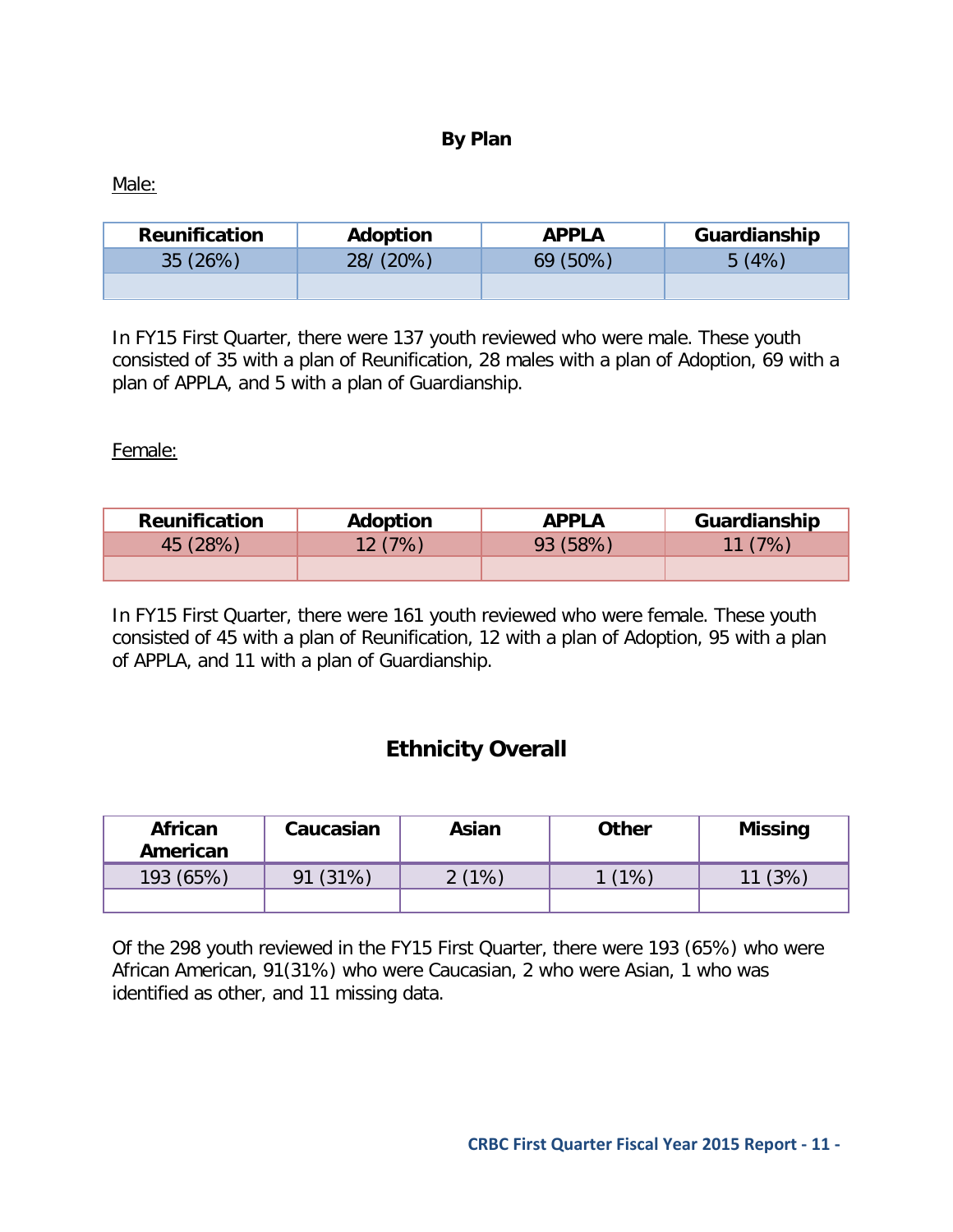## **By Plan**

## <span id="page-11-0"></span>Reunification:

| <b>African American</b> | Caucasian | Asian |
|-------------------------|-----------|-------|
| 50(63%)                 | 25(31%)   |       |
|                         |           |       |

In FY15 First Quarter, there were a total of 80 youth reviewed with a permanency plan of Reunification consisting of 50 (63%) who were African American, 25 (31%) who were Caucasian, and 1 who was Asian.

#### Adoption:

| African American | Caucasian |
|------------------|-----------|
| 15(36%)          | 23 (57%)  |
|                  |           |

In FY15 First Quarter, there were 40 youth reviewed with a permanency plan of Adoption consisting of 15 (36%) who were African American, and 23 (57%) who were Caucasian.

#### APPLA:

| <b>African American</b> | Caucasian | Asian |
|-------------------------|-----------|-------|
| 114 (70%)               | 41 (25%)  |       |
|                         |           |       |

In FY15 First Quarter, there were 162 youth reviewed with a permanency plan of APPLA consisting of 114 (70%) who were African American, 41 (25%) who were Caucasian, and 1 who was identified as Asian.

#### Guardianship:

| <b>African American</b> | Caucasian |
|-------------------------|-----------|
| 14 (88%)                | 2(12%)    |
|                         |           |

In FY15 First Quarter, there were 16 youth reviewed with a permanency plan of Guardianship consisting of 14 (88%) who were African American, and 2 (12%) who were identified as Caucasian.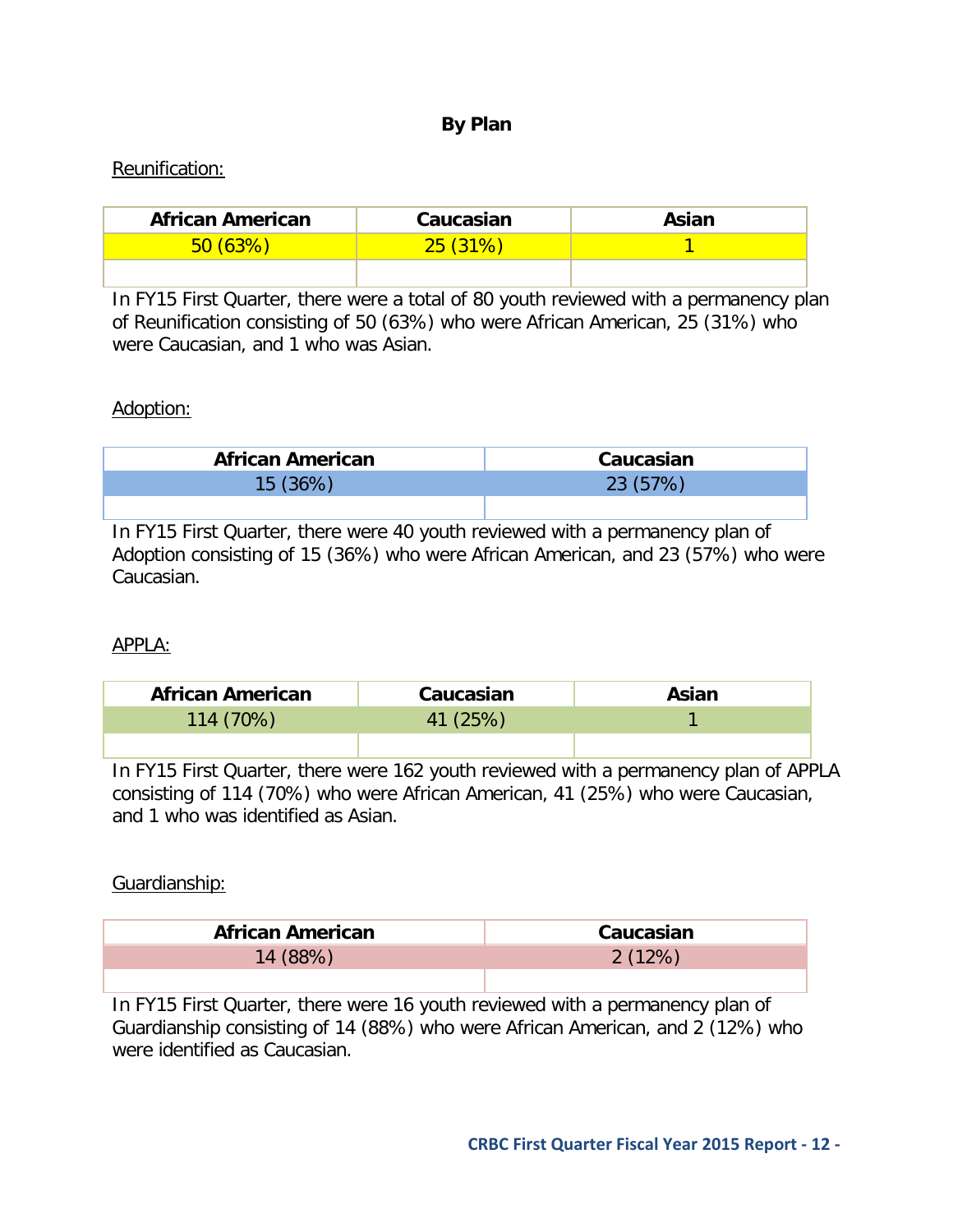# **Jurisdictions Overall**

<span id="page-12-0"></span>Maryland is comprised of 23 counties and Baltimore City. The Department of Human Resources (DHR) identifies jurisdictions according to caseload size such as large, medium, and small.



In the First Quarter of Fiscal Year 2015, there were a total of 212 cases reviewed in large jurisdictions, 76 cases reviewed in medium jurisdictions, and 10 cases reviewed in the small jurisdictions.

#### <span id="page-12-1"></span>**Large Jurisdictions:**

|                         | Reunification | Adoption | APPLA | Guardianship | Total<br>Cases |
|-------------------------|---------------|----------|-------|--------------|----------------|
| <b>Baltimore City</b>   | 27            | 12       | 56    | 10           | 105            |
| <b>Baltimore County</b> | 8             |          | 17    |              | 34             |
| Montgomery              | 14            |          | 25    |              | 40             |
| <b>Prince Georges</b>   | 13            |          | 18    |              | 33             |
| <b>Total</b>            | 62            |          | 116   | 14           | 212            |
| .<br>_ _ _              |               |          |       |              |                |

**\***Large: 500 cases or more

Out of the 298 regularly scheduled youth reviewed in the First Quarter of FY15, there were a total of 212 (71%) who were placed within large jurisdictions.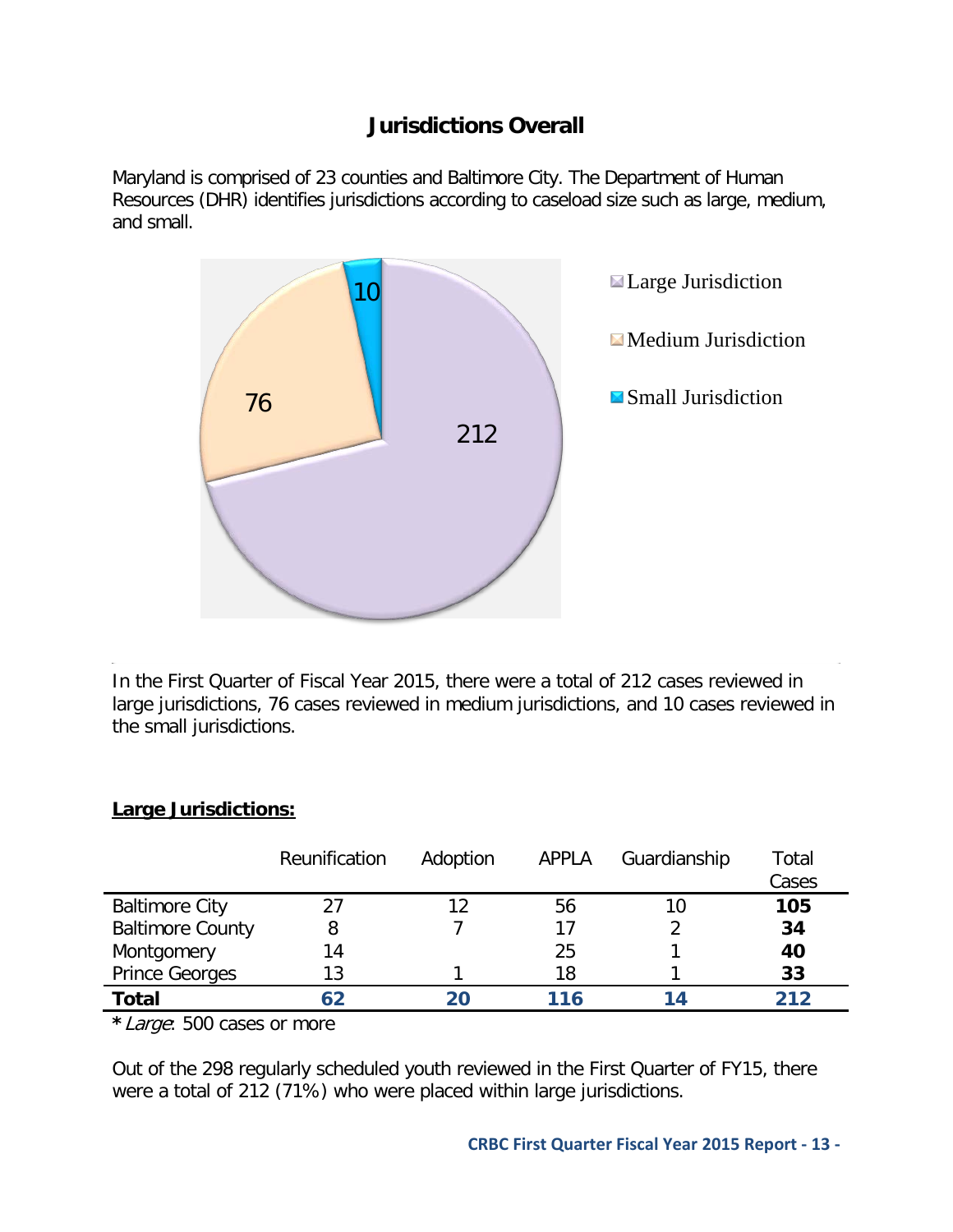## **Baltimore City**

<span id="page-13-0"></span>There were a total of 105 youth cases reviews conducted in Baltimore City in the First Quarter of FY15.



**Baltimore City Reunification** case reviews made up 27 (13%) of the 212 cases reviewed in large jurisdictions within the First Quarter.

Permanency Plan:

- The Local Board agreed with the current permanency plan of reunification in 11 (41%) of the 27 reviewed cases.
- The Local Board permanency plan recommendation for 2 (7%) out of the 27 cases was APPLA.
- The Local Board permanency plan recommendation for 11 (41%) out of the 27 cases was Guardianship.
- The Local Board permanency plan recommendation for 4 (15%) out of the 27 cases was Adoption.

Appropriate Services (Child):

- The Local Board agreed that appropriate services were being offered to the all 27 (100%) of the youth reviewed.
- Appropriate services were being offered to the foster/kin families of 24 (89%) out of the 27 youth cases reviewed.
- Appropriate services were being offered to the birth families of 16 (59%) out of the 27 youth cases reviewed.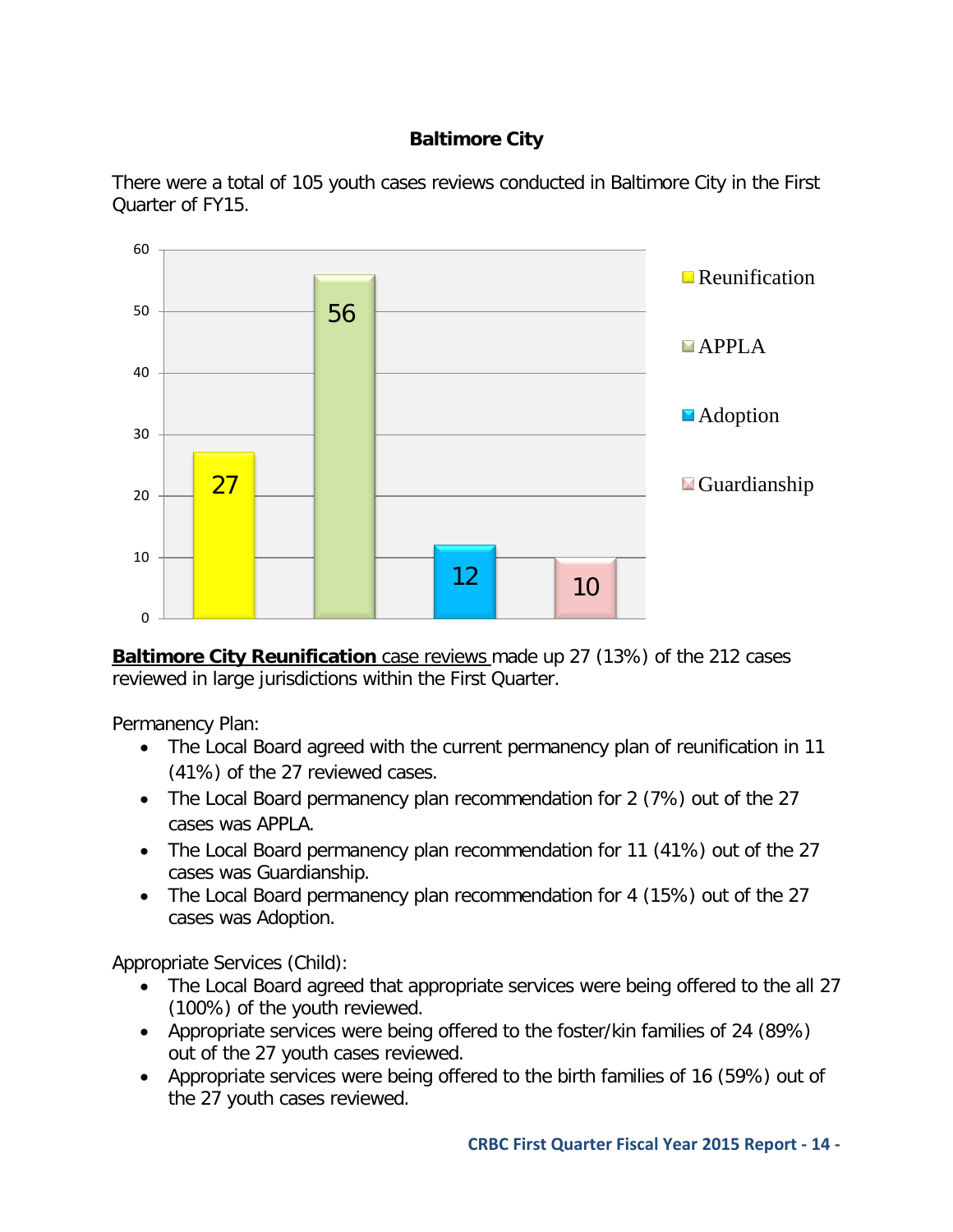Safety (Current):

• There were 4 (15%) out of the 27 youth cases with current risk indicators. All 4 (100%) of the cases with risk indicators had applicable safety assessments, and child protection protocols were followed.

Living Arrangement (Current):

• The Local Board agreed with the placement plan of 26 (96%) out of the 27 youth cases reviewed.

Education and Health:

- The Local Board agreed that 23 (85%) out of the 27 youth reviewed were appropriately prepared to meet educational goals.
- There were 14 (52%) out of the 27 youth reviewed with a comprehensive medical record.
- The Local Board agreed that the health and mental health needs were being met for 17 (63%) out of the 27 youth cases reviewed.

**Baltimore City APPLA** case reviews made up 103 (48%) of the 212 cases reviewed in large jurisdictions within the First Quarter.

Permanency Plan:

• The Local Board agreed with the current permanency plan of APPLA for all 56 (100%) of the youth cases reviewed.

Living Arrangement (Current):

• The Local Board agreed with the current placement plan for 55 (98%) out of the 56 youth cases reviewed.

Permanent connection:

• There were 41 (73%) out of the 56 cases reviewed with a plan of APPLA with an identified permanent connection.

- There were 36 (64%) out of the 56 youth with plans of completing high school.
- There were 26 (46%) out of the 56 youth with plans for post secondary education.
- The Local Board agreed that 48 (86%) out of the 56 youth were being prepared to meet educational goals.
- The Local Board agreed that the health and mental health needs were being met for 33 (59%) out of the 56 youth cases reviewed.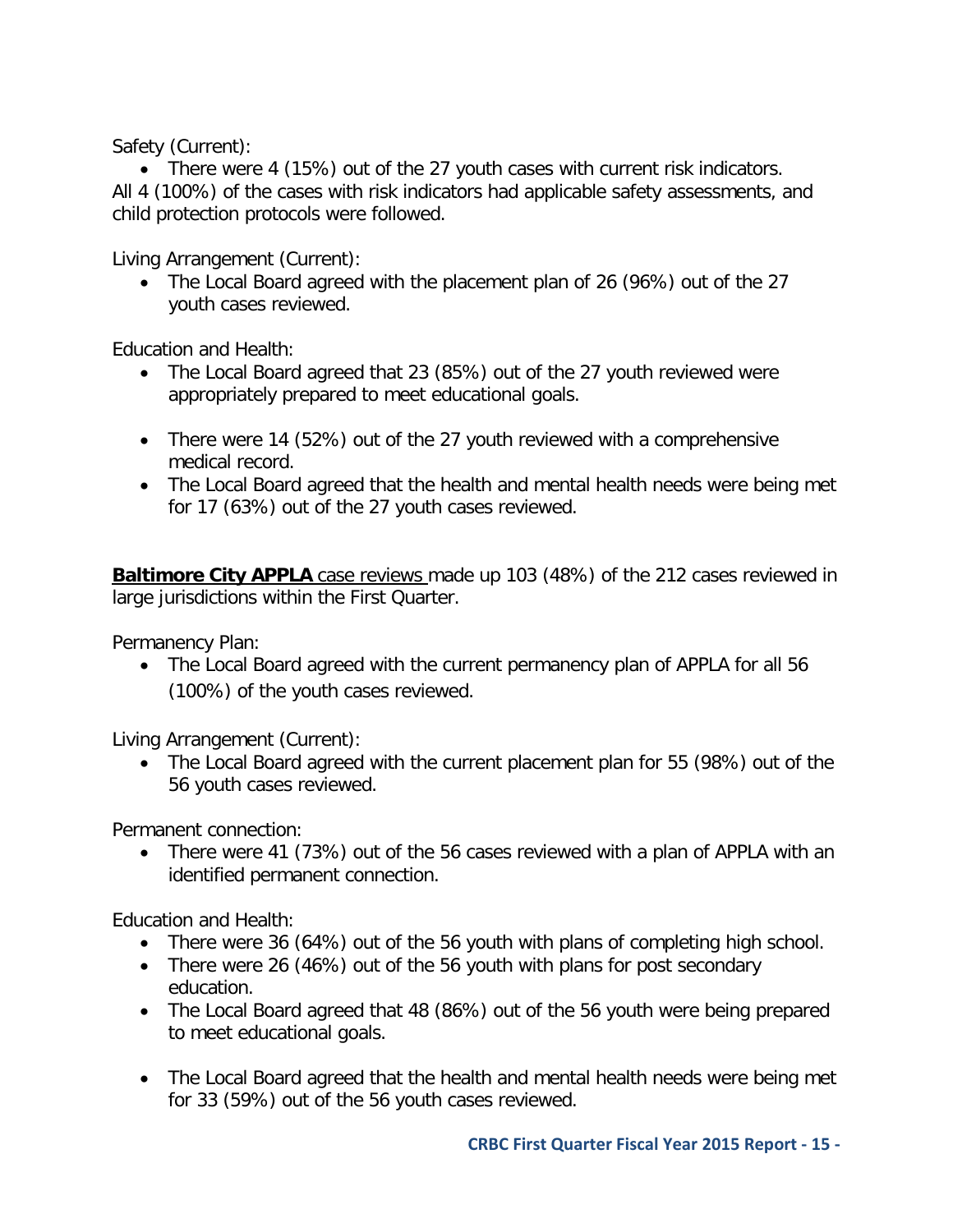- There were 9 (16%) out of 56 youth cases reviewed with an identified substance abuse problem.
- All 5 youth identified as having substance abuse problems, were also having them address.

Employment (paid/unpaid):

- There were 29 (52%) out of the 56 youth that were either in paid or unpaid employment experience.
- The Local Board agreed that 26 (46%) out of the 56 youth with a plan of APPLA were prepared to meet employment goals.

Housing:

• There were 20 (60%) out of the 33 youth identified as transiting out of care with specified housing.

Transitional plan:

• The Local Board agreed that 27 (48%) out of the 56 youth reviewed were being appropriately prepared to transition out of care.

**Baltimore City Adoption** case reviews made up 12 (6%) of the 212 cases reviewed in large jurisdictions within the First Quarter.

Permanency Plan:

• The Local Board agreed with the current permanency plan of Adoption for all 12 (100%) of the youth cases reviewed.

Living Arrangement (Current):

• The Local Board agreed with the current placement plan for all 12 (100%) of the youth cases reviewed.

Termination of Parental Rights (TPR):

• There were 9 (75%) out of the 12 youth cases reviewed with TPR granted.

Barriers to Adoption:

- There were 2 (17%) out of the 12 cases reviewed with unidentified pre-adoptive resources by the agency.
- There was 1 out of the 12 cases reviewed being appealed by the birth parents in court.

Post-adoptive services:

• There were 4 (33%) out of the 12 youth reviewed that needed post-adoptive medical services.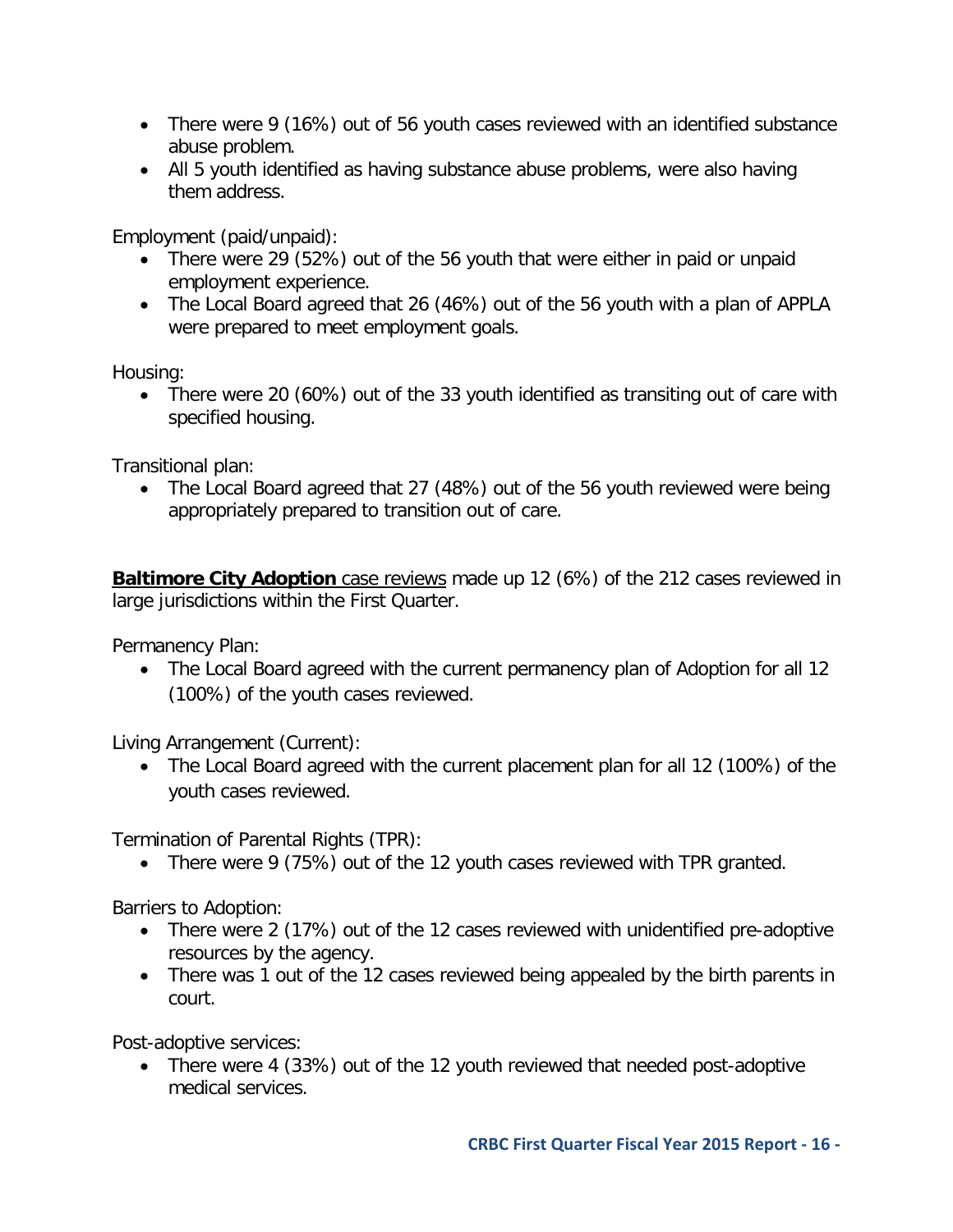• There were 8 (67%) out of the 12 youth that needed multiple post-adoptive services.

Education and Health:

- The Local Board agreed that 7 (58%) out of the 12 youth were being prepared to meet educational goals.
- The Local Board agreed that the health and mental health needs were being met for 8 (67%) out of the 12 youth cases reviewed.

**Baltimore City Guardianship** case reviews made up 10 (5%) of the 212 cases reviewed in large jurisdictions within the First Quarter.

Waiver of Reunification Services:

• Reunification has not been waived for all 10 (100%) of the youth cases reviewed.

Permanency Plan:

- The Local Board agreed with the current permanency plan of Guardianship in 6 (60%) of the 10 reviewed cases.
- The Local Board permanency plan recommendation for 2 (20%) out of the 10 cases was APPLA.
- The Local Board permanency plan recommendation for 1 (10%) out of the 10 cases was Adoption.
- The Local Board permanency plan recommendation for 1 (10%) out of the 10 cases was Reunification.

Appropriate Services (Child):

- The Local Board agreed that appropriate services were being offered to the all 10 (100%) of the youth reviewed.
- Appropriate services were being offered to the foster/kin families of 6 (60%) out of the 10 youth cases reviewed.
- Appropriate services were being offered to the birth families of 6 (60%) out of the 10 youth cases reviewed.

Safety (Current):

- There were 1 (10%) out of the 10 youth cases with current risk indicators.
- The 1 youth case with risk indicators had applicable safety assessments, and child protection protocols were followed.

Living Arrangement (Current):

• The Local Board agreed with the placement plan of all 10 (100%) out of the youth cases reviewed.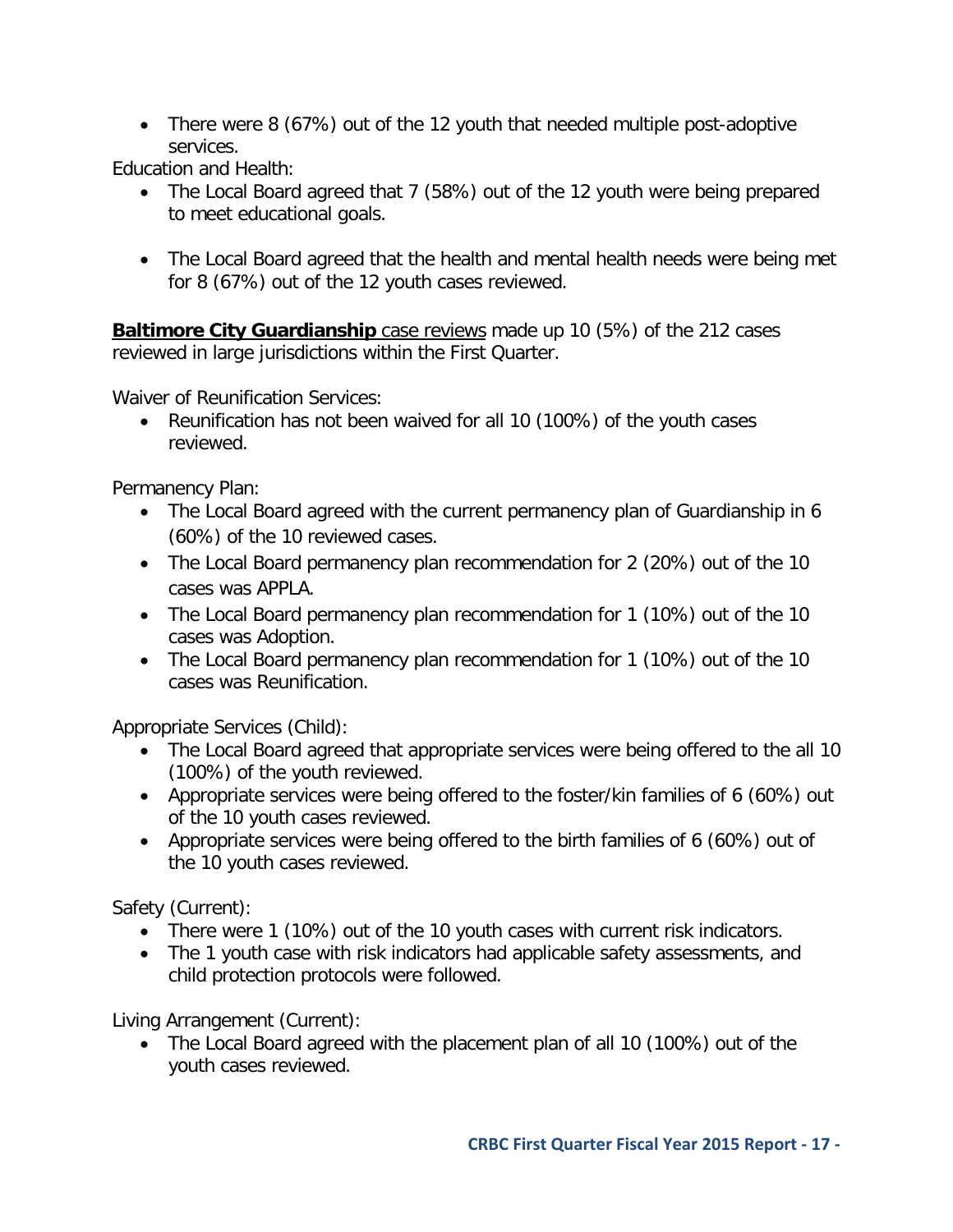Education and Health:

- The Local Board agreed that all 10 (100%) of the youth reviewed were appropriately prepared to meet educational goals.
- There were 4 (40%) out of the 10 youth reviewed with a comprehensive medical record.
- The Local Board agreed that the health and mental health needs were being met for 3 (30%) out of the 10 youth cases reviewed.

## **Baltimore County**

<span id="page-17-0"></span>There were a total of 34 youth cases reviews conducted in Baltimore County in the First Quarter of FY15.



**Baltimore County Reunification** case reviews made up 8 (4%) of the 212 cases reviewed in large jurisdictions within the First Quarter.

Permanency Plan:

• The Local Board agreed with the current permanency plan of reunification for all 8 (100%) of the youth cases reviewed.

Appropriate Services (Child):

• The Local Board agreed that appropriate services were being offered to the all 8 (100%) of the youth reviewed.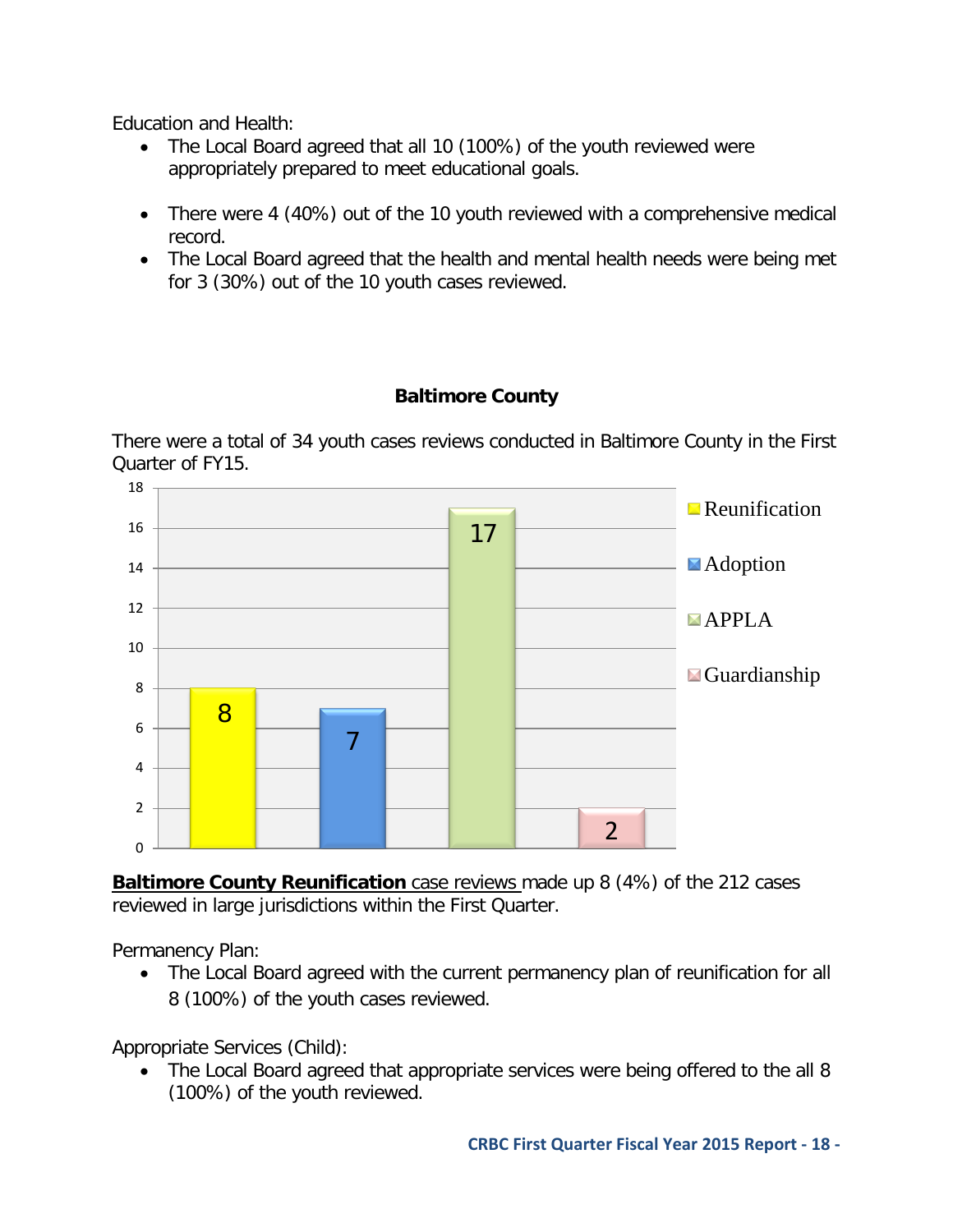- Appropriate services were being offered to the foster/kin families of 6 (87%) out of the 8 youth cases reviewed.
- Appropriate services were being offered to the birth families of 5 (63%) out of the 8 youth cases reviewed.

Safety (Current):

• There were no current indicators of risk for the 8 (100%) youth cases reviewed.

Living Arrangement (Current):

• The Local Board agreed with the placement plan of all 8 (100%) of the youth cases reviewed.

Education and Health:

- The Local Board agreed that all 8 (100%) of the youth reviewed were being appropriately prepared to meet educational goals.
- All 8 (100%) of the youth reviewed had a comprehensive medical record.
- The Local Board agreed that the health and mental health needs were being met for all 8 (100%) of the youth cases reviewed.

**Baltimore County APPLA** case reviews made up 17 (8%) of the 212 cases reviewed in large jurisdictions within the First Quarter.

Permanency Plan:

• The Local Board agreed with the current permanency plan of APPLA for all 17 (100%) of the youth cases reviewed.

Living Arrangement (Current):

• The Local Board agreed with the current placement plan for all 17 (100%) of the youth cases reviewed.

Permanent connection:

• There were 2 (12%) out of the 17 cases reviewed with a plan of APPLA with an identified permanent connection.

- The Local Board agreed that all 17 (100%) of the youth cases reviewed were being prepared to meet educational goals.
- The Local Board agreed that the health and mental health needs were being met for all 17 (100%) of the youth cases reviewed.
- There were 9 (16%) out of 17 youth cases reviewed with an identified substance abuse problem.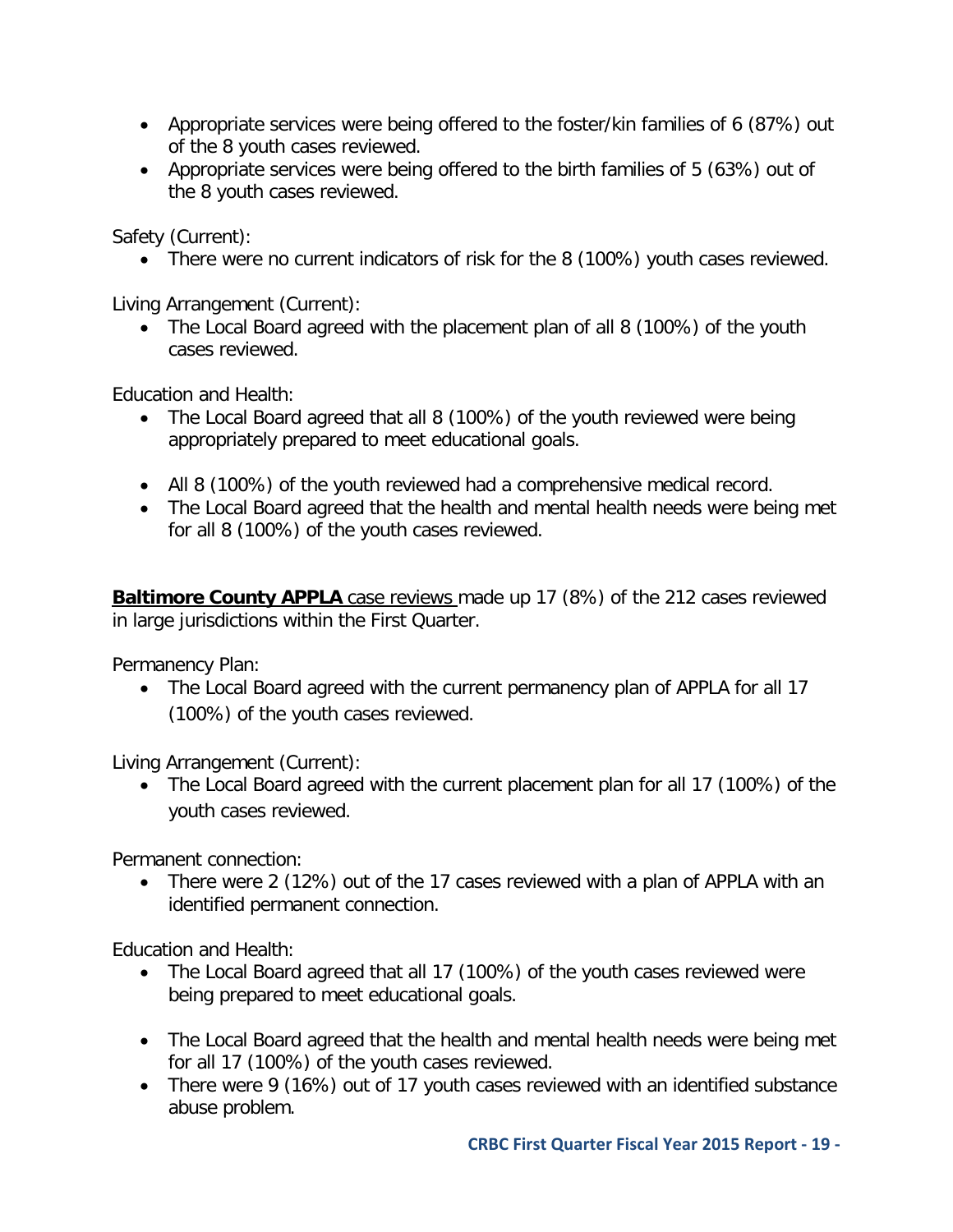- There were 3 (18%) out of the 17 youth with substance abuse problems.
- The 3 youth identified as having substance abuse problems, were also having those problems address.

Employment (paid/unpaid):

- There were 9 (53%) out of the 17 youth that were either in paid or unpaid employment experience.
- The Local Board agreed that all 17 (100%) of the youth cases reviewed with a plan of APPLA were prepared to meet employment goals.

Housing:

• There were 3 (18%) out of the 17 youth identified as transiting out of care with specified housing.

Transitional plan:

• The Local Board agreed that all 3 (100%) of the youth identified as transiting out of care were being appropriately prepared to transition out of care.

**Baltimore County Adoption** case reviews made up 7 (3%) of the 212 cases reviewed in large jurisdictions within the First Quarter.

Permanency Plan:

• The Local Board agreed with the current permanency plan of Adoption for all 7 (100%) of the youth cases reviewed.

Living Arrangement (Current):

• The Local Board agreed with the current placement plan for all 7 (100%) of the youth cases reviewed.

Termination of Parental Rights (TPR):

- There were 4 (57%) out of the 7 youth cases reviewed with TPR granted.
- There were 2 (29%) out of the 7 youth cases reviewed with TPR appealed.

Barriers to Adoption:

• There were no barriers to Adoption for the 7 youth cases reviewed.

Post-adoptive services:

• The 7 (100%) youth cases reviewed needed multiple post-adoptive services.

Education and Health:

• The Local Board agreed that all 7 (100%) of the youth cases reviewed were being prepared to meet educational goals.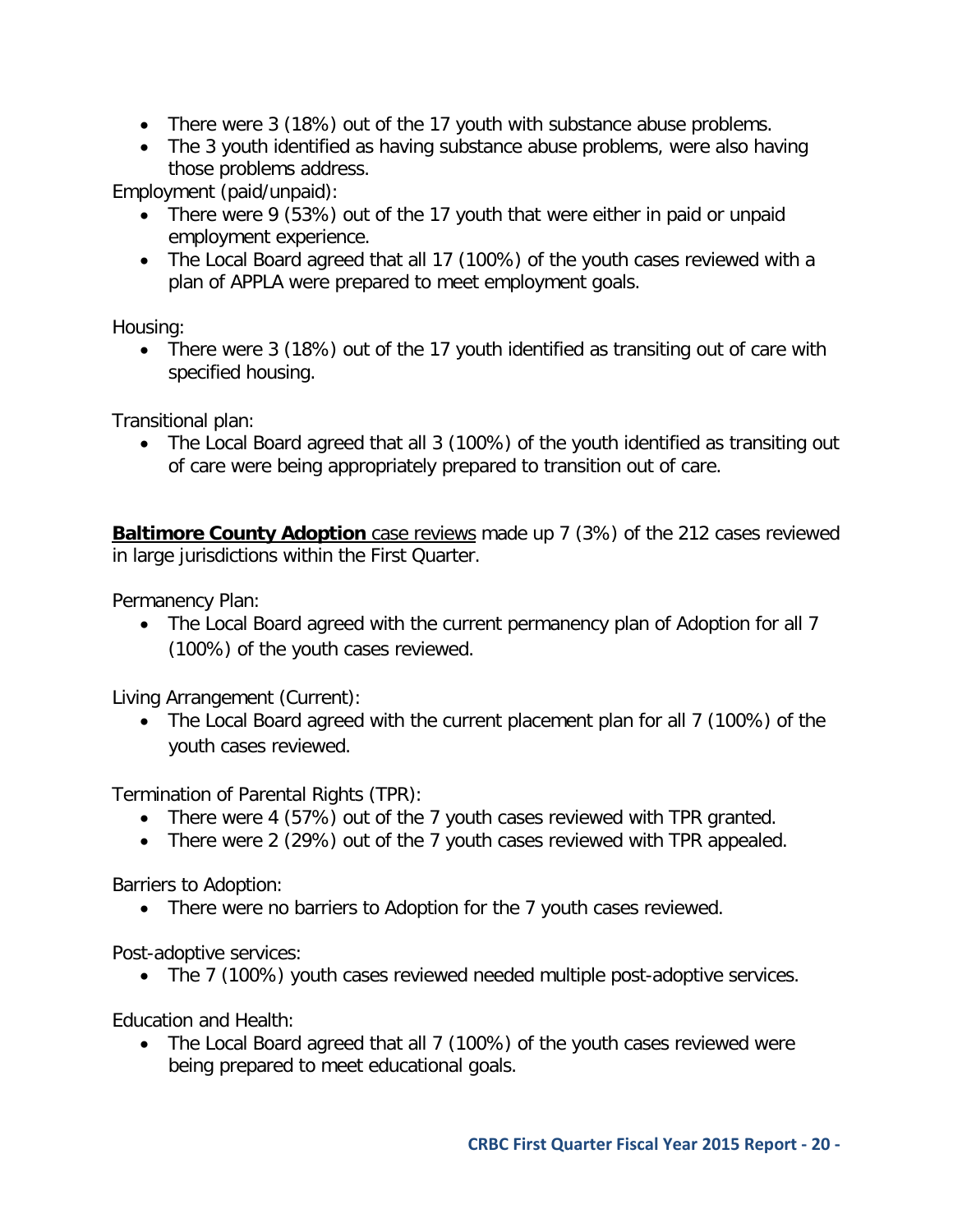• The Local Board agreed that the health and mental health needs were being met for all 7 (100%) of the youth cases reviewed.

**Baltimore County Guardianship** case reviews made up 2 (1%) of the 212 cases reviewed in large jurisdictions within the First Quarter.

Waiver of Reunification Services:

• Reunification has not been waived for the 2 (100%) youth cases reviewed.

Permanency Plan:

• The Local Board agreed with the current permanency plan of Guardianship in the 2 (100%) youth cases reviewed.

Appropriate Services (Child):

- The Local Board agreed that appropriate services were being offered to the 2 (100%) youth cases reviewed.
- Appropriate services were being offered to the foster/kin families of 1 (50%) out of the 2 youth cases reviewed.
- Appropriate services were being offered to the birth families of the 2 (100%) youth cases reviewed.

Safety (Current):

• There were no current risk indicators for the 2 youth cases reviewed.

Living Arrangement (Current):

• The Local Board agreed with the placement plan of the 2 (100%) youth cases reviewed.

- The Local Board agreed that the 2 (100%) youth cases reviewed were appropriately prepared to meet educational goals.
- The 2 (100%) youth cases reviewed had comprehensive medical records.
- The Local Board agreed that the health and mental health needs were being met for the 2 (100%) youth cases reviewed.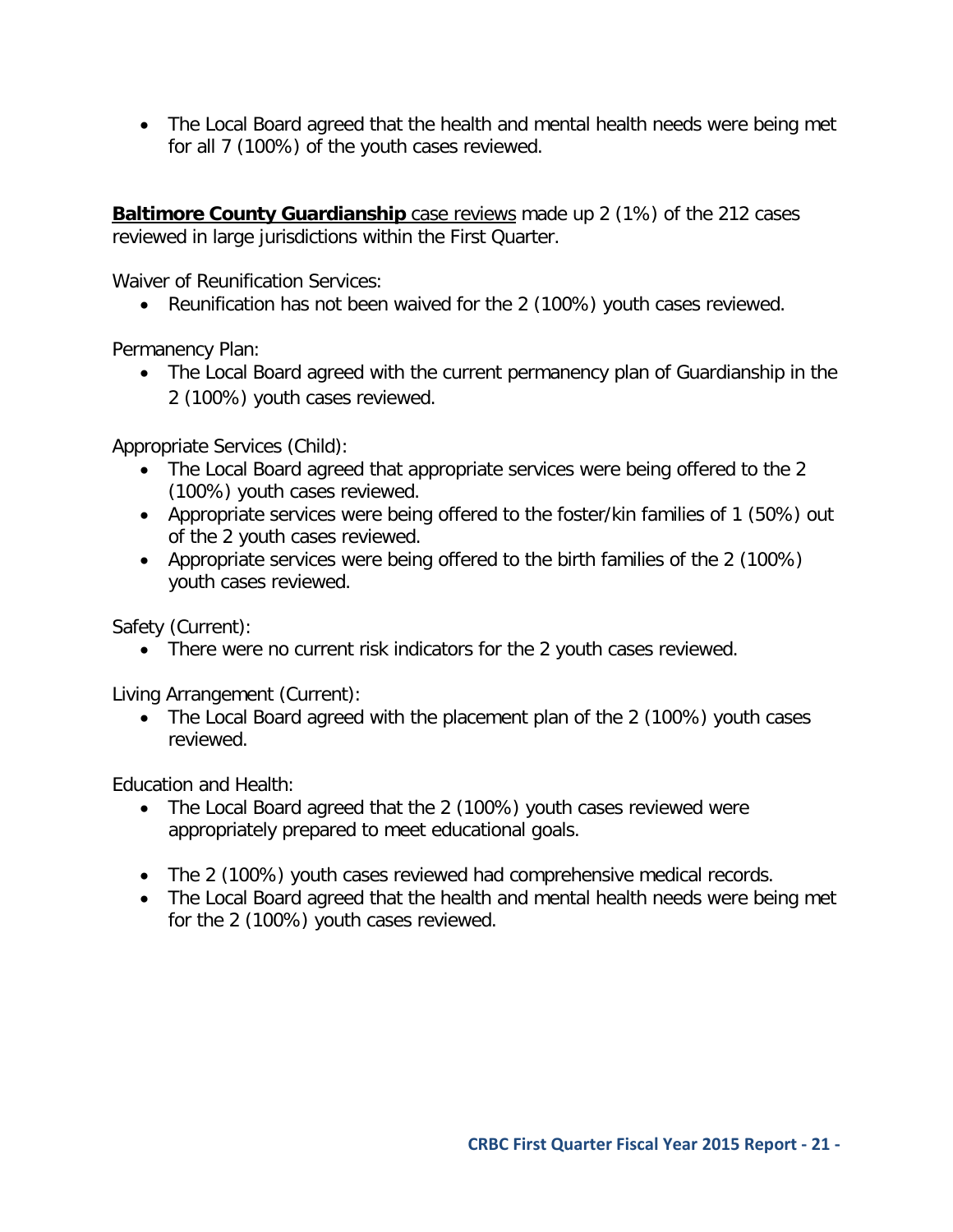## **Montgomery County**

<span id="page-21-0"></span>There were a total of 21 youth cases reviews conducted in Montgomery County in the First Quarter of FY15.



**Montgomery County Reunification** case reviews made up 14 (7%) of the 212 cases reviewed in large jurisdictions within the First Quarter.

Permanency Plan:

- The Local Board agreed with the current permanency plan of reunification for 8 (57%) out of the 14 youth cases reviewed.
- The Local Board permanency plan recommendation for 2 (14%) out of the 14 cases was Guardianship.
- The Local Board permanency plan recommendation for 4 (29%) out of the 14 cases was Adoption.

Appropriate Services (Child):

- The Local Board agreed that appropriate services were being offered to 13 (93%) out of the 14 youth cases reviewed.
- Appropriate services were being offered to the foster/kin families of 10 (72%) out of the 14 youth cases reviewed.
- Appropriate services were being offered to the birth families of 12 (86%) out of the 14 youth cases reviewed.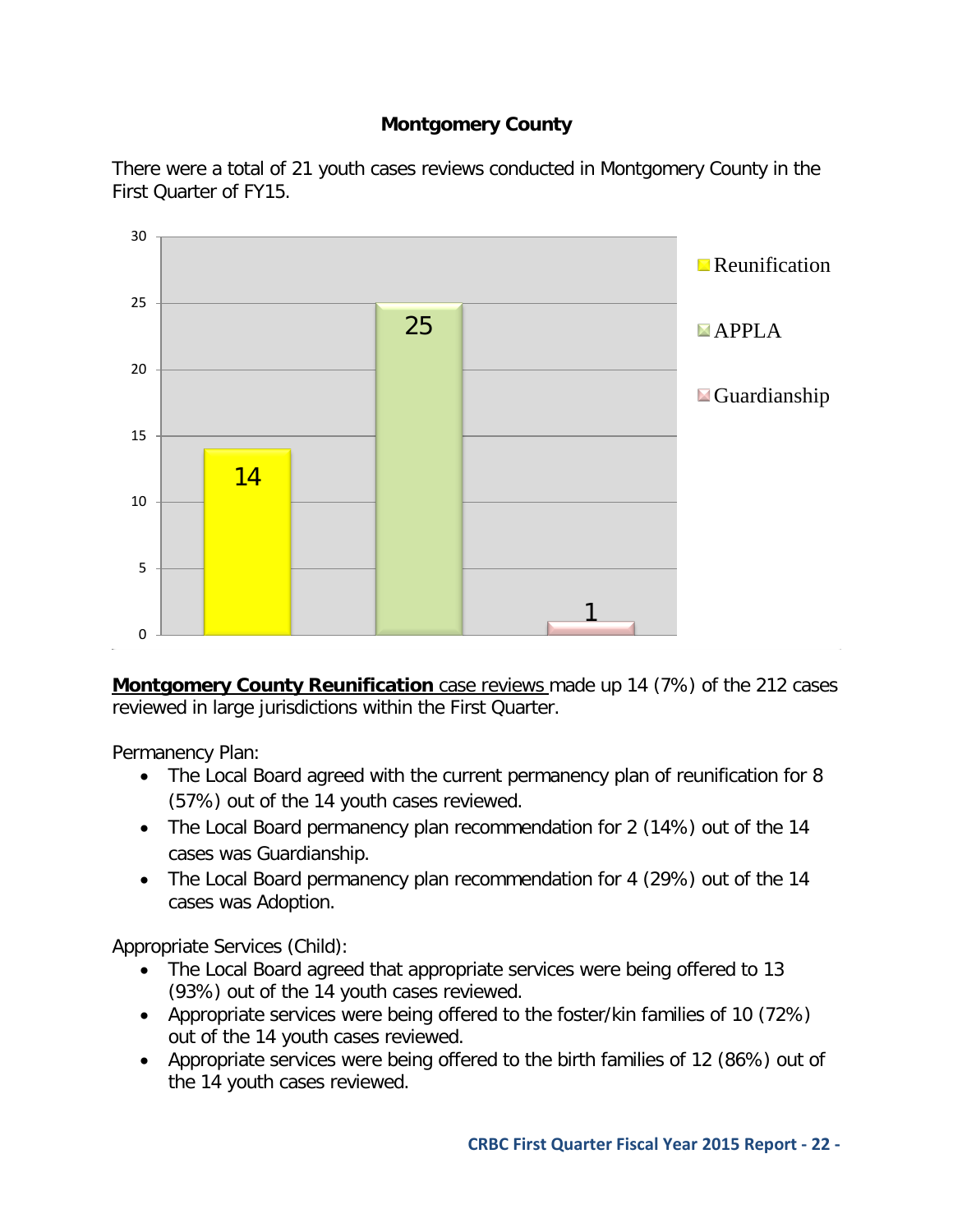Living Arrangement (Current):

• The Local Board agreed with the placement plan of 12 (86%) of the youth cases reviewed.

Education and Health:

- The Local Board agreed that 12 (86%) out of the 14 youth cases reviewed were being appropriately prepared to meet educational goals.
- There were 6 (43%) out of the 14 youth cases reviewed with comprehensive medical records.
- The Local Board agreed that the health and mental health needs were being met for 6 (43%) out of the 14 youth cases reviewed.

**Montgomery County APPLA** case reviews made up 25 (12%) of the 212 cases reviewed in large jurisdictions within the First Quarter.

Permanency Plan:

- The Local Board agreed with the current permanency plan of APPLA of 23 (92%) out the 25 youth cases reviewed.
- The Local Board permanency plan recommendation for 1 (4%) out of the 25 cases was Guardianship.
- The Local Board permanency plan recommendation for 1 (4%) out of the 25 cases was APPLA.

Living Arrangement (Current):

• The Local Board agreed with the current placement plan of 22 (88%) out of the 25 youth cases reviewed.

Permanent connection:

• There were 24 (96%) out of the 25 cases reviewed with a plan of APPLA with an identified permanent connection.

- The Local Board agreed that 20 (80%) out of the 25 youth cases reviewed were being prepared to meet educational goals.
- The Local Board agreed that the health and mental health needs were being met for 11 (44%) of the 25 youth cases reviewed.
- There were 4 (16%) out of 25 youth cases reviewed with an identified substance abuse problem.
- There were 2 (50%) out of the 4 youth with identified substance abuse problems having those problems addressed.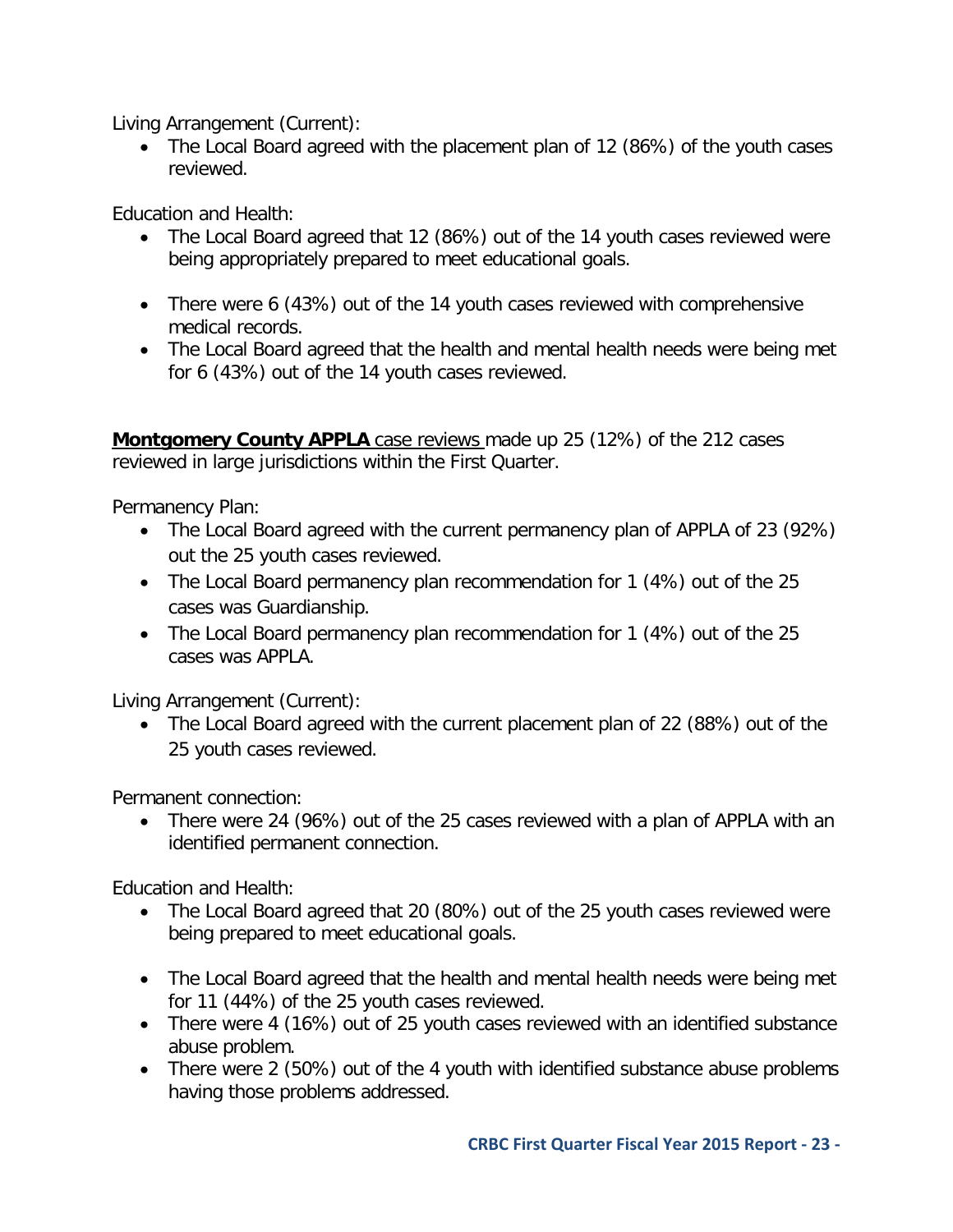Employment (paid/unpaid):

- There were no youth out of the 25 youth cases reviewed that were either in paid or unpaid employment experience.
- The Local Board agreed that 6 (24%) out of the 25 youth cases reviewed with a plan of APPLA were prepared to meet employment goals.

Housing:

• There were 9 (36%) out of the 25 youth identified as transiting out of care with specified housing.

Transitional plan:

• The Local Board agreed that 8 (89%) out of the 9 youth identified as transiting out of care were being appropriately prepared to transition out of care.

**Montgomery County Guardianship** case reviews made up 1 (1%) of the 212 cases reviewed in large jurisdictions within the First Quarter.

Waiver of Reunification Services:

• Reunification has not been waived for the 1 youth case reviewed.

Permanency Plan:

• The Local Board agreed with the current permanency plan of Guardianship for the 1 youth case reviewed.

Appropriate Services (Child):

- The Local Board agreed that appropriate services were being offered to the 1 youth case reviewed.
- Appropriate services were being offered to the foster/kin families of 1 youth case reviewed.
- Appropriate services were being offered to the birth families to the 1 youth case reviewed.

Safety (Current):

• There were no current risk indicators for the 1 youth case reviewed.

Living Arrangement (Current):

• The Local Board agreed with the placement plan of the 1 youth case reviewed.

- The Local Board agreed that the 1 youth case reviewed was appropriately prepared to meet educational goals.
- The 1 youth case reviewed had a comprehensive medical record.
- The Local Board did not agree that the health and mental health needs were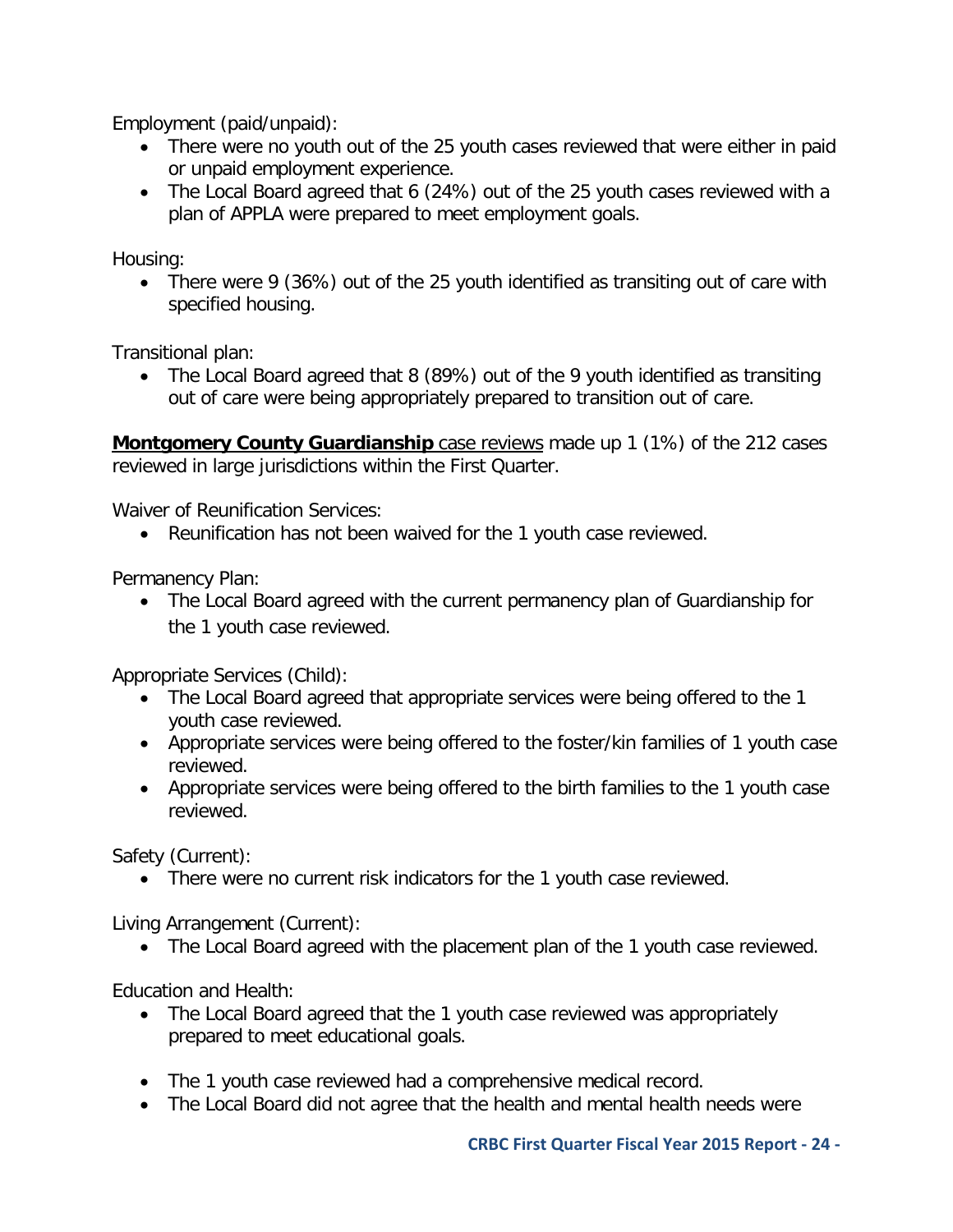being met for the 1 youth case reviewed.

## **Prince Georges County**

<span id="page-24-0"></span>There were a total of 33 youth cases reviews conducted in Prince Georges County in the First Quarter of FY15.



**Prince Georges Reunification** case reviews made up 13 (6%) of the 212 cases reviewed in large jurisdictions within the First Quarter.

Permanency Plan:

• The Local Board agreed with the current permanency plan of reunification for all 13 (100%) of the youth cases reviewed.

Appropriate Services (Child):

- The Local Board agreed that appropriate services were being offered to all 13 (100%) of the youth cases reviewed.
- Appropriate services were being offered to the foster/kin families of 5 (39%) out of the 13 youth cases reviewed.
- Appropriate services were being offered to the birth families of 4 (31%) out of the 13 youth cases reviewed.

Living Arrangement (Current):

• The Local Board agreed with the placement plan of all 13 (100%) of the youth cases reviewed.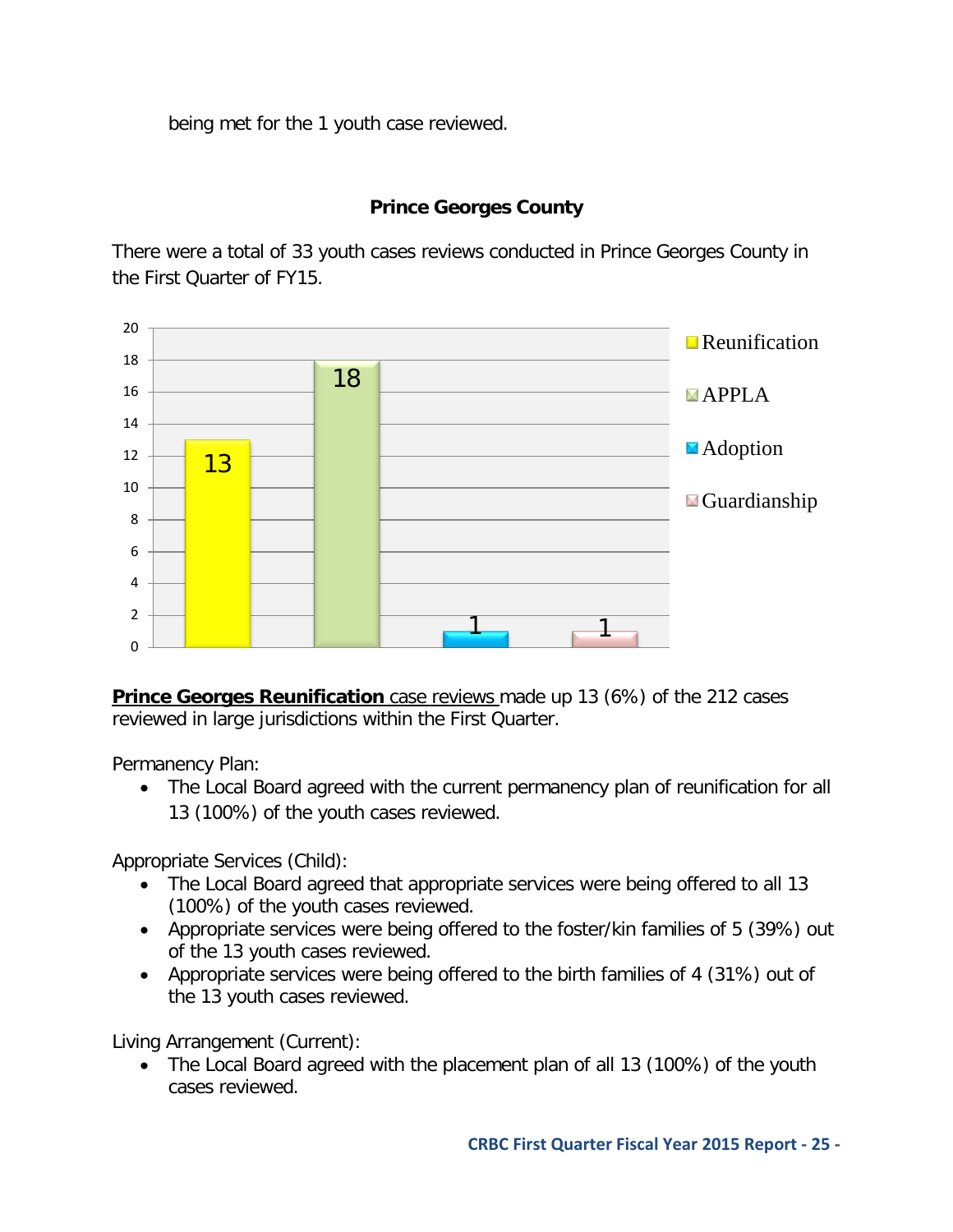Education and Health:

- The Local Board agreed that all 13 (100%) of the youth cases reviewed were being appropriately prepared to meet educational goals.
- The 13 (100%) youth cases reviewed had comprehensive medical records.
- The Local Board agreed that the health and mental health needs were being met for the 13 (100%) youth cases reviewed.

**Prince Georges APPLA** case reviews made up 18 (8%) of the 212 cases reviewed in large jurisdictions within the First Quarter.

Permanency Plan:

• The Local Board agreed with the current permanency plan of APPLA of the 18 (100%) youth cases reviewed.

Living Arrangement (Current):

• The Local Board agreed with the current placement plan of the 18 (100%) youth cases reviewed.

Permanent connection:

• There were 3 (17%) out of the 18 cases reviewed with a plan of APPLA with an identified permanent connection.

Education and Health:

- The Local Board agreed that 17 (94%) out of the 18 youth cases reviewed were being prepared to meet educational goals.
- The Local Board agreed that the health and mental health needs were being met for the 18 (100%) youth cases reviewed.
- There was 1 (6%) out of 18 youth cases reviewed with an identified substance abuse problem.
- The 1 youth identified with the substance abuse problem was not having the problem addressed.

Employment (paid/unpaid):

- There were 5 (28%) out of the 18 youth that were either in paid or unpaid employment experience.
- The Local Board agreed that the 18 (100%) youth cases reviewed with a plan of APPLA were being prepared to meet employment goals.

Housing:

• There was 1 (25%) out of the 4 youth identified as transiting out of care with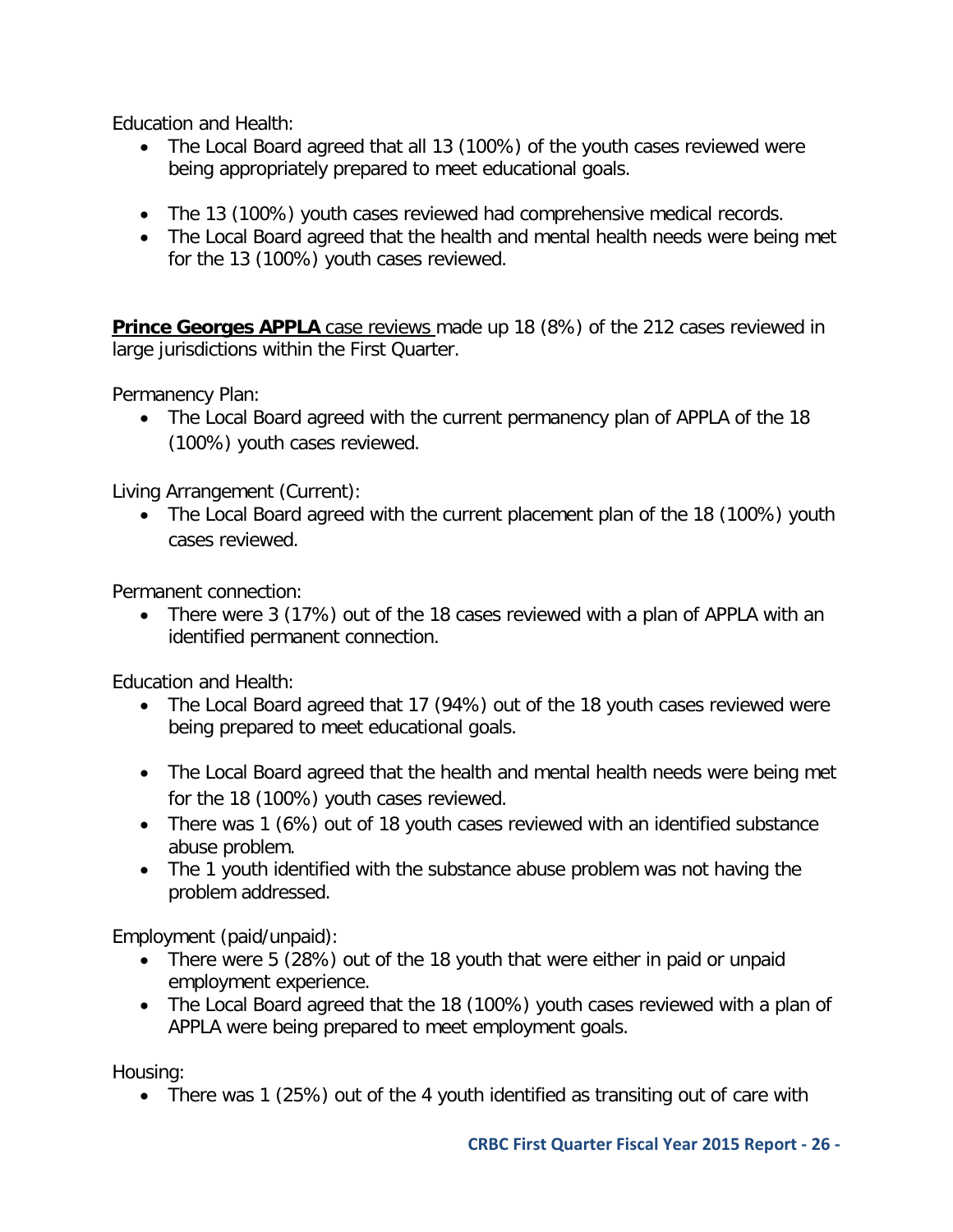specified housing.

Transitional plan:

• The Local Board agreed that 3 (75%) out of the 4 youth identified as transiting out of care were being appropriately prepared to transition out of care.

**Prince Georges Adoption** case reviews made up 1 (1%) of the 212 cases reviewed in large jurisdictions within the First Quarter.

Permanency Plan:

• The Local Board agreed with the current permanency plan of Adoption for the 1 youth case reviewed.

Living Arrangement (Current):

• The Local Board agreed with the current placement plan for the 1 youth case reviewed.

Termination of Parental Rights (TPR):

• The Local Board recommends that TPR be filed based on the child being abandoned.

Barriers to Adoption:

• There were no barriers to Adoption for the 1 youth case reviewed.

Education and Health:

- The Local Board agreed that the 1 youth case reviewed was being prepared to meet educational goals.
- The Local Board agreed that the health and mental health needs were being met for the 1 youth case reviewed.

**Prince Georges County Guardianship** case reviews made up 1 (1%) of the 212 cases reviewed in large jurisdictions within the First Quarter.

Waiver of Reunification Services:

• Reunification has not been waived for the 1 youth case reviewed.

Permanency Plan:

• The Local Board agreed with the current permanency plan of Guardianship for the 1 youth case reviewed.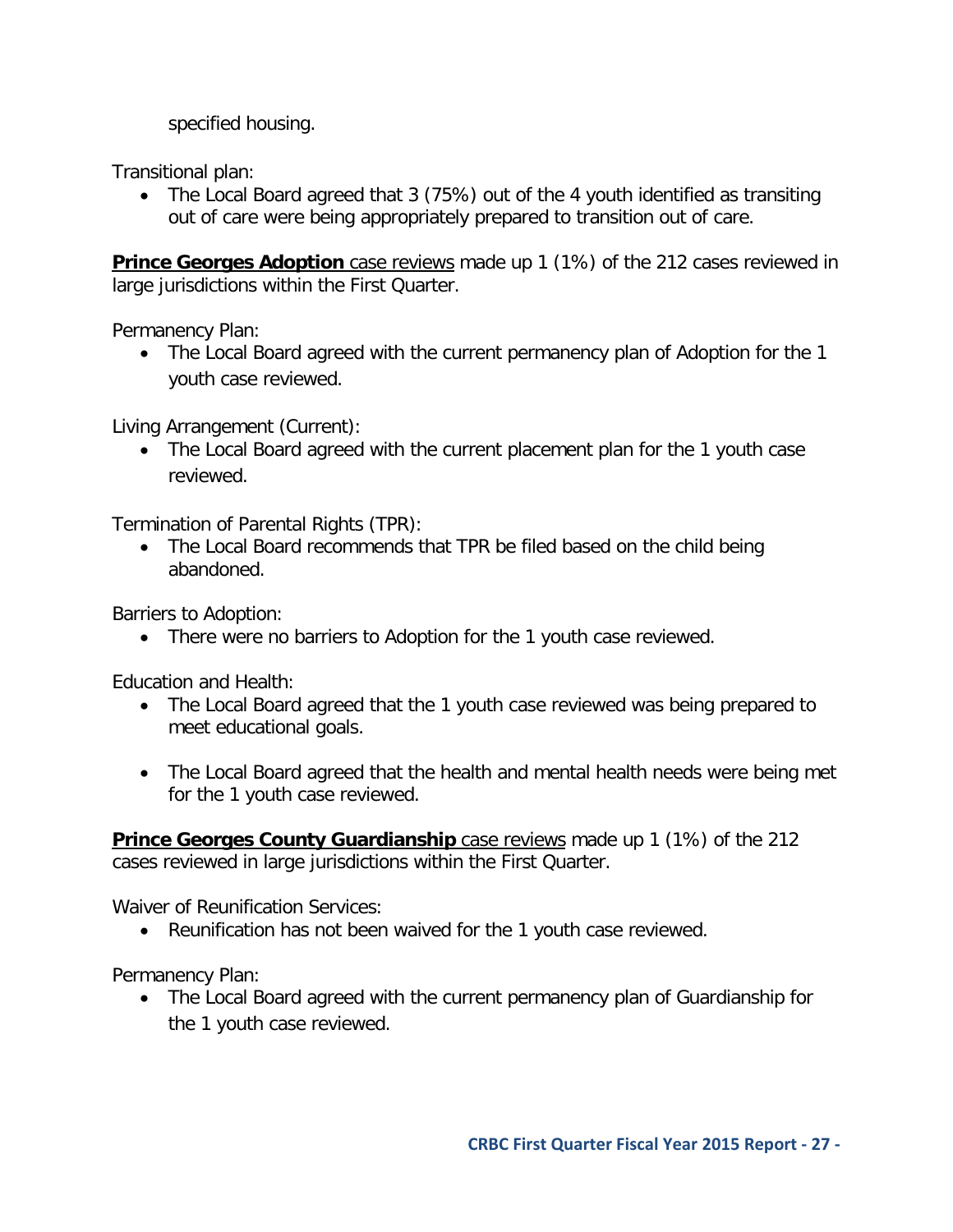Appropriate Services (Child):

- The Local Board agreed that appropriate services were being offered to the 1 youth case reviewed.
- Appropriate services were being offered to the foster/kin families of 1 youth case reviewed.
- Appropriate services were not being offered to the birth families to the 1 youth case reviewed.

Living Arrangement (Current):

• The Local Board agreed with the placement plan of the 1 youth case reviewed.

Education and Health:

- The Local Board agreed that the 1 youth case reviewed was appropriately prepared to meet educational goals.
- The 1 youth case reviewed had comprehensive medical records.
- The Local Board agreed that the health and mental health needs were being met for the 1 youth case reviewed.

|                     | Reunification | Adoption | <b>APPLA</b> | Guardianship | Total |
|---------------------|---------------|----------|--------------|--------------|-------|
| Allegany            | 5             |          |              |              | 8     |
| <b>Anne Arundel</b> |               |          | 10           |              | 13    |
| Cecil               |               |          |              |              |       |
| <b>Charles</b>      |               |          |              |              | 6     |
| <b>Frederick</b>    |               |          |              |              | 8     |
| <b>Harford</b>      |               |          |              |              | 16    |
| <b>Saint Mary's</b> |               |          |              |              |       |
| Washington          |               |          |              |              | 14    |
| <b>Total</b>        |               | 15       | 42           |              | 76    |

## <span id="page-27-0"></span>**Medium Jurisdiction:**

**\*\*** Medium: 300-500 cases

Out of the total 298 youth reviewed in the First Quarter of FY15, there were a total of 76 (25%) who were placed within medium jurisdictions.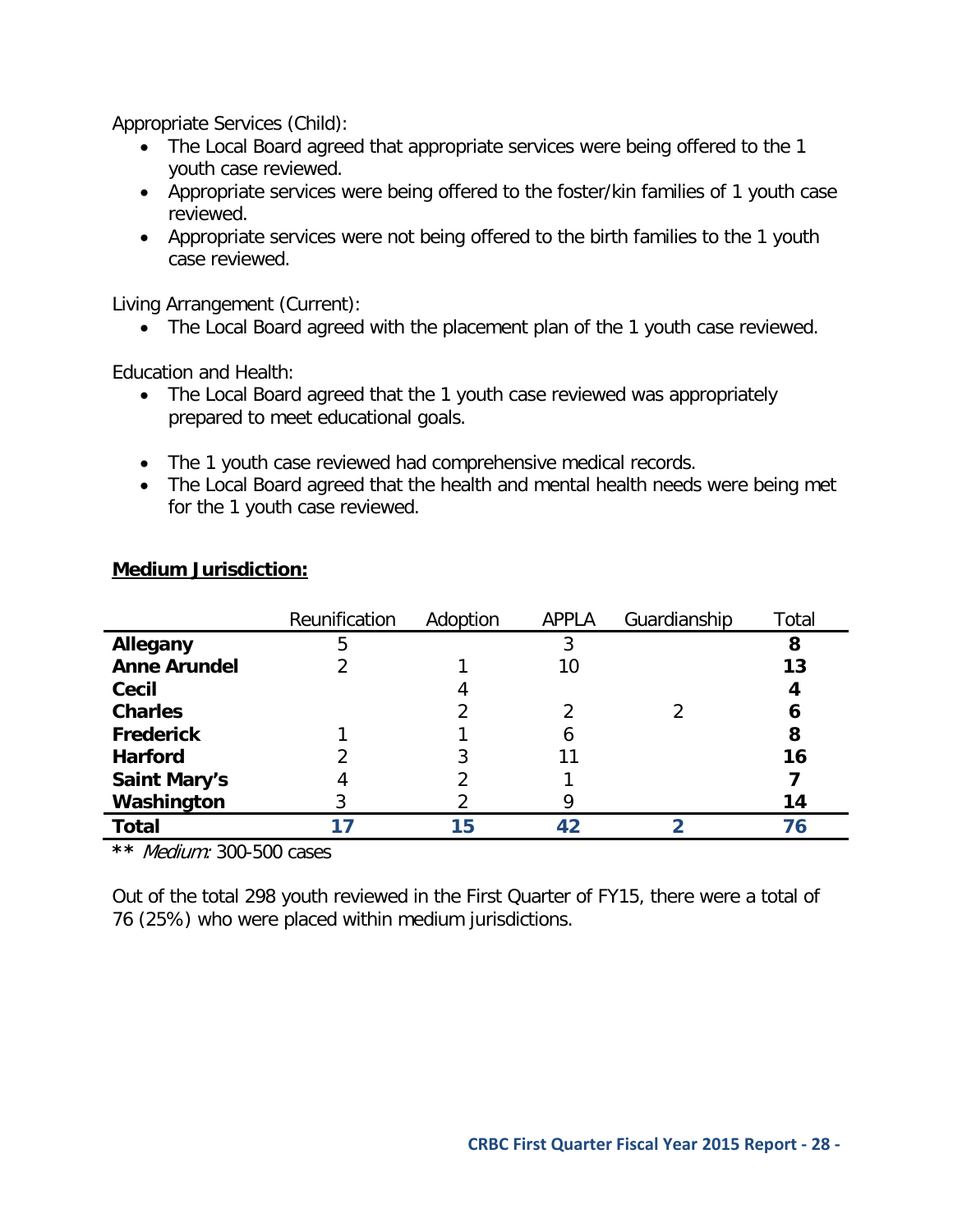## **Allegany County**

<span id="page-28-0"></span>There was a total of 8 youth case reviews conducted in Allegany County in the First Quarter of FY15



**Allegany County Reunification** case reviews made up 5 (7%) of the 76 cases reviewed in medium jurisdictions within the First Quarter.

Permanency Plan:

• The Local Board agreed with the current permanency plan of reunification for the 5 (100%) of the youth cases reviewed.

Appropriate Services (Child):

- The Local Board agreed that appropriate services were being offered to the 5 (100%) youth cases reviewed.
- Appropriate services were being offered to the foster/kin families of 4 (80%) out of the 13 youth cases reviewed.
- Appropriate services were being offered to the birth families of 2 (40%) out of the 13 youth cases reviewed.

Living Arrangement (Current):

• The Local Board agreed with the placement plan of the 5 (100%) of the youth cases reviewed.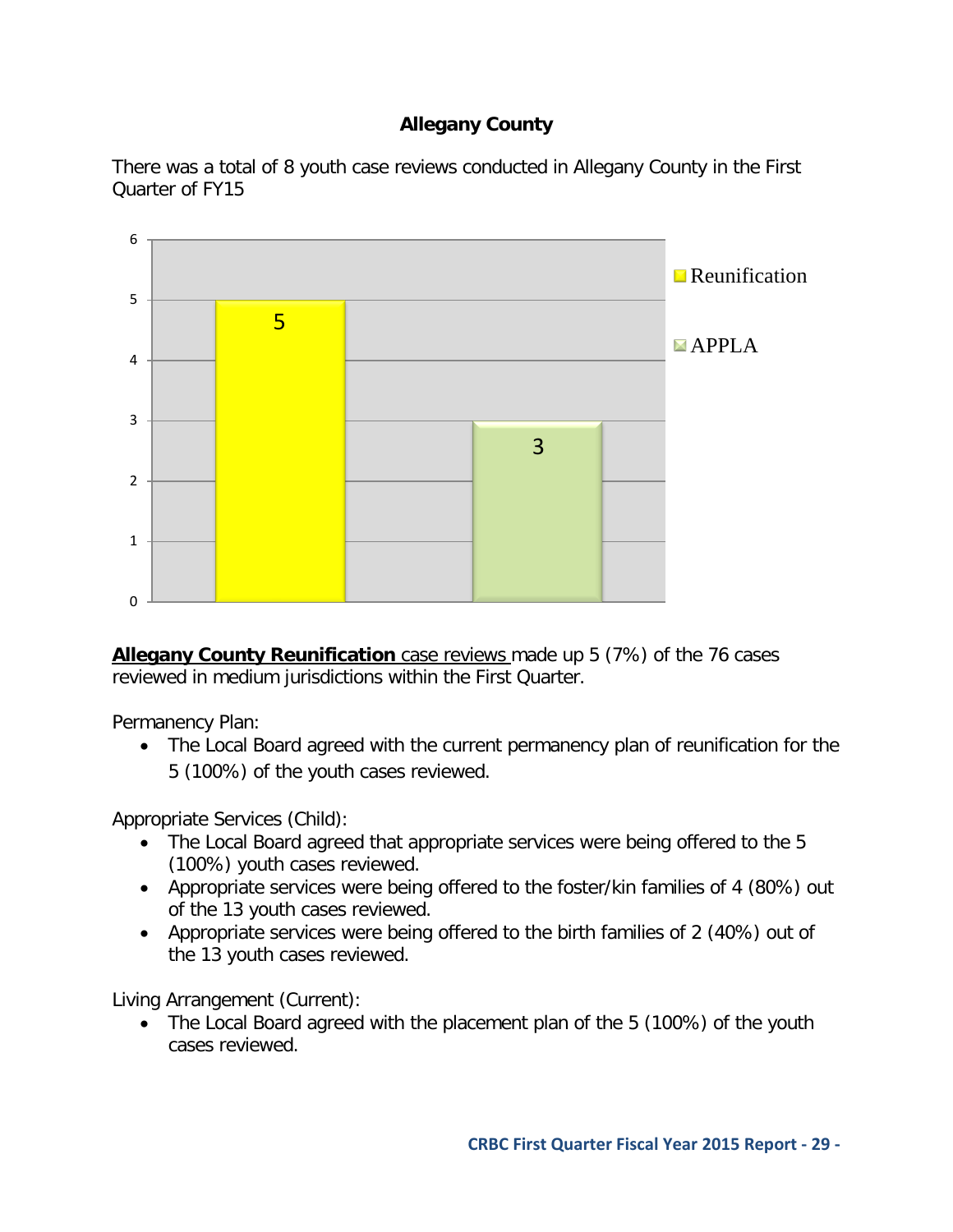Education and Health:

- The Local Board agreed that the 5 (100%) youth cases reviewed were being appropriately prepared to meet educational goals.
- The 5 (100%) youth cases reviewed had comprehensive medical records.
- The Local Board agreed that the health and mental health needs were being met for the 5 (100%) youth cases reviewed.

**Allegany County APPLA** case reviews made up 3 (4%) of the 76 cases reviewed in medium jurisdictions within the First Quarter.

Permanency Plan:

• The Local Board agreed with the current permanency plan of APPLA for the 3 (100%) youth cases reviewed.

Living Arrangement (Current):

• The Local Board agreed with the current placement plan for the 3 (100%) youth cases reviewed.

Permanent connection:

• There were 2 (67%) out of the 3 cases reviewed with a plan of APPLA with an identified permanent connection.

Education and Health:

- The Local Board agreed that the 3 (100%) youth cases reviewed were being prepared to meet educational goals.
- The Local Board agreed that the health and mental health needs were being met for the 3 (100%) youth cases reviewed.

Employment (paid/unpaid):

- There were no youth out of the 3 cases reviewed that were either in paid or unpaid employment experience.
- The Local Board agreed that the 1 youth who was age appropriate for employment with a plan of APPLA was being prepared to meet employment goals.

Housing:

• There was 1 (33%) out of the 3 youth identified as transiting out of care with specified housing.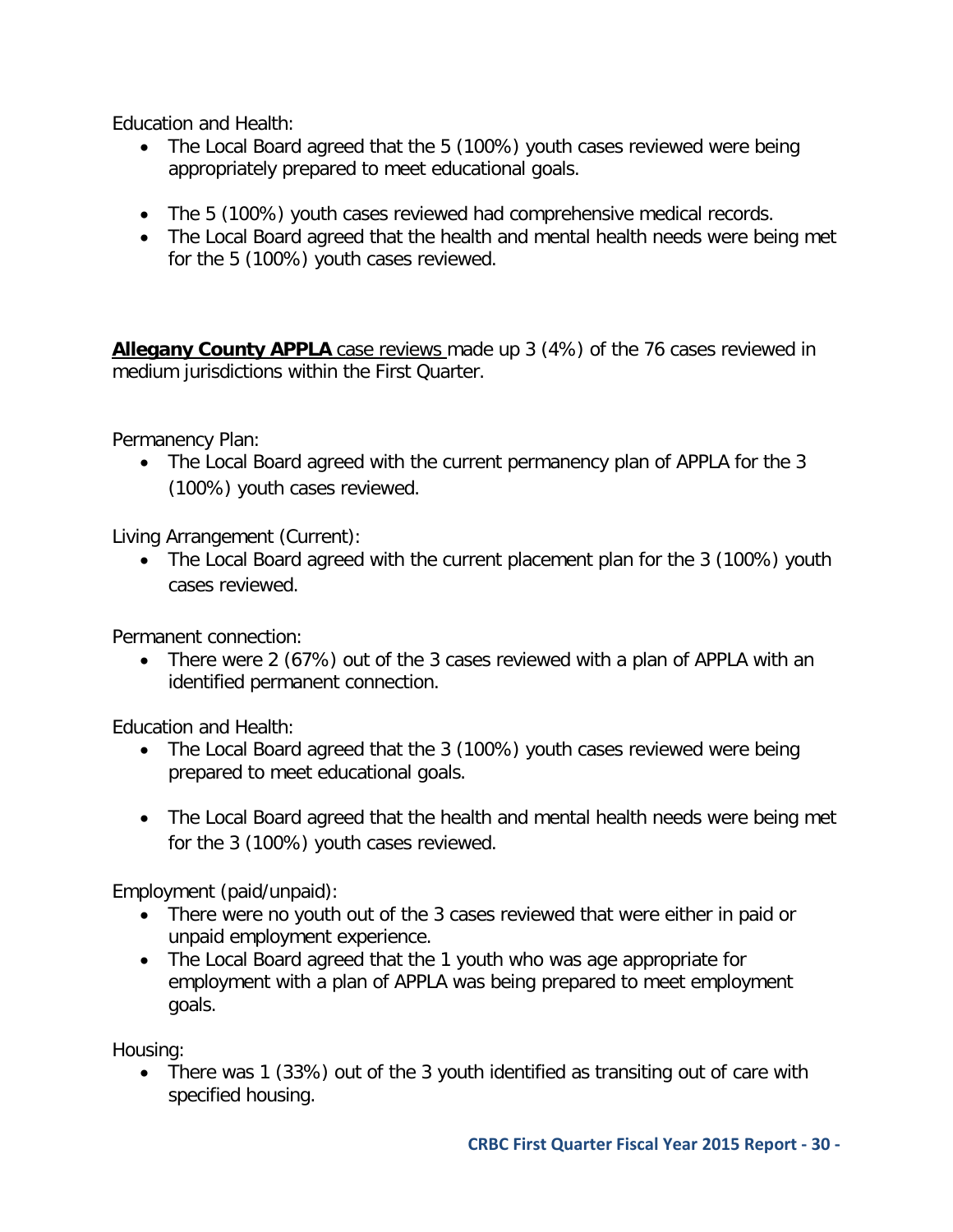Transitional plan:

• The Local Board agreed that the 1 (33%) out of the 3 youth identified as transiting out of care were being appropriately prepared to transition out of care.

## **Anne Arundel County**

<span id="page-30-0"></span>There was a total of 13 youth case reviews conducted in Anne Arundel County in the First Quarter of FY15.



**Anne Arundel County Reunification** case reviews made up 2 (3%) of the 76 cases reviewed in medium jurisdictions within the First Quarter.

Permanency Plan:

• The Local Board agreed with the current permanency plan of reunification for all 2 (100%) of the youth cases reviewed.

Appropriate Services (Child):

- The Local Board agreed that appropriate services were being offered to all 2(100%) of the youth cases reviewed.
- Appropriate services were not being offered to the foster/kin families of the 2 (100%) youth cases reviewed.
- Appropriate services were being offered to the birth families of 1 (50%) out of the 2 youth cases reviewed.

Living Arrangement (Current):

• The Local Board agreed with the placement plan of the 2 (100%) youth cases reviewed.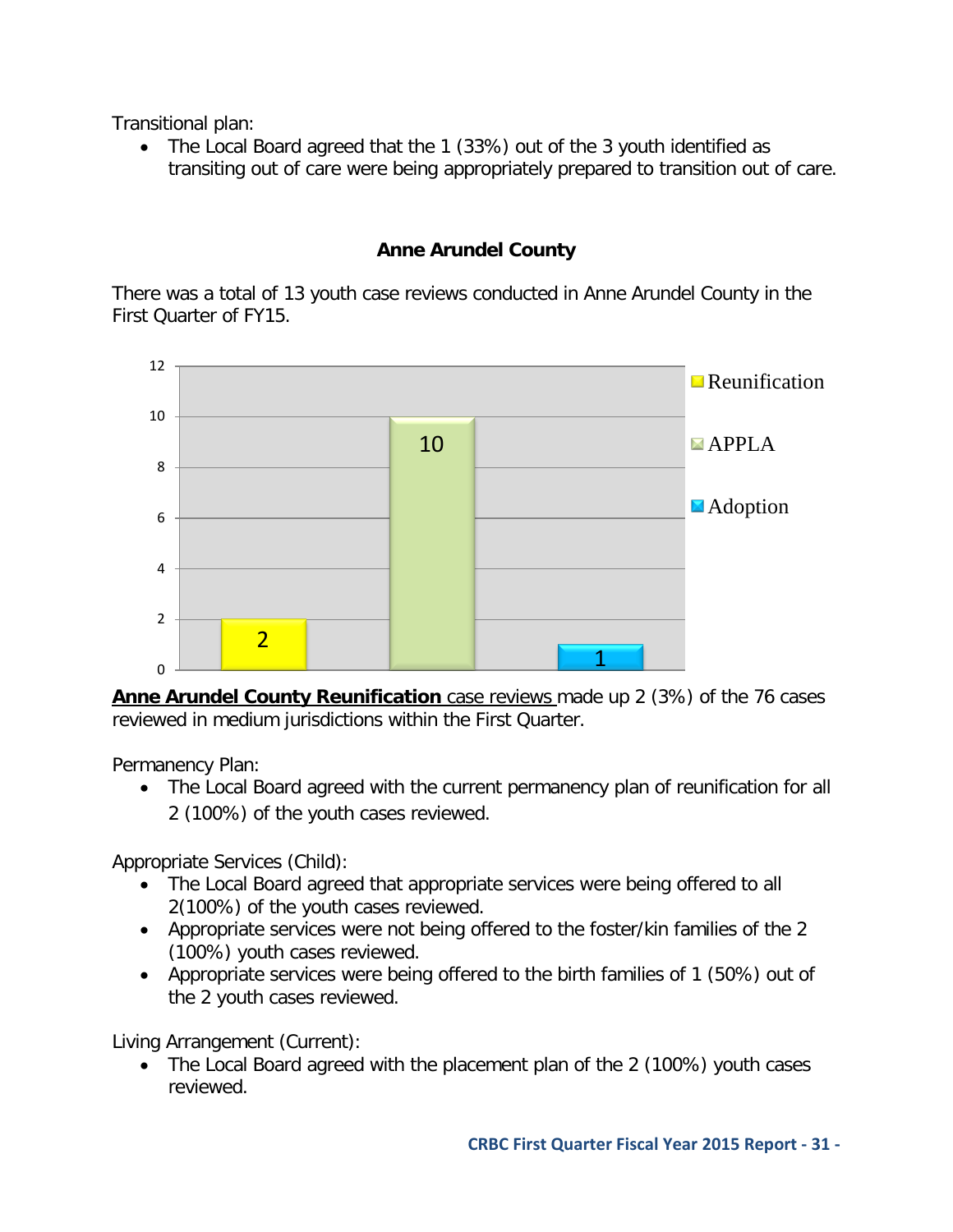Education and Health:

- The Local Board agreed that the 2 (100%) youth cases reviewed were being appropriately prepared to meet educational goals.
- The 2 (100%) youth cases reviewed had comprehensive medical records.
- The Local Board agreed that the health and mental health needs were being met for the 2 (100%) youth cases reviewed.

**Anne Arundel County APPLA** case reviews made up 10 (13%) of the 76 cases reviewed in medium jurisdictions within the First Quarter.

Permanency Plan:

- The Local Board agreed with the current permanency plan of APPLA of 6 (60%) out the 10 youth cases reviewed.
- The Local Board permanency plan recommendation for 3 (30%) out of the 10 cases was Guardianship.
- The Local Board permanency plan recommendation for 1 (10%) out of the 10 cases was Adoption.

Living Arrangement (Current):

• The Local Board agreed with the current placement plan of 8 (80%) out of the 10 youth cases reviewed.

Permanent connection:

• There were 9 (90%) out of the 10 cases reviewed with a plan of APPLA with an identified permanent connection.

Education and Health:

- The Local Board agreed that 8 (80%) out of the 10 youth cases reviewed were being prepared to meet educational goals.
- The Local Board agreed that the health and mental health needs were being met for 5 (50%) of the 10 youth cases reviewed.
- There were 2 (20%) out of 10 youth cases reviewed with an identified substance abuse problem.
- The 2 youth with identified substance abuse problems were not having them addressed.

Employment (paid/unpaid):

- There was 1 (33%) out of the 3 youth who were age appropriate for employment that were either in paid or unpaid employment experience.
- The Local Board agreed that 1 (33%) out of the 3 youth cases reviewed who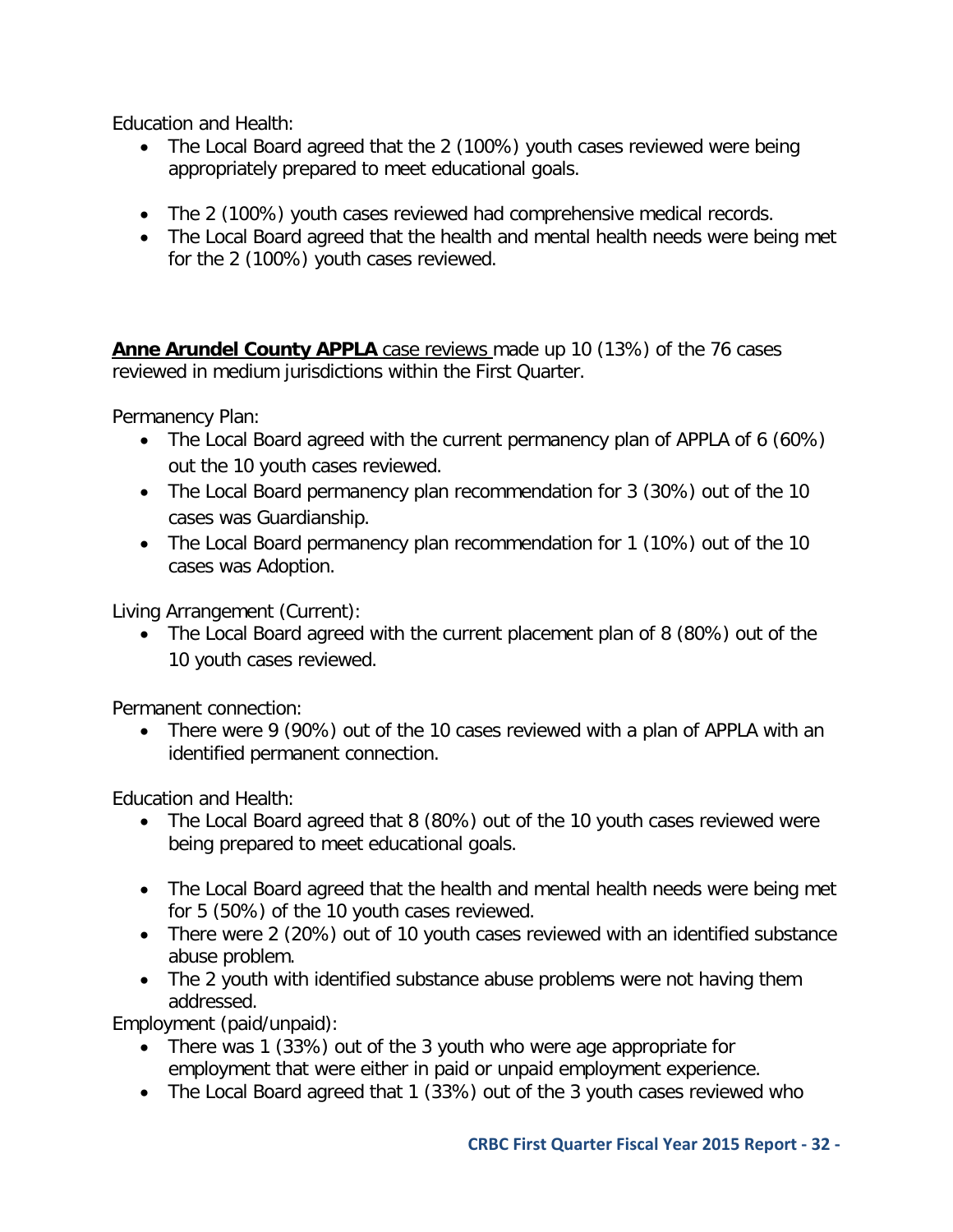were age appropriate with a plan of APPLA were prepared to meet employment goals.

Housing:

• The 1 youth case reviewed identified as transiting out of care did not have specified housing.

Transitional plan:

• The Local Board agreed the 1 youth identified as transiting out of care were being appropriately prepared to transition out of care.

**Anne Arundel County Adoption** case reviews made up 1 (1%) of the 76 cases reviewed in medium jurisdictions within the First Quarter.

Permanency Plan:

• The Local Board agreed with the current permanency plan of Adoption for the 1 youth case reviewed.

Living Arrangement (Current):

• The Local Board agreed with the current placement plan for the 1 youth case reviewed.

Termination of Parental Rights (TPR):

• TPR was granted for the 1 youth case reviewed.

Barriers to Adoption:

• The 1 case reviewed was being appealed by the birth parents in court.

- The Local Board did not agree that the 1 youth case reviewed was being prepared to meet educational goals.
- The Local Board agreed that the health and mental health needs were being met for the 1 youth case reviewed.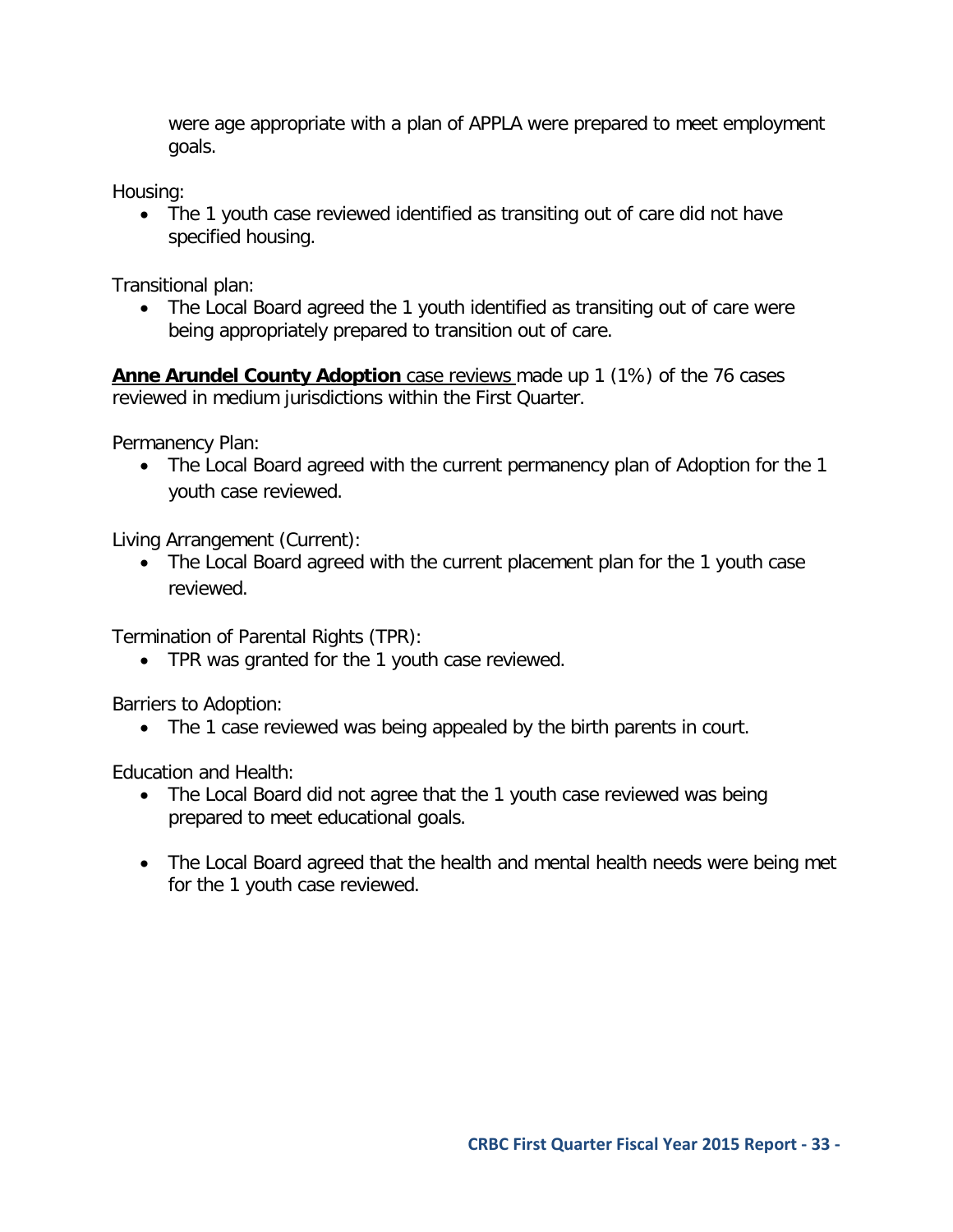## **Cecil County**

<span id="page-33-0"></span>There were a total of 4 youth cases reviews conducted in Cecil County in the First Quarter of FY15.



**Cecil County Adoption** case reviews made up 4 (5%) of the 76 cases reviewed in medium jurisdictions within the First Quarter.

Permanency Plan:

• The Local Board agreed with the current permanency plan of Adoption for the 4 (100%) youth cases reviewed.

Living Arrangement (Current):

• The Local Board agreed with the current placement plan for the 4 (100%) youth cases reviewed.

Termination of Parental Rights (TPR):

- TPR was granted for 2 (50%) out of the 4 youth cases reviewed.
- TPR was appealed for 2 (50%) out of the 4 youth cases reviewed.
- TPR was delayed by appeal for 1 (25%) out of the 4 youth cases reviewed.

Barriers to Adoption:

- There were 3 (75%) out of the 4 youth cases reviewed had a court barrier to adoption, by youth being in a pre-adoptive home, but adoption not finalized.
- There was 1 (25%) out of the 4 youth cases reviewed with an agency barrier to adoption, by Homestudy not being approved.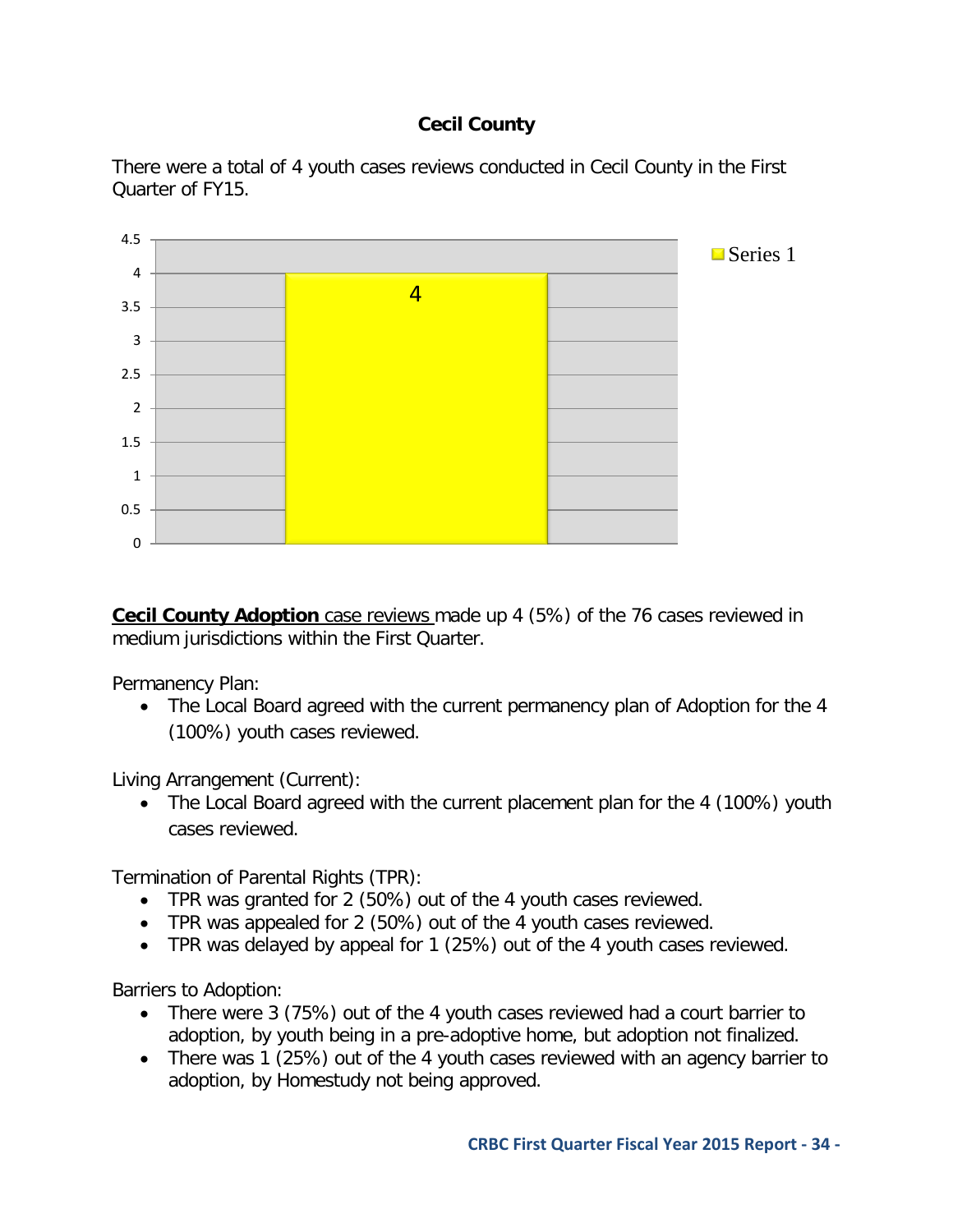Education and Health:

- The Local Board agreed the 4 youth cases reviewed were being prepared to meet educational goals.
- The Local Board agreed that the health and mental health needs were being met for the 4 youth cases reviewed.

## **Charles County**

<span id="page-34-0"></span>There were a total of 6 youth cases reviews conducted in Charles County in the First Quarter of FY15



**Charles County APPLA** case reviews made up 2 (3%) of the 76 cases reviewed in medium jurisdictions within the First Quarter.

Permanency Plan:

• The Local Board agreed with the current permanency plan of APPLA for the 2 (100%) youth cases reviewed.

Living Arrangement (Current):

• The Local Board agreed with the current placement plan of the 2 (100%) youth cases reviewed.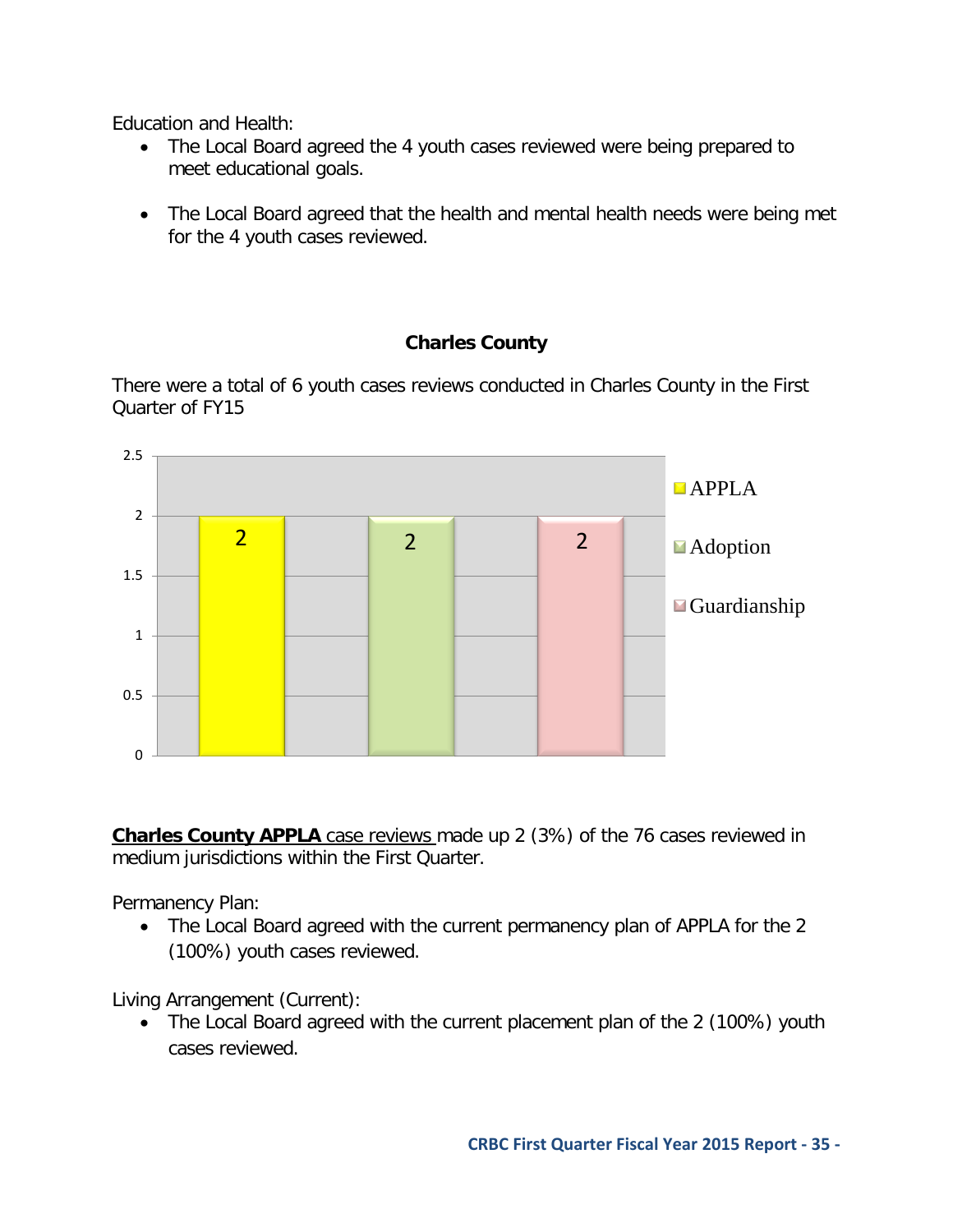Permanent connection:

• There was 1 (50%) out of the 2 cases reviewed with a plan of APPLA that had an identified permanent connection.

Education and Health:

- The Local Board agreed that the 2 (100%) youth cases reviewed were being prepared to meet educational goals.
- The Local Board agreed that the health and mental health needs were being met for the 2 (100%) youth cases reviewed.

Employment (paid/unpaid):

• The Local Board agreed that the 2 (100%) youth cases reviewed were prepared to meet employment goals.

Transitional plan:

• The 2 youth cases reviewed were not identified as transiting out of care.

**Charles County Adoption** case reviews made up 2 (3%) of the 76 cases reviewed in medium jurisdictions within the First Quarter.

Permanency Plan:

• The Local Board agreed with the current permanency plan of Adoption for the 2 (100%) youth cases reviewed.

Living Arrangement (Current):

• The Local Board agreed with the current placement plan for the 2 (100%) youth cases reviewed.

Termination of Parental Rights (TPR):

• TPR was granted for 1 (50%) out of the 2 youth cases reviewed.

Barriers to Adoption:

• There were no barriers to adoption identified for the 2 (100%) youth cases reviewed.

- The Local Board agreed the 2 (100%) youth cases reviewed were being prepared to meet educational goals.
- The Local Board agreed that the health and mental health needs were being met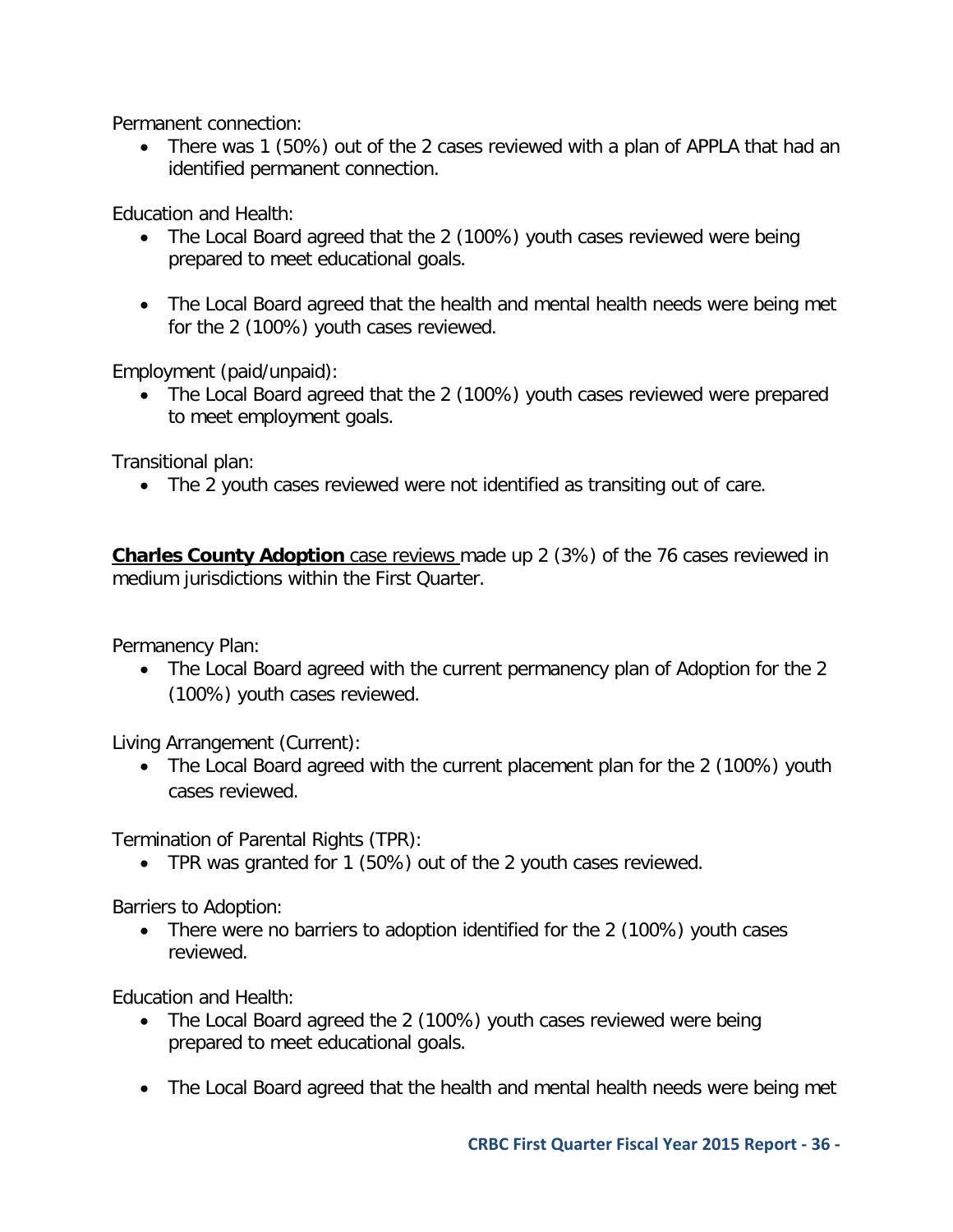for the 2 (100%) youth cases reviewed.

**Charles County Guardianship** case reviews made up 2 (3%) of the 76 cases reviewed in medium jurisdictions within the First Quarter.

Permanency Plan:

• The Local Board agreed with the current permanency plan of Guardianship for the 2 (100%) youth cases reviewed.

Appropriate Services (Child):

- The Local Board agreed that appropriate services were being offered to the 2 (100%) youth cases reviewed.
- Appropriate services were being offered to the foster/kin families of 1 (50%) out the 2 youth cases reviewed.

Living Arrangement (Current):

• The Local Board agreed with the placement plan of the 2 (100%) youth cases reviewed.

- The Local Board agreed that the 2 (100%) youth cases reviewed was appropriately prepared to meet educational goals.
- The 2 (100%) youth cases reviewed had comprehensive medical records.
- The Local Board agreed that the health and mental health needs were being met for the 2 (100%) youth cases reviewed.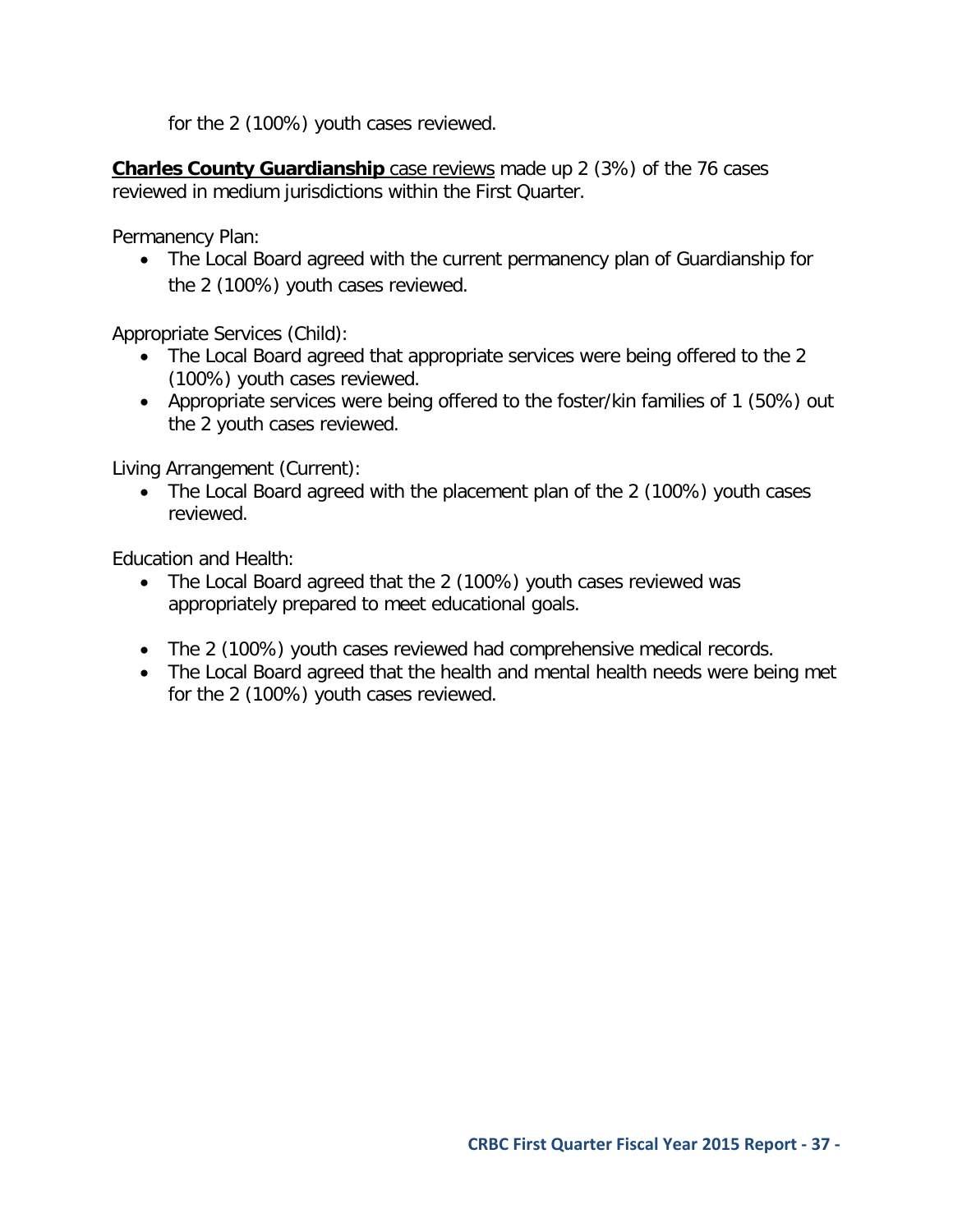## **Frederick County**

<span id="page-37-0"></span>There were a total of 8 youth cases reviews conducted in Frederick County in the First Quarter of FY15.



**Frederick County Reunification** case reviews made up 1 (1%) of the 76 cases reviewed in medium jurisdictions within the First Quarter.

Permanency Plan:

• The Local Board agreed with the current permanency plan of reunification for the 1 youth case reviewed.

Appropriate Services (Child):

- The Local Board agreed that appropriate services were being offered to the 1 youth cases reviewed.
- Appropriate services were not being offered to the foster/kin families of the 1 youth case reviewed.
- Appropriate services were being offered to the birth families of 1 youth case reviewed.

Living Arrangement (Current):

• The Local Board agreed with the placement plan of the 1 youth case reviewed.

Education and Health:

• The Local Board agreed that the 1 youth case reviewed were being appropriately prepared to meet educational goals.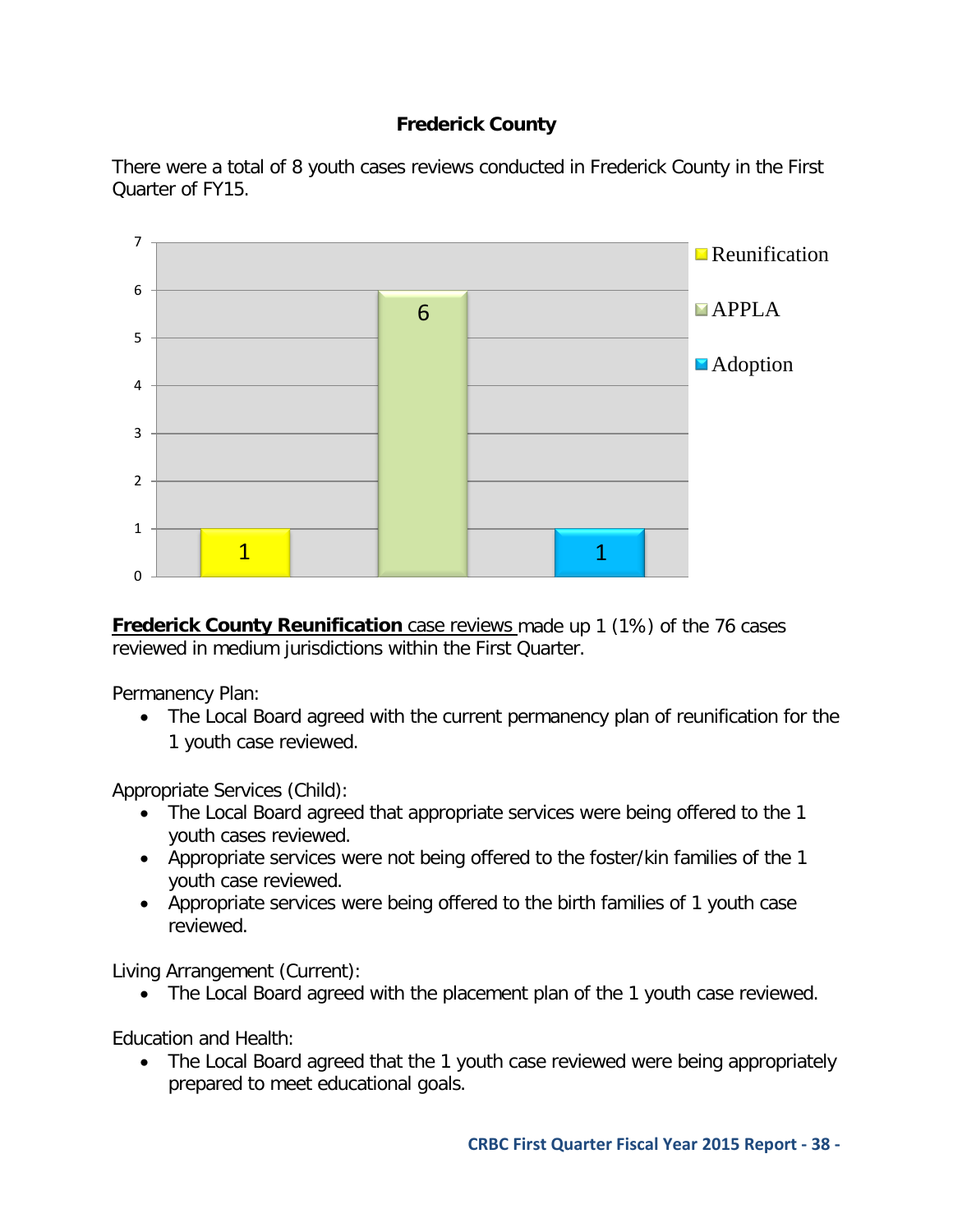- The 1 youth case reviewed had comprehensive medical records.
- The Local Board agreed that the health and mental health needs were being met for the 1 youth case reviewed.

**Frederick County APPLA** case reviews made up 6 (8%) of the 76 cases reviewed in medium jurisdictions within the First Quarter.

Permanency Plan:

- The Local Board agreed with the current permanency plan of APPLA of 5 (83%) out the 6 youth cases reviewed.
- The Local Board permanency plan recommendation for 1 (17%) out of the 6 cases was Guardianship.

Living Arrangement (Current):

• The Local Board agreed with the current placement plan of 4 (67%) out of the 6 youth cases reviewed.

Permanent connection:

• There were 4 (67%) out of the 6 cases reviewed with a plan of APPLA with an identified permanent connection.

Education and Health:

- The Local Board agreed the 6 (100%) youth cases reviewed were being prepared to meet educational goals.
- The Local Board agreed that the health and mental health needs were being met for 3 (50%) of the 6 youth cases reviewed.
- There were 3 (50%) out of 6 youth cases reviewed with an identified substance abuse problem.
- There was 1 (33%) of the 3 youth with identified substance abuse problems having them addressed.

Employment (paid/unpaid):

- There was 1 (20%) out of the 5 youth who were age appropriate for employment that were either in paid or unpaid employment experience.
- The Local Board agreed that 1 (20%) out of the 5 youth cases reviewed who were age appropriate with a plan of APPLA were prepared to meet employment goals.

Housing:

• There were 2 (33%) out of the 6 youth case reviewed identified as transiting out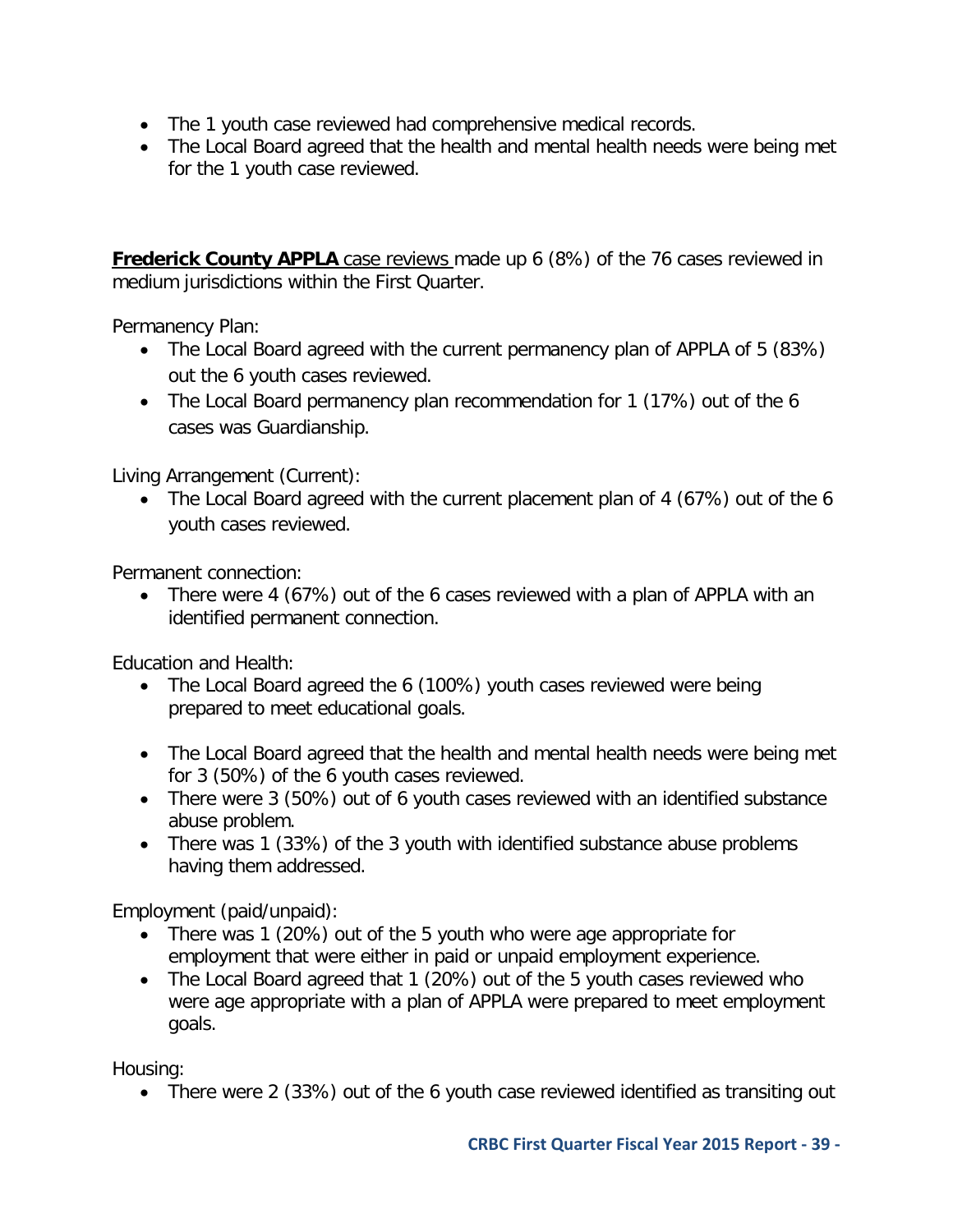of care that did have specified housing.

Transitional plan:

• The Local Board agreed the 2 (33%) youth identified as transiting out of care were being appropriately prepared to transition out of care.

**Frederick County Adoption** case reviews made up 1 (1%) of the 76 cases reviewed in medium jurisdictions within the First Quarter.

Permanency Plan:

• The Local Board agreed with the current permanency plan of Adoption for the 1 youth case reviewed.

Living Arrangement (Current):

• The Local Board agreed with the current placement plan for the 1 youth case reviewed.

Termination of Parental Rights (TPR):

• The Local Board recommends that TPR be filed based on the child being in care 15 of 22 months.

Barriers to Adoption:

• There were no barriers to Adoption for the 1 youth case reviewed.

- The 1 youth case reviewed has a concrete plan detailing how they will complete high school.
- The Local Board agreed that the health and mental health needs were being met for the 1 youth case reviewed.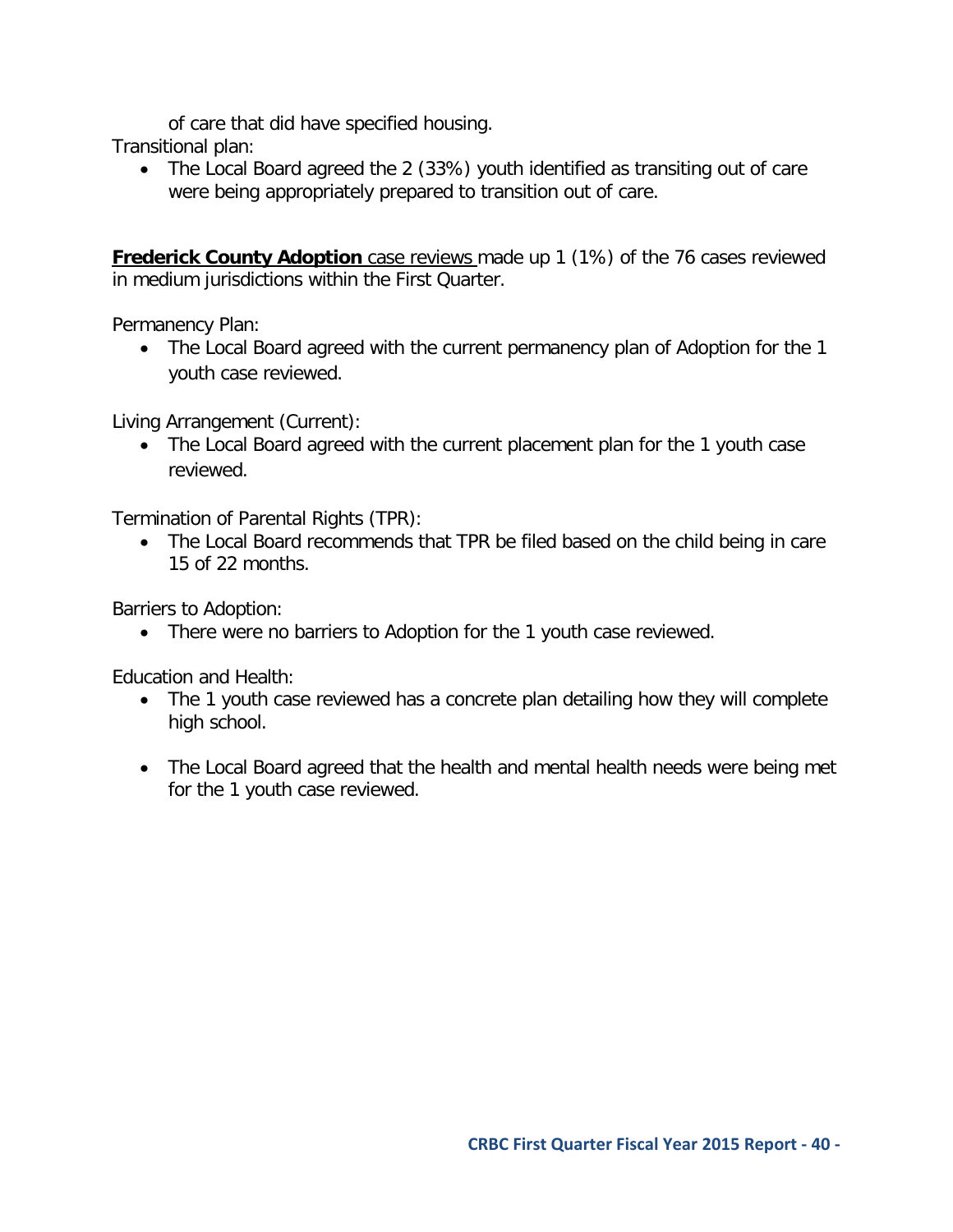## **Harford County**

<span id="page-40-0"></span>There were a total of 16 youth cases reviews conducted in Harford County in the First Quarter of FY15



**Harford County Reunification** case reviews made up 2 (3%) of the 76 cases reviewed in medium jurisdictions within the First Quarter.

Permanency Plan:

• The Local Board agreed with the current permanency plan of reunification for the 2 (100%) youth cases reviewed.

Appropriate Services (Child):

- The Local Board agreed that appropriate services were being offered to the 2 (100%) youth cases reviewed.
- Appropriate services were not being offered to the foster/kin families of 1 (50%) out of 2 youth cases reviewed.
- Appropriate services were being offered to the birth families of 2 (100%) youth cases reviewed.

Living Arrangement (Current):

• The Local Board agreed with the placement plan of the 2 (100%) youth cases reviewed.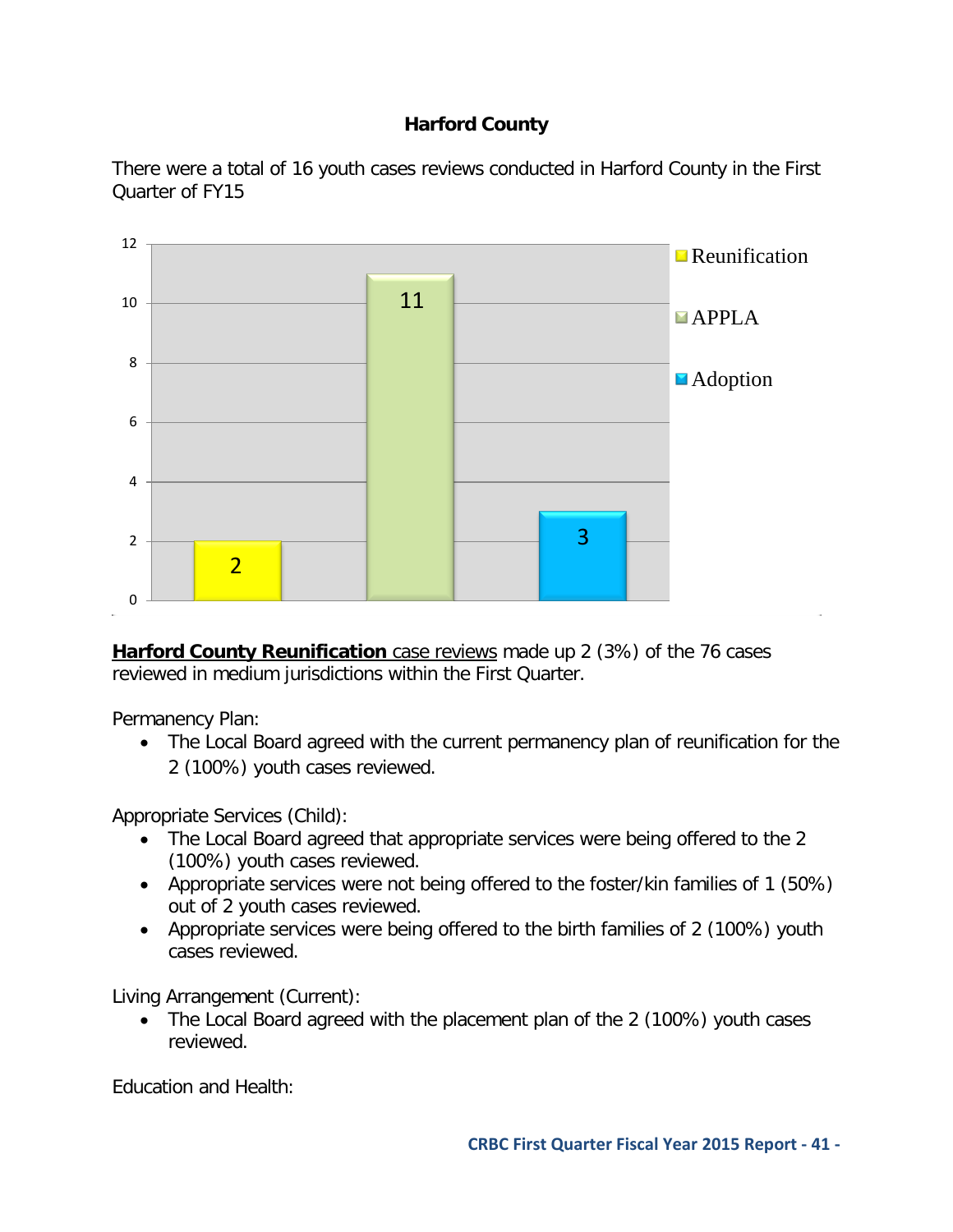- The Local Board agreed that the 2 (100%) youth cases reviewed were being appropriately prepared to meet educational goals.
- There was 1 (50%) out of the 2 youth cases reviewed with comprehensive medical records.
- The Local Board agreed that the health and mental health needs were being met for the 2 (100%) youth cases reviewed.

**Harford County APPLA** case reviews made up 11 (14%) of the 76 cases reviewed in medium jurisdictions within the First Quarter.

Permanency Plan:

- The Local Board agreed with the current permanency plan of APPLA of 10 (91%) out the 11 youth cases reviewed.
- The Local Board permanency plan recommendation for 1 (9%) out of the 11 cases was Adoption.

Living Arrangement (Current):

• The Local Board agreed with the current placement plan of 10 (91%) out of the 11 youth cases reviewed.

Permanent connection:

• There were 8 (73%) out of the 11 cases reviewed with a plan of APPLA with an identified permanent connection.

Education and Health:

- The Local Board agreed the 11 (100%) youth cases reviewed were being prepared to meet educational goals.
- The Local Board agreed that the health and mental health needs were being met for 3 (50%) of the 11 youth cases reviewed.
- There were 3 (50%) out of 11 youth cases reviewed with an identified substance abuse problem.
- There was 1 (33%) of the 3 youth with identified substance abuse problems having them addressed.

Employment (paid/unpaid):

- There was 1 (20%) out of the 5 youth who were age appropriate for employment that were either in paid or unpaid employment experience.
- The Local Board agreed that 1 (20%) out of the 5 youth cases reviewed who were age appropriate with a plan of APPLA were prepared to meet employment goals.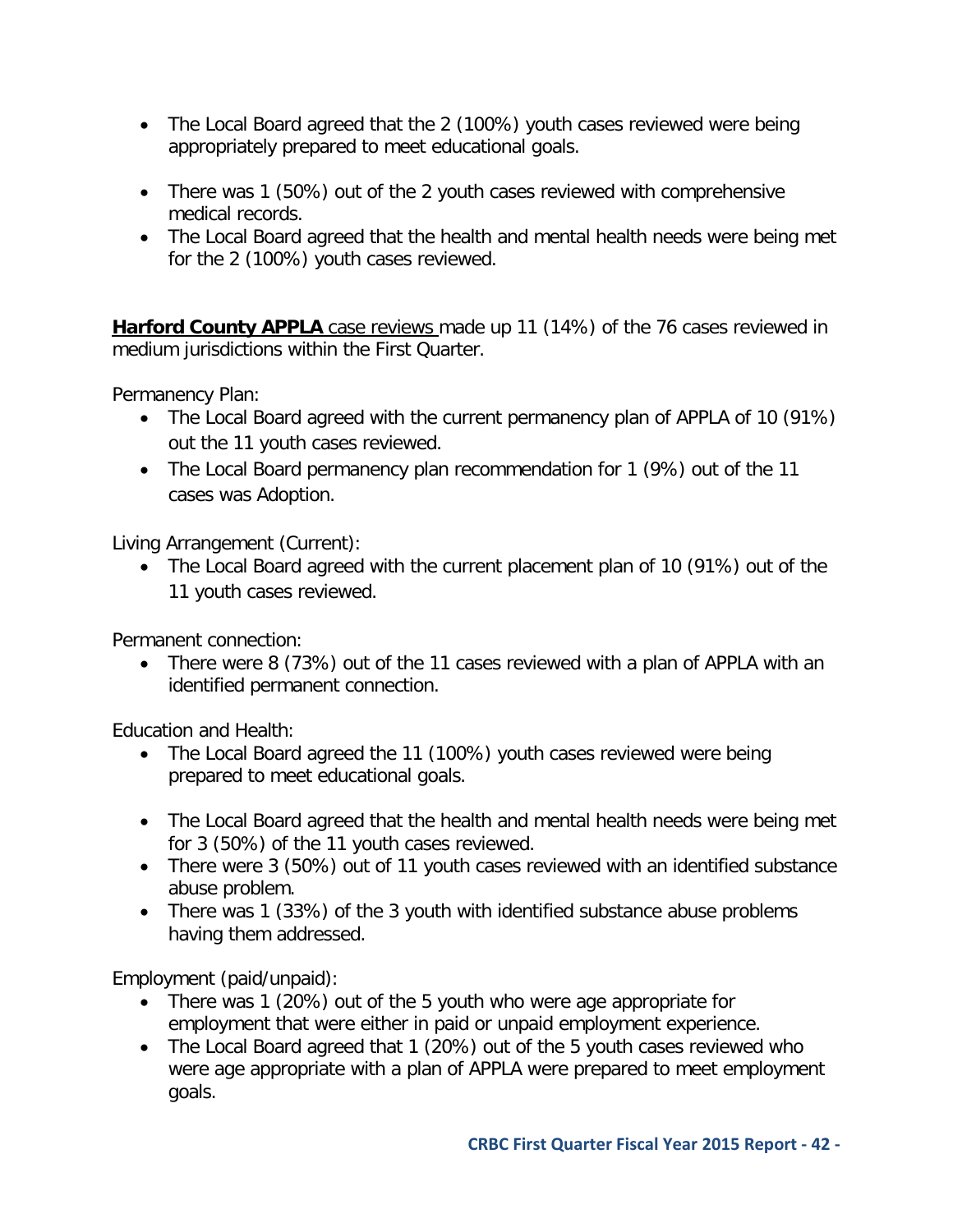Housing:

• The 3 youth cases reviewed who were identified as transiting out of care had specified housing.

Transitional plan:

• The Local Board agreed the 3 youth identified as transiting out of care were being appropriately prepared to transition out of care.

**Harford County Adoption** case reviews made up 3 (4%) of the 76 cases reviewed in medium jurisdictions within the First Quarter.

Permanency Plan:

• The Local Board agreed with the current permanency plan of Adoption for the 3 (100%) youth cases reviewed.

Living Arrangement (Current):

• The Local Board agreed with the current placement plan for the 3 (100%) youth cases reviewed.

Termination of Parental Rights (TPR):

• The Local Board recommends that the 3 (100%) youth cases reviewed have TPR filed/granted based for the youth being in care 15 of 22 months.

Barriers to Adoption:

• The 3 (100%) youth cases reviewed had barriers to adoption based on them being in pre-adoptive homes, but adoption not finalized.

- The Local Board agreed the 3 (100%) youth cases reviewed were being appropriately prepared to meet educational goals.
- The Local Board agreed that the health and mental health needs were being met for the 2 (67%) out of 3 youth cases reviewed.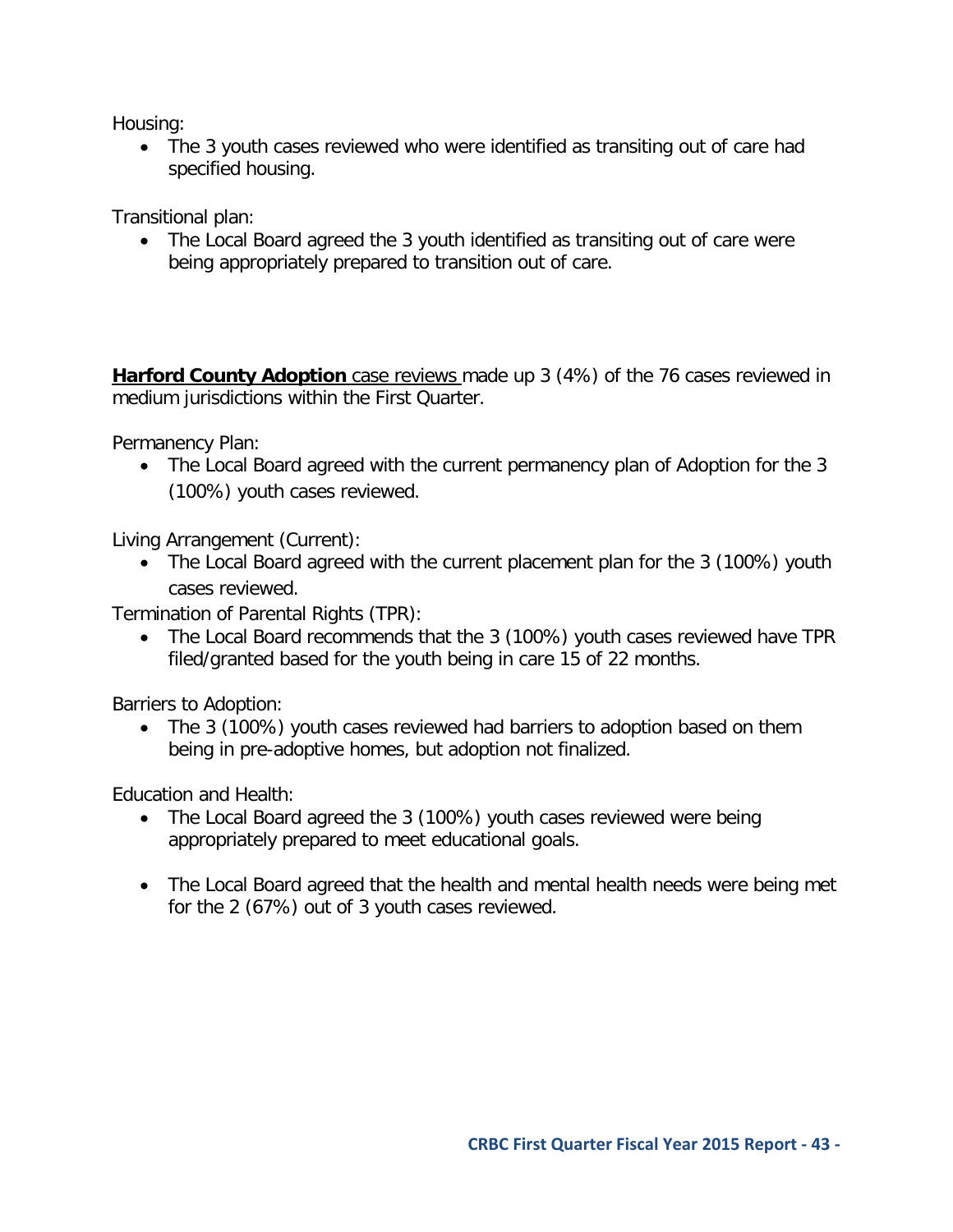## **Saint Mary's County**

<span id="page-43-0"></span>There were a total of 7 youth cases reviews conducted in St. Mary's County in the First Quarter of FY15.



**St. Mary's County Reunification** case reviews made up 4 (5%) of the 76 cases reviewed in medium jurisdictions within the First Quarter.

Permanency Plan:

• The Local Board agreed with the current permanency plan of reunification for the 4 (100%) youth cases reviewed.

Appropriate Services (Child):

- The Local Board agreed that appropriate services were being offered to the 4 (100%) youth cases reviewed.
- Appropriate services were not being offered to the foster/kin families to the 4 (100%) youth cases reviewed.
- Appropriate services were being offered to the birth families of 1 (25%) out of 4 youth cases reviewed.

Living Arrangement (Current):

• The Local Board agreed with the placement plan of the 4 (100%) youth cases reviewed.

Education and Health:

• The Local Board agreed that the 4 (100%) youth cases reviewed were being appropriately prepared to meet educational goals.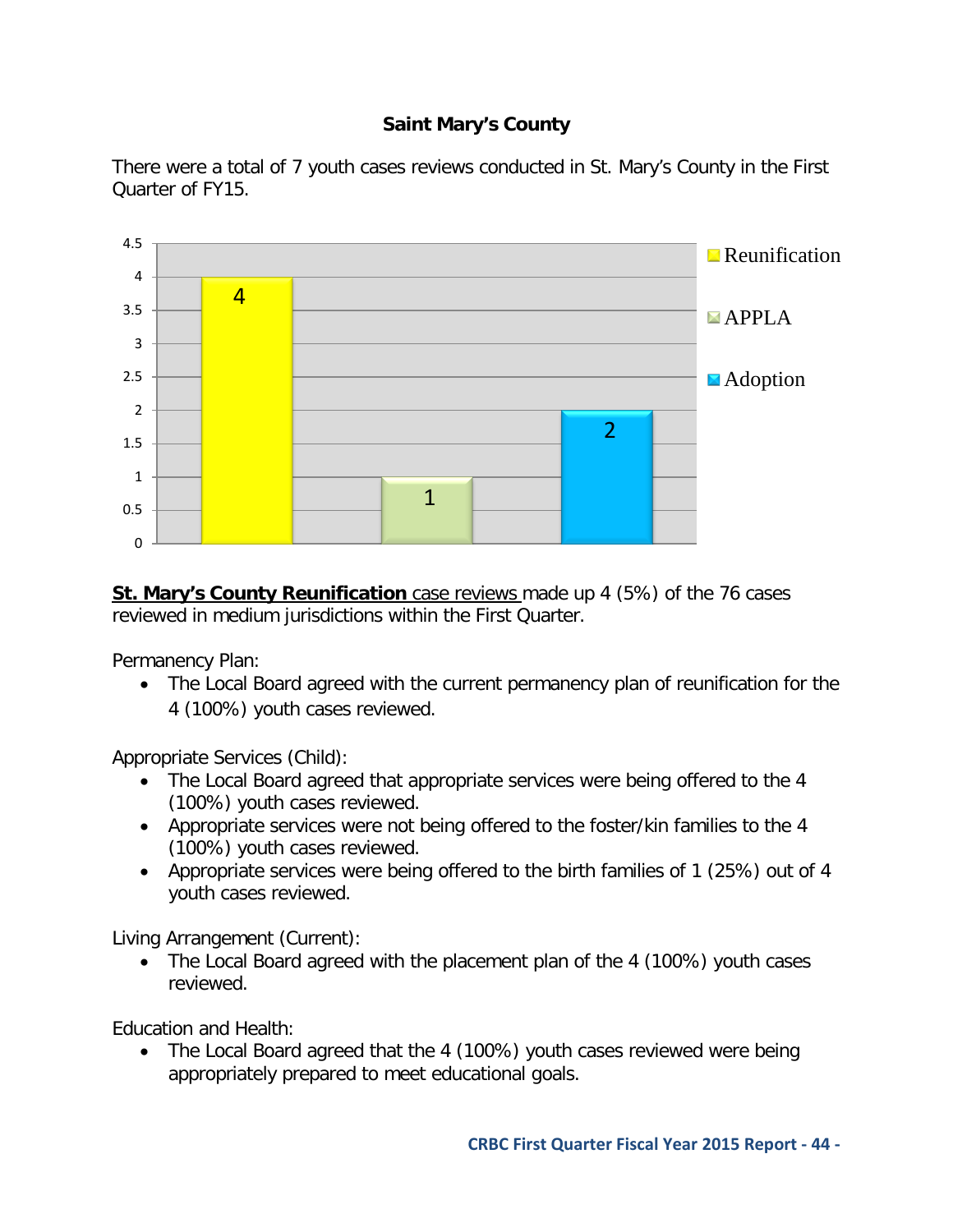- The 4 (100%) youth cases reviewed had comprehensive medical records.
- The Local Board agreed that the health and mental health needs were being met for the 4 (100%) youth cases reviewed.

**St. Mary's County APPLA** case reviews made up 1 (1%) of the 76 cases reviewed in medium jurisdictions within the First Quarter.

Permanency Plan:

• The Local Board agreed with the current permanency plan of APPLA for the 1 youth case reviewed.

Living Arrangement (Current):

• The Local Board agreed with the current placement plan of the 1 youth case reviewed.

Permanent connection:

• The 1 case reviewed with a plan of APPLA had an identified permanent connection.

Education and Health:

- The Local Board agreed the 1 youth case reviewed was being prepared to meet educational goals.
- The Local Board agreed that the health and mental health needs were being met for the 1 youth case reviewed.

Employment (paid/unpaid):

- The 1 youth case reviewed did not have either in paid or unpaid employment experience.
- The Local Board agreed that 1 youth case reviewed with a plan of APPLA was prepared to meet employment goals.

Housing:

• The 1 youth case reviewed was identified as transiting out of care with specified housing.

Transitional plan:

• The Local Board agreed the 1 youth identified as transiting out of care was being appropriately prepared to transition out of care.

**St. Mary's County Adoption** case reviews in St. Mary's County made up 2 (2%) of the 76 cases reviewed in medium jurisdictions within the First Quarter.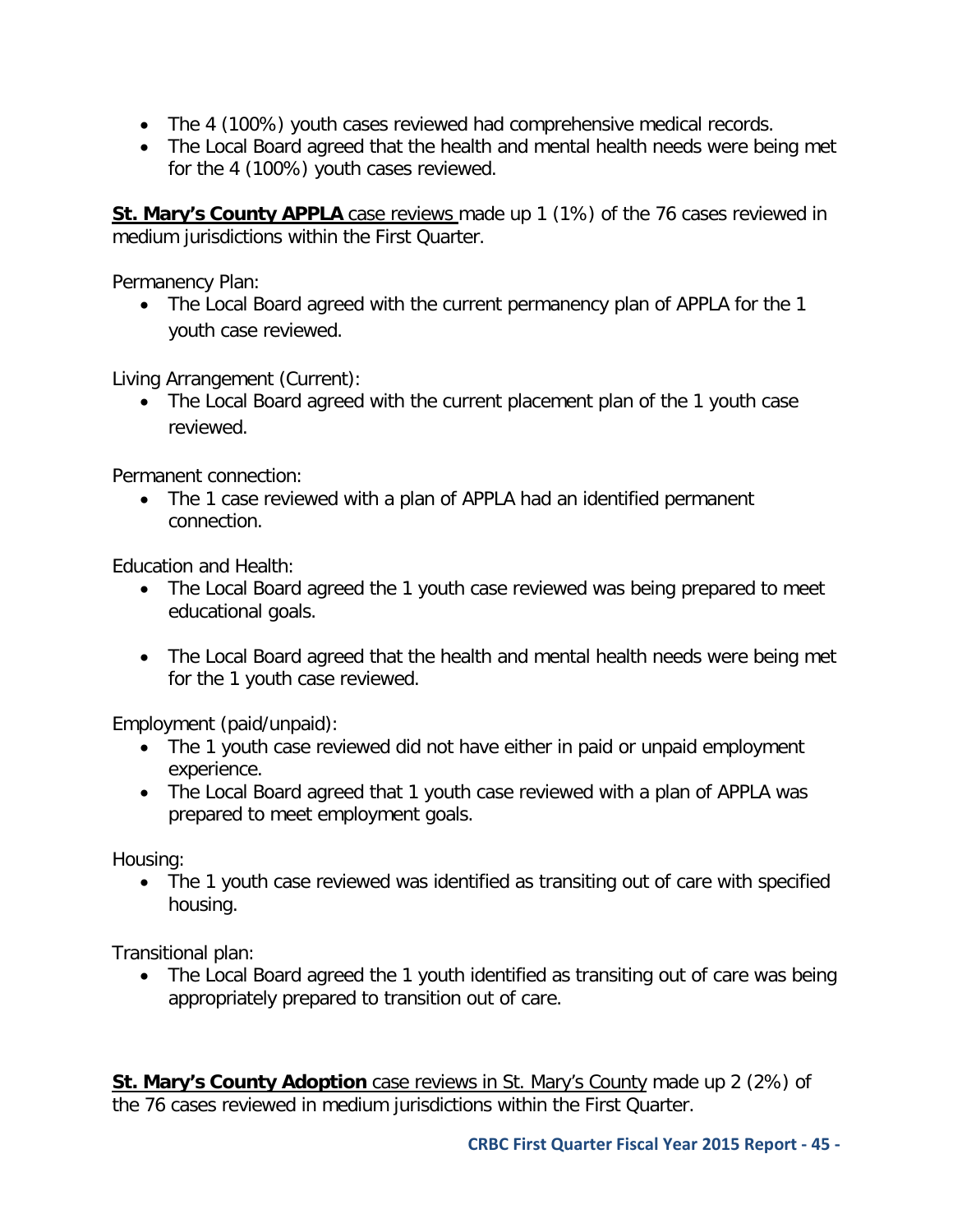Permanency Plan:

• The Local Board agreed with the current permanency plan of Adoption for the 2 (100%) youth cases reviewed.

Living Arrangement (Current):

• The Local Board agreed with the current placement plan for the 2 (100%) youth cases reviewed.

Termination of Parental Rights (TPR):

• The 2 (100%) youth cases reviewed have TPR granted.

Barriers to Adoption:

• There was 1 (50%) out of the 2 youth cases reviewed had family barriers to adoption based on disruption of finalized adoption.

Education and Health:

- The Local Board agreed the 2 (100%) youth cases reviewed were being appropriately prepared to meet educational goals.
- The Local Board agreed that the health and mental health needs were being met for the 2 (100%) youth cases reviewed.

## **Washington County**

<span id="page-45-0"></span>There were a total of 14 youth cases reviews conducted in Washington County in the First Quarter of FY15.



**CRBC First Quarter Fiscal Year 2015 Report - 46 -**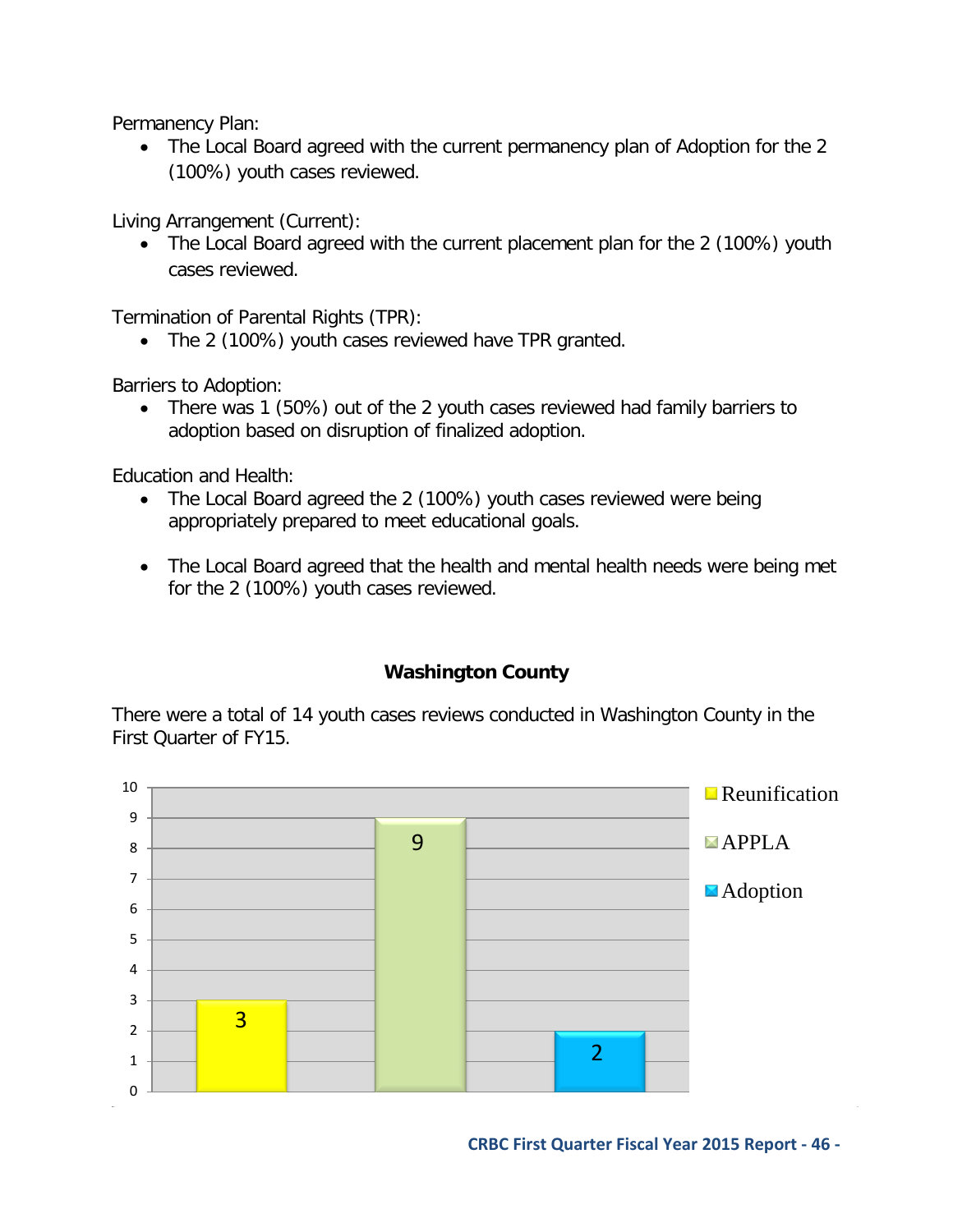**Washington County Reunification** case reviews made up 3 (4%) of the 76 cases reviewed in medium jurisdictions within the First Quarter.

Permanency Plan:

• The Local Board agreed with the current permanency plan of reunification for the 3 (100%) youth cases reviewed.

Appropriate Services (Child):

- The Local Board agreed that appropriate services were being offered to the 3 (100%) youth cases reviewed.
- Appropriate services were being offered to the birth families of 1 (33%) out of 3 youth cases reviewed.

Living Arrangement (Current):

• The Local Board agreed with the placement plan of the 3 (100%) youth cases reviewed.

Education and Health:

- The Local Board agreed that the 3 (100%) youth cases reviewed were being appropriately prepared to meet educational goals.
- The 3 (100%) youth cases reviewed had comprehensive medical records.
- The Local Board agreed that the health and mental health needs were being met for the 3 (100%) youth cases reviewed.

**Washington County APPLA** case reviews made up 9 (12%) of the 76 cases reviewed in medium jurisdictions within the First Quarter.

Permanency Plan:

• The Local Board agreed with the current permanency plan of APPLA for the 9 (100%) youth cases reviewed.

Living Arrangement (Current):

• The Local Board agreed with the current placement plan of the 9 (100%) youth cases reviewed.

Permanent connection:

• There were 2 (22%) out of the 9 youth cases reviewed with a plan of APPLA had an identified permanent connection.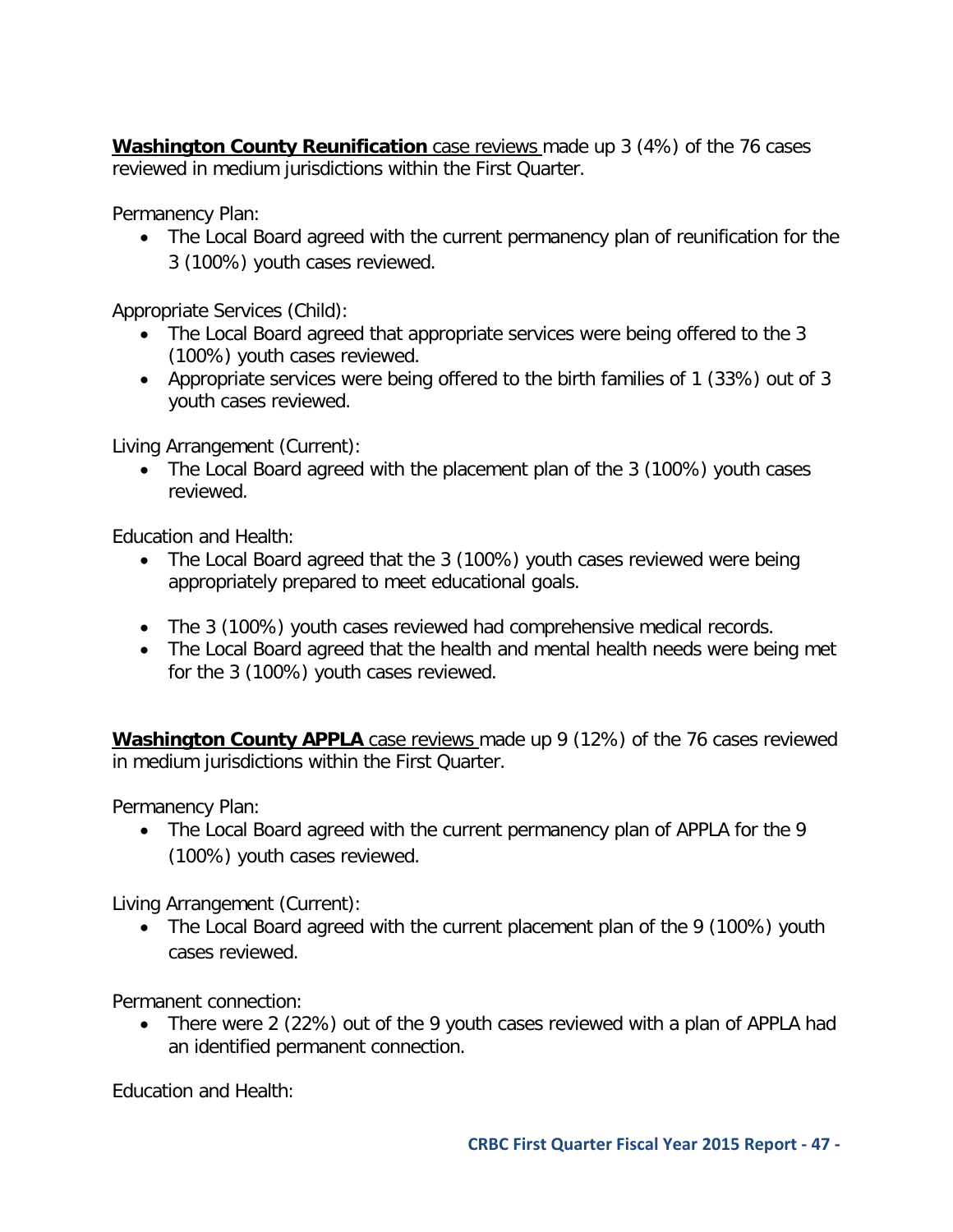- The Local Board agreed the 9 (100%) youth cases reviewed were being prepared to meet educational goals.
- The Local Board agreed that the health and mental health needs were being met for the 9 (100%) youth cases reviewed.

Employment (paid/unpaid):

- The 8 (89%) youth cases reviewed who were age appropriate did not have paid or unpaid employment experience.
- The Local Board agreed that the 8 (89%) youth cases reviewed who were age appropriate with a plan of APPLA were prepared to meet employment goals.

Housing:

• The 1 out of 9 youth cases reviewed who was identified as transiting out of care did have specified housing.

Transitional plan:

• The Local Board agreed the 1 out of 9 youth cases reviewed identified as transiting out of care was being appropriately prepared to transition out of care.

**Washington County Adoption** case reviews made up 2 (3%) of the 76 cases reviewed in medium jurisdictions within the First Quarter.

Permanency Plan:

• The Local Board agreed with the current permanency plan of Adoption for the 2 (100%) youth cases reviewed.

Living Arrangement (Current):

• The Local Board agreed with the current placement plan for the 2 (100%) youth cases reviewed.

Termination of Parental Rights (TPR):

• The 2 (100%) youth cases reviewed have TPR granted.

Barriers to Adoption:

• There was 1 (50%) out of the 2 youth cases reviewed had child barriers to adoption based on disruption of finalized adoption.

Education and Health:

• The Local Board agreed the 2 (100%) youth cases reviewed were being appropriately prepared to meet educational goals.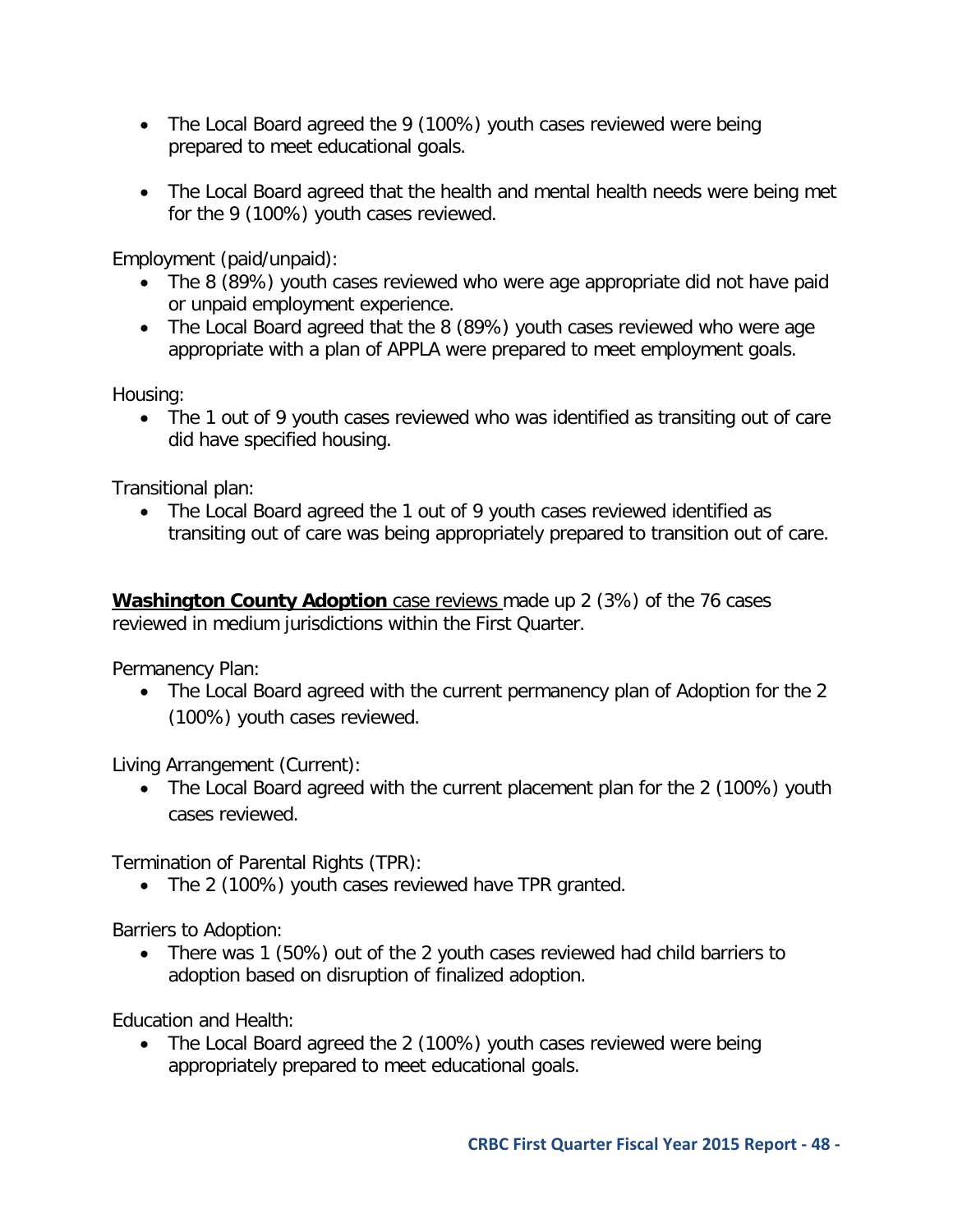• The Local Board agreed that the health and mental health needs were being met for the 2 (100%) youth cases reviewed.

## <span id="page-48-0"></span>**Small Jurisdiction:**

|                            | Reunification | Adoption | APPI A | <b>Total Cases</b> |
|----------------------------|---------------|----------|--------|--------------------|
| <b>Calvert County</b>      |               |          |        |                    |
| Note: Fewer than 100 cases |               |          |        |                    |

There were a total of 10 (16%) out of the total 212 youth reviewed in the First Quarter of FY15, who were placed within small jurisdiction.

## **Calvert County**

<span id="page-48-1"></span>Out of the total 298 youth reviewed in the First Quarter of FY15, there were a total of 10 (3%) who were placed within small jurisdictions.



**Calvert County Reunification** case reviews made up 1 (10%) of the 10 cases reviewed in small jurisdictions within the First Quarter.

Permanency Plan:

• The Local Board agreed with the current permanency plan of reunification for the 1 youth case reviewed.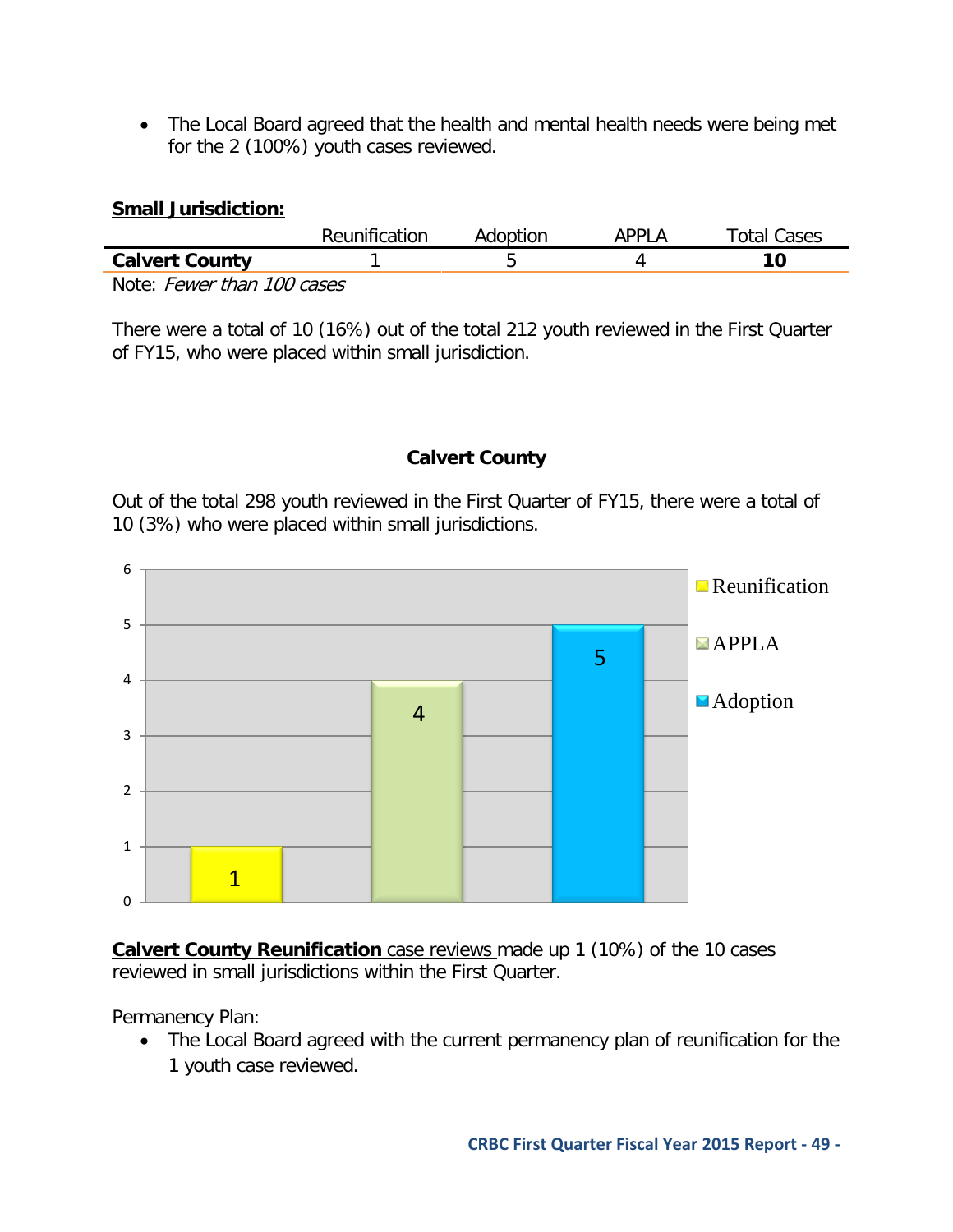Appropriate Services (Child):

- The Local Board agreed that appropriate services were being offered to the 1 youth cases reviewed.
- Appropriate services were being offered to the foster/kin families of the 1 youth case reviewed.
- Appropriate services were being offered to the birth family of 1 youth case reviewed.

Living Arrangement (Current):

• The Local Board agreed with the placement plan of the 1 youth case reviewed.

Education and Health:

- The Local Board agreed that the 1 youth case reviewed were being appropriately prepared to meet educational goals.
- The 1 youth case reviewed had comprehensive medical records.
- The Local Board agreed that the health and mental health needs were being met for the 1 youth case reviewed.

**Calvert County APPLA** case reviews made up 4 (40%) of the 10 cases reviewed in the small jurisdictions within the First Quarter.

Permanency Plan:

• The Local Board agreed with the current permanency plan of APPLA for the 4 (100%) youth cases reviewed.

Living Arrangement (Current):

• The Local Board agreed with the current placement plan of the 4 (100%) youth cases reviewed.

Permanent connection:

• There was 1 (25%) out of the 4 youth cases reviewed with a plan of APPLA had an identified permanent connection.

Education and Health:

- The Local Board agreed the 4 (100%) youth cases reviewed were being prepared to meet educational goals.
- The Local Board agreed that the health and mental health needs were being met for the 4 (100%) youth cases reviewed.

Employment (paid/unpaid):

• There were 2 (50%) out of the 4 youth cases reviewed who did have paid or unpaid employment experience.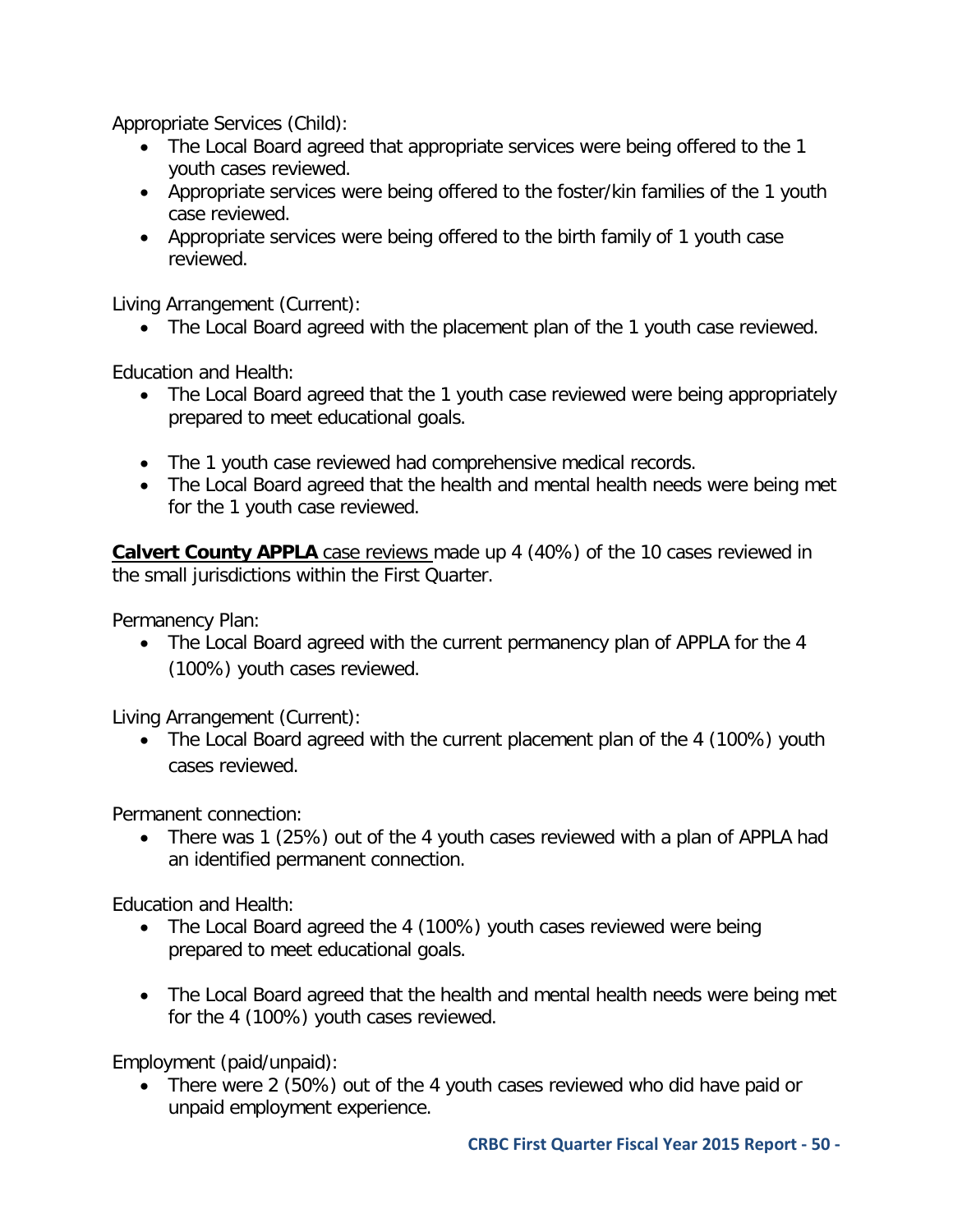• The Local Board agreed that the 4 (100%) youth cases reviewed with a plan of APPLA were prepared to meet employment goals.

Transitional plan:

• None of the 4 (100%) youth cases reviewed were identified as transiting out of care.

**Calvert County Adoption** case reviews made up 5 (50%) of the 10 cases reviewed in small jurisdictions within the First Quarter.

Permanency Plan:

• The Local Board agreed with the current permanency plan of Adoption for the 5 (100%) youth cases reviewed.

Living Arrangement (Current):

• The Local Board agreed with the current placement plan for the 5 (100%) youth cases reviewed.

Termination of Parental Rights (TPR):

• TPR was filed timely for the 5 (100%) youth cases reviewed.

Barriers to Adoption:

• There was 1 (20%) out of the 5 youth cases reviewed had child barriers to adoption based on behavioral problems in the home.

- The Local Board agreed the 5 (100%) youth cases reviewed were being appropriately prepared to meet educational goals.
- The Local Board agreed that the health and mental health needs were being met for the 5 (100%) youth cases reviewed.